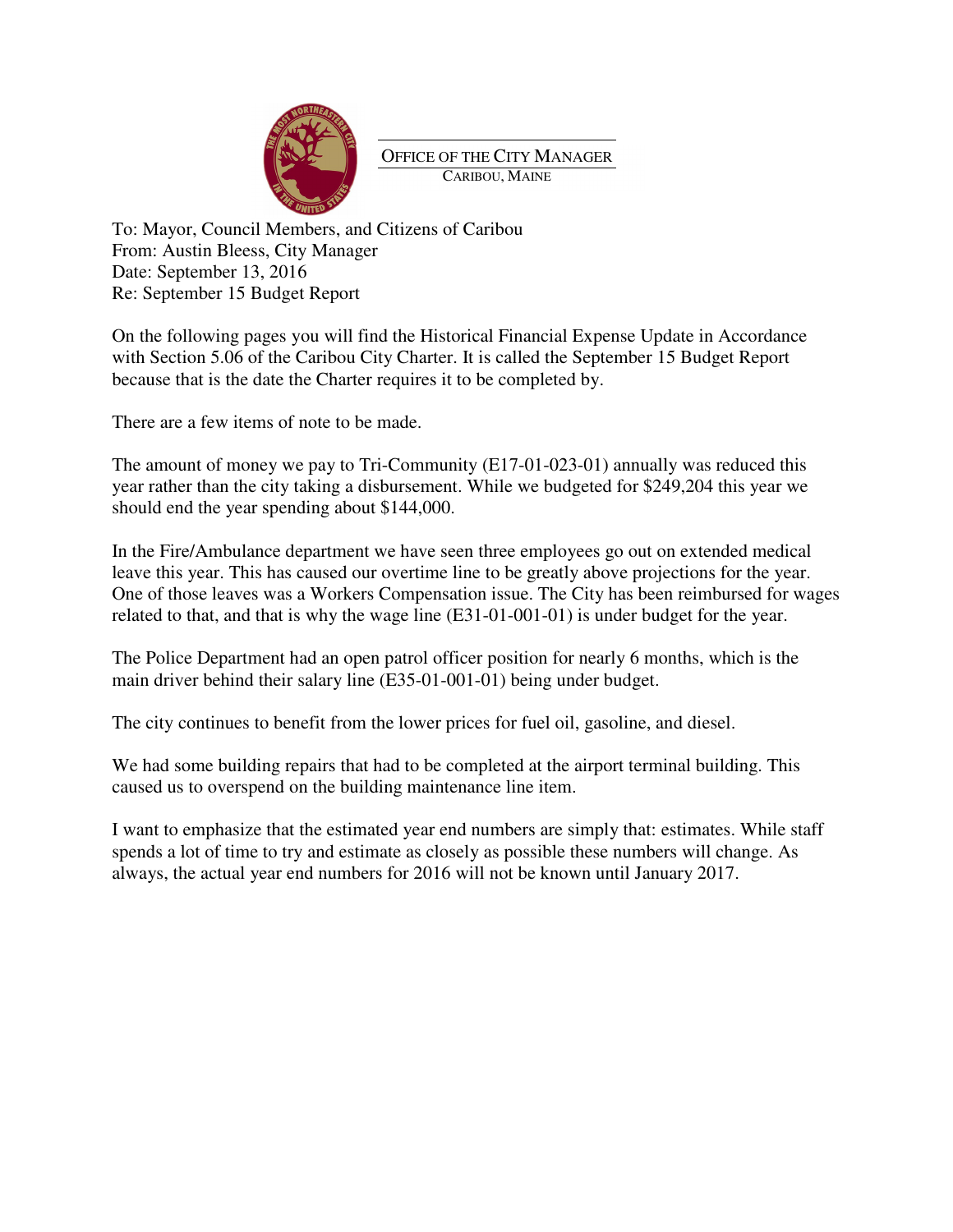### **Summary Sheet of Historical Expenditures (Totaled by Department)**

**General Fund**

| <b>Department</b>                 | $2011 - 2013$<br>Average<br><b>Expenditures</b> | 2014<br><b>Approved</b> | <b>2014 Year</b><br>End | 2015<br>Approved<br><b>Budget</b> | <b>2015 Year</b><br>End | 2016<br>Approved<br><b>Budget</b> | <b>2016 YTD</b> | 2016<br><b>Estimated</b><br><b>Year End</b> |
|-----------------------------------|-------------------------------------------------|-------------------------|-------------------------|-----------------------------------|-------------------------|-----------------------------------|-----------------|---------------------------------------------|
| <b>10 General Government</b>      | 615,597                                         | 650,269                 | 667,792                 | 686,623                           | 627,178                 | 735,357                           | 486,256         | 735,357                                     |
| <b>11 Community Development</b>   | 59,465                                          |                         |                         |                                   |                         |                                   |                 |                                             |
| 17 Health & Sanitation            |                                                 | 260,461                 |                         |                                   |                         |                                   |                 |                                             |
|                                   | 266,914                                         |                         | 260,203                 | 251,687                           | 253,355                 | 249,740                           | 107,456         | 144,068                                     |
| <b>18 Municipal Buildings</b>     | 72,948                                          | 77,577                  | 67,830                  | 79,574                            | 70,410                  | 73,588                            | 39,271          | 63,775                                      |
| <b>20 General Assistance</b>      | 72,455                                          | 75,901                  | 54,662                  | 71,823                            | 66,252                  | 79,857                            | 40,645          | 74,683                                      |
| 22 Tax Assessment                 | 149,203                                         | 147,536                 | 130,879                 | 157,628                           | 150,110                 | 172,720                           | 102,880         | 163,677                                     |
| <b>23 Code Enforcement</b>        | 85,071                                          | 34,825                  | 33,132                  | 26,361                            | 7,024                   |                                   |                 |                                             |
| 25 Library                        | 265,098                                         | 228,619                 | 222,059                 | 213,356                           | 210,239                 | 219,336                           | 134,737         | 212,624                                     |
| 26 Nylander Museum                | 23,509                                          |                         |                         |                                   |                         |                                   |                 |                                             |
| 31 Fire/Ambulance                 | 2,142,896                                       | 2,030,241               | 2,162,522               | 2,208,433                         | 2,218,176               | 2,296,880                         | 1,399,976       | 2,162,230                                   |
| <b>35 Police Department</b>       | 1,105,617                                       | 1,210,290               | 1,180,236               | 1,373,837                         | 1,234,410               | 1,424,334                         | 863,722         | 1,337,748                                   |
| <b>38 Protection</b>              | 469,454                                         | 410,033                 | 417,292                 | 410,830                           | 414,616                 | 428,200                           | 256,165         | 424,015                                     |
| <b>39 Emergency Management</b>    | 18,084                                          | 23,650                  | 11,651                  | 25,967                            | 13,879                  | 23,312                            | 6,855           | 17,018                                      |
| <b>40 Public Works</b>            | 2,014,932                                       | 1,904,181               | 1,856,257               | 1,975,394                         | 1,864,985               | 1,896,578                         | 991,848         | 1,808,725                                   |
| <b>50 Recreation</b>              | 426,671                                         | 392,690                 | 384,530                 | 416,940                           | 381,150                 | 408,960                           | 250,748         | 403,226                                     |
| 51 Parks                          | 142,271                                         | 137,450                 | 132,531                 | 150,799                           | 151,005                 | 149,736                           | 90,729          | 147,298                                     |
| 60 Airport                        | 39,424                                          | 33,379                  | 39,412                  | 35,804                            | 31,782                  | 33,085                            | 29,889          | 40,227                                      |
| 61 Trailer Park                   | 14,355                                          | 14,698                  | 14,698                  | 15,616                            | 15,616                  | 15,505                            | 7,014           | 13,999                                      |
| <b>65 Cemeteries</b>              | 6,533                                           | 6,900                   | 6,900                   | 5,900                             | 6,400                   | 9,447                             | 8,816           | 9,447                                       |
| 70 Ins. & Retirement              | 424,237                                         | 454,487                 | 448,072                 | 121,000                           | 123,733                 | 97,600                            | 92,019          | 98,488                                      |
| <b>75 Contributions</b>           | 42,082                                          |                         |                         |                                   |                         |                                   |                 |                                             |
| 80 Unclassified                   | 40,399                                          | 31,000                  | 35,189                  | 51,000                            | 66,954                  | 55,800                            | 28,370          | 56,000                                      |
| <b>85 Capital Improvement Acc</b> | 321,456                                         | 573,153                 | 573,153                 | 607,294                           | 607,294                 | 444,088                           | 444,088         | 444,088                                     |
| <b>Totals</b>                     | 8,818,671                                       | 8,697,341               | 8,699,000               | 8,885,867                         | 8,514,568               | 8,814,122                         | 5,381,483       | 8,356,694                                   |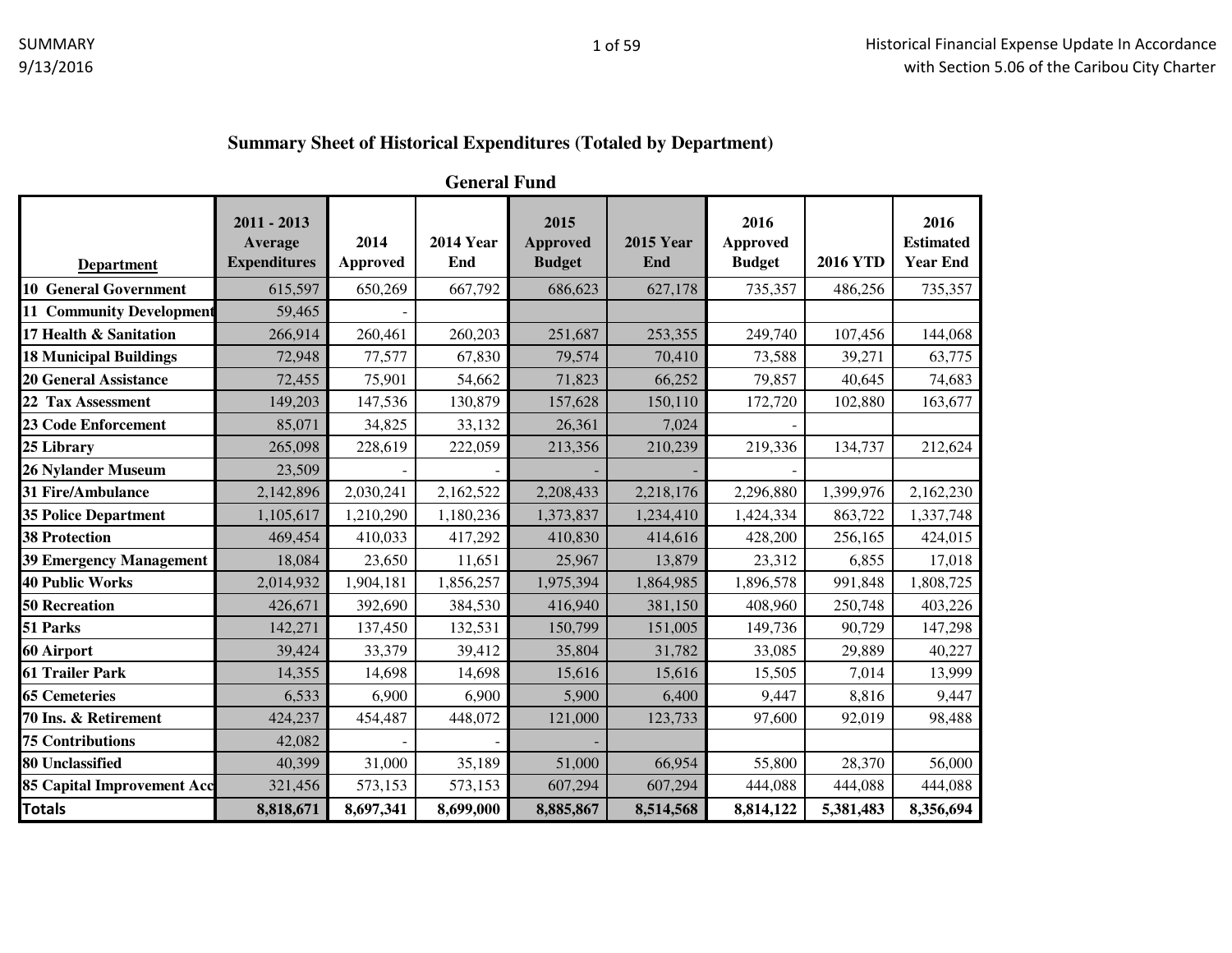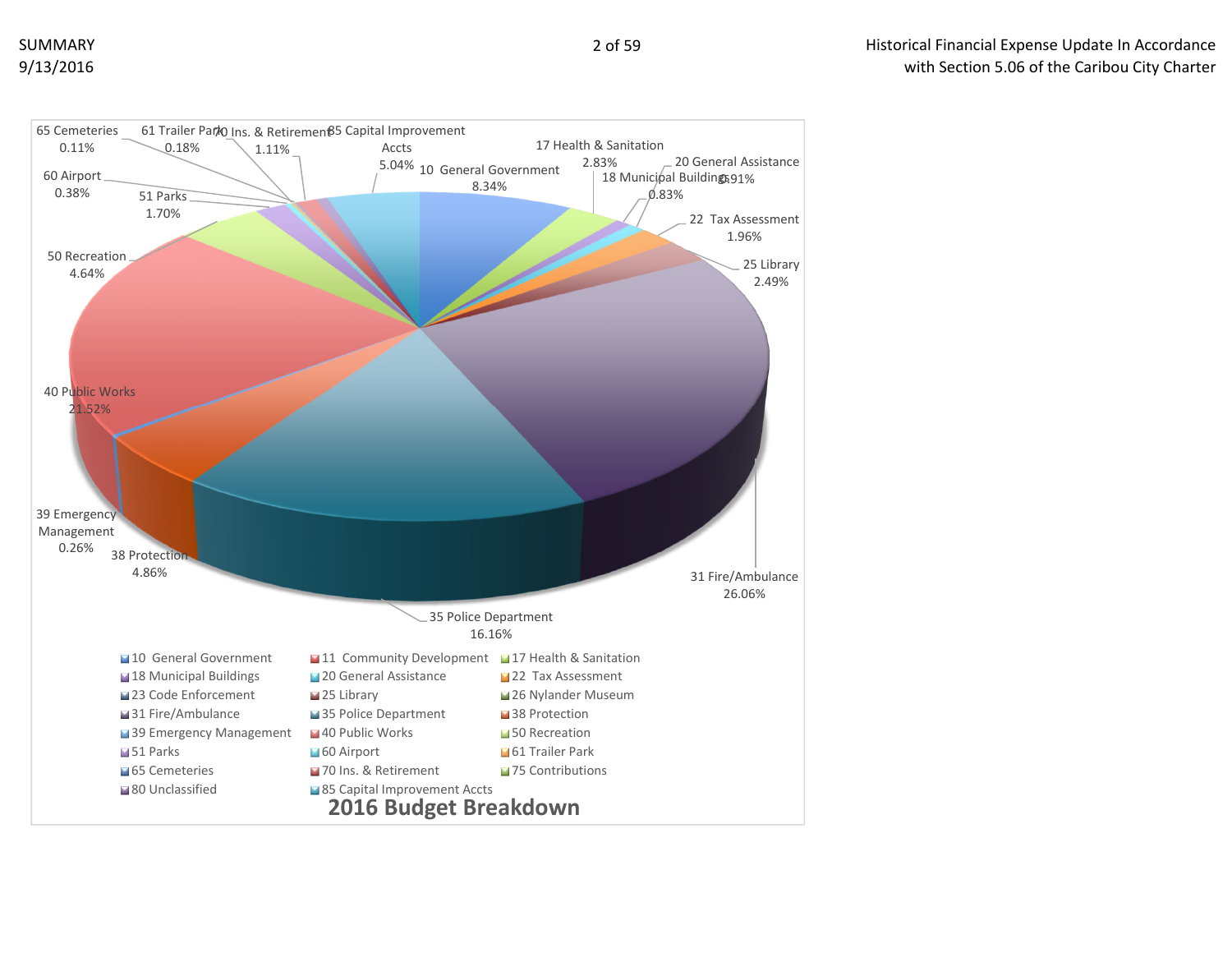|                              | Average             | 2015            |                  | 2016            |                 | 2016             |
|------------------------------|---------------------|-----------------|------------------|-----------------|-----------------|------------------|
|                              | <b>Expenditures</b> | <b>Approved</b> | <b>2015 Year</b> | <b>Approved</b> |                 | <b>Estimated</b> |
| <b>Department</b>            | $(12-15)$           | <b>Budget</b>   | End              | <b>Budget</b>   | <b>2016 YTD</b> | <b>Year End</b>  |
| <b>10 General Government</b> |                     |                 |                  |                 |                 |                  |
| 001 Salaries                 |                     |                 |                  |                 |                 |                  |
| 01 Regular Pay               | 371,639             | 368,863         | 337,724          | 401,554         | 266,073         | 399,949          |
| 002 City Council Salaries    |                     |                 |                  |                 |                 |                  |
| 01 Council Salaries          | 11,033              | 12,450          | 11,380           | 12,450          | 7,850           | 12,450           |
| 003 Office Supplies          |                     |                 |                  |                 |                 |                  |
| 01 Postage                   | 3,834               | 5,000           | 3,799            | 4,400           | 2,092           | 3,138            |
| 02 Advertising               | 3,615               | 3,500           | 3,211            | 3,600           | 2,091           | 3,137            |
| 03 Copier Rental             | 4,544               | 4,500           | 4,597            | 4,500           | 3,209           | 4,814            |
| 05 Printer Ink               | 1,625               | 2,000           | 1,491            | 2,000           | 493             | 740              |
| 07 Paper                     | 1,247               | 1,500           | 1,034            | 1,400           | 530             | 795              |
| 08 Office Supplies           | 8,153               | 9,000           | 8,885            | 8,500           | 8,685           | 13,027           |
| 10 Annual Report             | 1,186               | 1,100           | 1,075            | 1,100           | 1,086           | 1,086            |
| 005 General Govt. Legal Fees |                     |                 |                  |                 |                 |                  |
| 04 Legal Fees                | 23,759              | 20,000          | 11,690           | 17,000          | 7,407           | 13,000           |
| 007 Audit                    |                     |                 |                  |                 |                 |                  |
| 01 Audit                     | 17,167              | 16,000          | 15,500           | 16,000          | 16,000          | 16,000           |
| 008 Computer Maintenance     |                     |                 |                  |                 |                 |                  |
| 01 Computer Maintenance      | 37,923              | 36,800          | 39,763           | 39,800          | 17,879          | 39,800           |
| 02 Hosted Services           | 6,029               | 6,720           | 6,384            | 6,720           | 3,950           | 6,400            |
| 009 Professional Dues        |                     |                 |                  |                 |                 |                  |
| 01 Subscriptions             |                     |                 |                  |                 |                 |                  |
| 04 Professional Dues         | 11,192              | 11,500          | 11,118           | 12,000          | 11,665          | 11,950           |
| 010 Travel Expenses          |                     |                 |                  |                 |                 |                  |
| 01 Mileage                   | 2,851               | 3,000           | 1,539            | 1,000           | 372             | 800              |
| 02 Meals & Lodging           | 2,283               | 2,500           | 1,787            | 2,200           | 2,838           | 3,800            |
| 04 Conference Fees           | 1,123               | 1,600           | 1,044            | 1,600           | 648             | 1,100            |
| 011 Training & Education     | $\overline{a}$      |                 |                  |                 |                 |                  |
| 02 Training & Education      | 1,018               | 1,200           | 1,070            | 1,300           | 1,420           | 1,600            |
| 012 Elections                |                     |                 |                  |                 |                 |                  |
| 01 Elections                 | 4,954               | 4,900           | 4,386            | 8,000           | 2,100           | 8,000            |
| 02 Contracted Expenses       | 1,876               | 1,750           | 1,997            | 2,115           |                 | 2,115            |
| 013 Car Allowance            |                     |                 |                  |                 |                 |                  |
| 01 Car Allowance             | 420                 | 800             |                  |                 |                 |                  |
|                              |                     |                 | $\blacksquare$   |                 |                 |                  |
| 014 New Equipment            |                     |                 |                  |                 |                 |                  |
| 01 New Equipment             | 1,156               | 1,500           | 1,078            | 1,500           | 1,380           | 1,500            |
| 015 Telephone                |                     |                 |                  |                 |                 |                  |
| 01 Cell Phone                |                     |                 |                  |                 |                 |                  |
| 04 Telephone                 | 6,896               | 7,000           | 6,986            | 7,200           | 4,800           | 7,200            |

# General Fund - General Government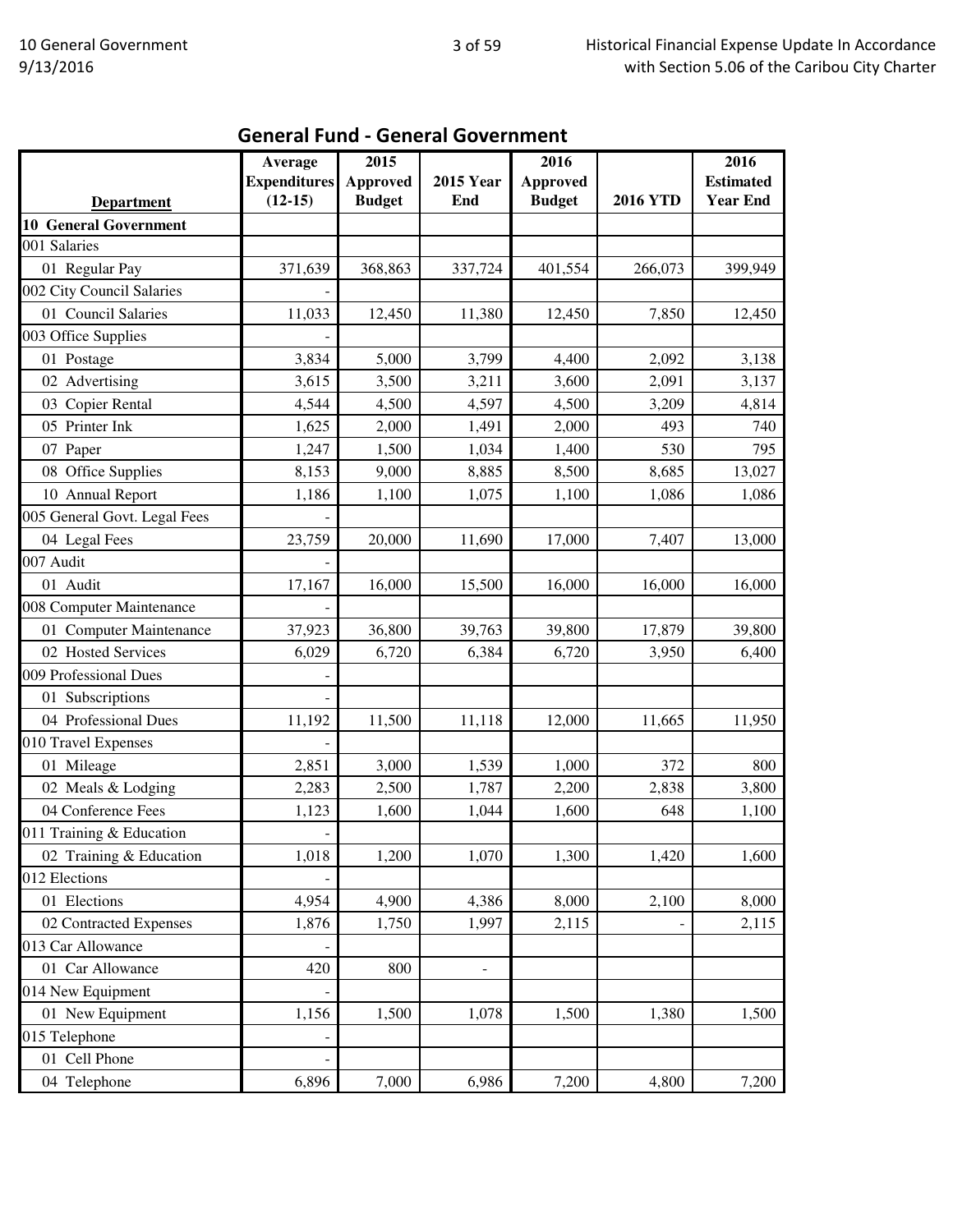|                               | Average             | 2015          |                  | 2016            |                 | 2016             |
|-------------------------------|---------------------|---------------|------------------|-----------------|-----------------|------------------|
|                               | <b>Expenditures</b> | Approved      | <b>2015 Year</b> | <b>Approved</b> |                 | <b>Estimated</b> |
| <b>Department</b>             | $(12-15)$           | <b>Budget</b> | End              | <b>Budget</b>   | <b>2016 YTD</b> | <b>Year End</b>  |
| 017 Communications            |                     |               |                  |                 |                 |                  |
| 01 Web Site                   | 83                  | 70            | 59               | 335             | 381             | 381              |
| 03 Internet                   | 1,537               | 1,320         | 1,439            | 1,440           | 960             | 1,440            |
| 018 Health Insurance          |                     |               |                  |                 |                 |                  |
| 01 Health Insurance           | 108,782             | 119,077       | 108,291          | 124,573         | 91,281          | 132,617          |
| 019 Miscellaneous Expenses    |                     |               |                  |                 |                 |                  |
| 01 Misc Expenses              | 1,548               | 1,500         | 3,137            | 1,500           | 1,188           | 1,500            |
| 020 Computers & Typewriters   |                     |               |                  |                 |                 |                  |
| 01-Computers & Typewriters    |                     |               |                  |                 |                 |                  |
| 036 Vehicle Insurance         |                     |               |                  |                 |                 |                  |
| 01 - Vehicle Insurance        | 444                 |               | 444              | 2,000           | 770             | 1,422            |
| 038 Social Security           |                     |               |                  |                 |                 |                  |
| 01 Social Security            | 25,151              | 28,218        | 25,151           | 30,719          | 19,605          | 30,599           |
| 040 City & State Retirement   |                     |               |                  |                 |                 |                  |
| 01 City & State Retirement    | 10,290              | 12,255        | 10,290           | 15,851          | 8,398           | 12,898           |
| 073 Vehicle Repairs           |                     |               |                  |                 |                 |                  |
| 01 Vehicle repairs            | 911                 | 1,000         | 832              | 1,000           | 405             | 700              |
| 075 Gas/Oil/Filters           |                     |               |                  |                 |                 |                  |
| 01 Gas/Oil/Filters            |                     |               |                  | 2,000           | 701             | 1,400            |
| 181 Soil & Water Conservation |                     |               |                  |                 |                 |                  |
| 01 Soil & Water Conservation  |                     |               |                  |                 |                 |                  |
| 178 NMDC                      |                     |               |                  |                 |                 |                  |
| 01 NMDC                       | 13,481              |               |                  |                 |                 |                  |
| <b>Totals</b>                 | 687,750             | 686,623       | 627,178          | 735,357         | 486,256         | 735,357          |

#### General Fund - General Government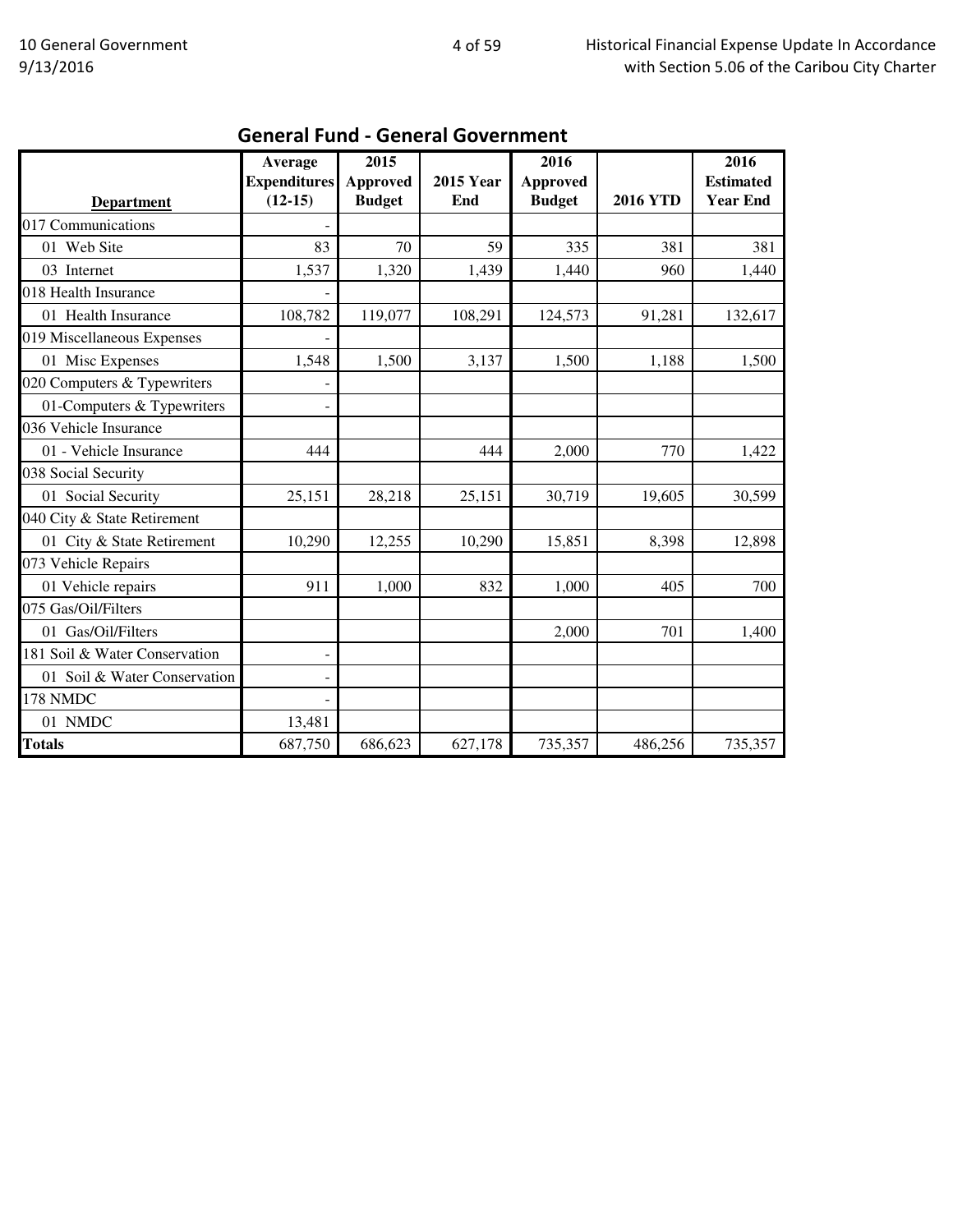|                            | 3 Year Average<br><b>Expenditures</b> | 2015<br>Approved | <b>2015 Year</b> | 2016<br><b>Approved</b> |                 | 2016<br><b>Estimated</b> |
|----------------------------|---------------------------------------|------------------|------------------|-------------------------|-----------------|--------------------------|
| <b>Department</b>          | $(12-14)$                             | <b>Budget</b>    | End              | <b>Budget</b>           | <b>2016 YTD</b> | <b>Year End</b>          |
| 17 Health & Sanitation     |                                       |                  |                  |                         |                 |                          |
| 022 Health Officer         |                                       |                  |                  |                         |                 |                          |
| 01 Health Officer          | 500                                   | 500              | 500              | 500                     |                 | 500                      |
| 023 Tri-Community Landfill |                                       |                  |                  |                         |                 |                          |
| 01 Tri-Community Landfill  | 264,280                               | 251,187          | 252,819          | 249,204                 | 107,456         | 143,532                  |
| 038 - Social Security      |                                       |                  |                  |                         |                 |                          |
| 01 - Social Security       |                                       |                  | 36               | 36                      |                 | 36                       |
| <b>Totals</b>              | 266,914                               | 251,687          | 253,355          | 249,740                 | 107,456         | 144,068                  |

### General Fund - Health and Sanitation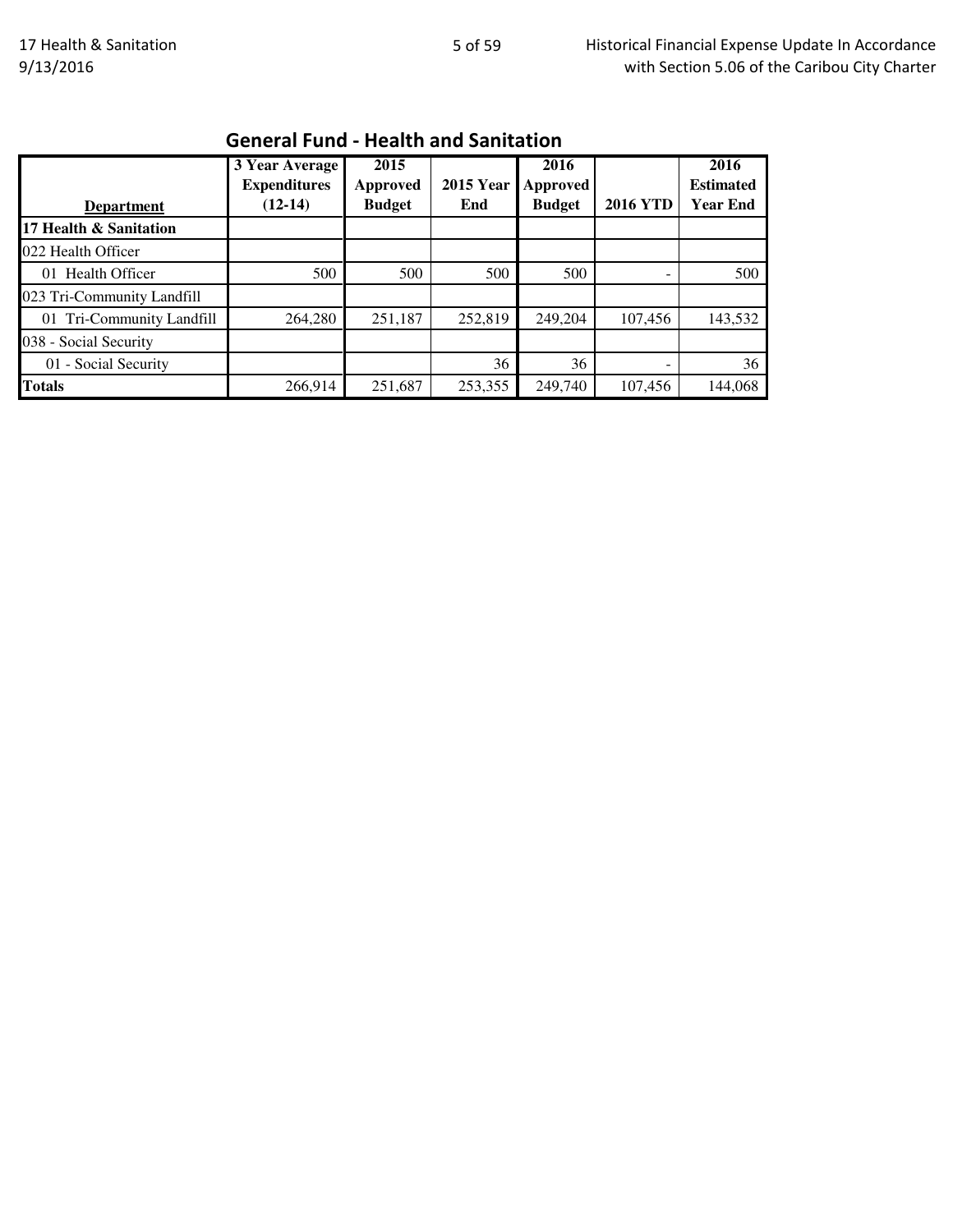# General Fund - Municipal Buildings

|                                   | 3 Year Average      | 2015            |                         | 2016            |                 | 2016                                |
|-----------------------------------|---------------------|-----------------|-------------------------|-----------------|-----------------|-------------------------------------|
|                                   | <b>Expenditures</b> | <b>Approved</b> | 2015<br><b>Year End</b> | <b>Approved</b> | <b>2016 YTD</b> | <b>Estimated</b><br><b>Year End</b> |
| <b>Department</b>                 | $(12-14)$           | <b>Budget</b>   |                         | <b>Budget</b>   |                 |                                     |
| <b>18 Municipal Buildings</b>     |                     |                 |                         |                 |                 |                                     |
| 024 Maintenance - Comm. Center    |                     |                 |                         |                 |                 |                                     |
| 01 Maintenance - Comm. Center     |                     |                 |                         |                 |                 |                                     |
| 02 Water & Sewer                  | 629                 | 425             | 1,473                   | 900             | 504             | 1,000                               |
| 03 Janitorial                     | 250                 |                 |                         |                 |                 |                                     |
| 04 Electric                       | 2,388               | 2,250           | 2,608                   | 2,500           | 1,707           | 2,700                               |
| 06 Lions Building                 | 413                 | 6,500           | 6,300                   | 6,500           | 1,050           | 2,400                               |
| 025 Heating Fuel - Lions Building |                     |                 |                         |                 |                 |                                     |
| 01 Heating Fuel Lions Building    | 3,543               | 5,000           | 5,579                   | 5,000           | 1,933           | 3,132                               |
| 026 Heating Fuel                  |                     |                 |                         |                 |                 |                                     |
| 03 Heating Fuel                   | 16,045              | 16,400          | 11,873                  | 13,000          | 5,740           | 9,320                               |
| 027 Electricity                   |                     |                 |                         |                 |                 |                                     |
| 11 Electricity                    | 15,259              | 14,500          | 12,985                  | 14,500          | 7,645           | 13,144                              |
| 028 Water                         |                     |                 |                         |                 |                 |                                     |
| 05 Water                          | 754                 | 775             | 913                     | 800             | 447             | 900                                 |
| 029 Sewer                         |                     |                 |                         |                 |                 |                                     |
| 01 Sewer                          | 545                 | 540             | 566                     | 630             | 278             | 600                                 |
| 030 Building Supplies             |                     |                 |                         |                 |                 |                                     |
| 01 Building Supplies              | 2,885               | 3,000           | 2,763                   | 3,000           | 1,934           | 3,000                               |
| 031 Building Maintenance          |                     |                 |                         |                 |                 |                                     |
| 01 Building Maintenance           | 5,944               | 6,000           | 2,606                   | 6,000           | 7,013           | 9,000                               |
| 03 Boiler Maintenance             | 9,194               | 12,220          | 8,761                   | 5,000           | 3,630           | 5,000                               |
| 032 Property Insurance            |                     |                 |                         |                 |                 |                                     |
| 01 Property Insurance             | 2,001               | 1,514           | 1,343                   | 3,118           | 631             | 939                                 |
| 033 Building Insurance-Comm. Ctr. |                     |                 |                         |                 |                 |                                     |
| 01 Building Ins. - Comm. Ctr.     | 1,573               |                 |                         |                 |                 |                                     |
| 271 Contracted Services           |                     |                 |                         |                 |                 |                                     |
| 01 Janitorial & Supplies          | 13,640              | 10,450          | 12,640                  | 12,640          | 6,760           | 12,640                              |
| XXX Municipal Building Reserve    | 2,500               |                 |                         |                 |                 |                                     |
| <b>Totals</b>                     | 77,562              | 79,574          | 70,410                  | 73,588          | 39,271          | 63,775                              |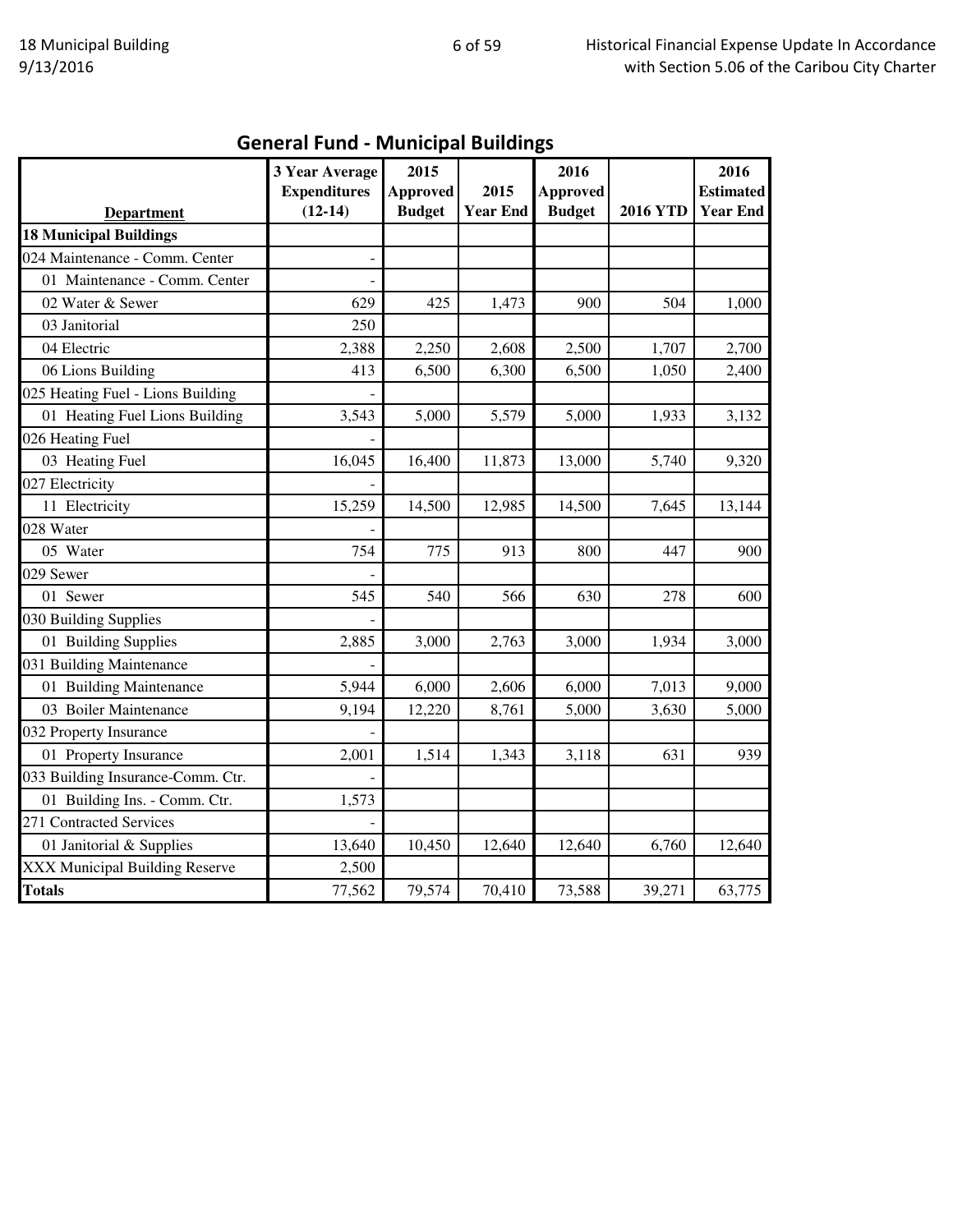|                              | 3 Year Average           | 2015            |                  | 2016            |                          | 2016             |
|------------------------------|--------------------------|-----------------|------------------|-----------------|--------------------------|------------------|
|                              | <b>Expenditures</b>      | <b>Approved</b> | <b>2015 Year</b> | <b>Approved</b> |                          | <b>Estimated</b> |
| <b>Department</b>            | $(12-14)$                | <b>Budget</b>   | End              | <b>Budget</b>   | <b>2016 YTD</b>          | <b>Year End</b>  |
| <b>20 General Assistance</b> |                          |                 |                  |                 |                          |                  |
| 001 Salaries                 |                          |                 |                  |                 |                          |                  |
| 01 Regular Pay               | 14,978                   | 19,220          | 15,587           | 20,027          | 11,022                   | 18,641           |
| 003 Office Supplies          |                          |                 |                  |                 |                          |                  |
| 01 Postage                   | 106                      | 100             | 99               | 105             | 50                       | 105              |
| 05 Printer Ink               | 37                       |                 | 60               | 60              |                          | 60               |
| 08 Office Supplies           | 51                       | 50              | 28               |                 |                          |                  |
| 006 Legal Fees               |                          |                 |                  |                 |                          |                  |
| 01 Legal Fees                | 37                       |                 |                  |                 |                          |                  |
| 010 Travel Exp               |                          |                 |                  |                 |                          |                  |
| 04 Conf Fee                  | 121                      | 150             |                  | 150             | $\overline{\phantom{0}}$ | 150              |
| 011 Training & Education     |                          |                 |                  |                 |                          |                  |
| 02 Training & Education      | 95                       | 125             | 65               | 65              | 65                       | 65               |
| 014 New Equipment            |                          |                 |                  |                 |                          |                  |
| 01 New Equipment             |                          |                 |                  |                 | 200                      | 200              |
| 018 Health Insurance         |                          |                 |                  |                 |                          |                  |
| 01 Health Insurance          | 4,153                    | 7,024           | 5,686            | 7,353           | 4,772                    | 6,933            |
| 019 Miscellaneous Expenses   |                          |                 |                  |                 |                          |                  |
| 01 Misc. Expenses            | 9                        | 50              | 9                | 50              |                          | 25               |
| 038 Social Security          | $\overline{a}$           |                 |                  |                 |                          |                  |
| 01 Social Security           | $\overline{\phantom{m}}$ | 1,470           | 1.091            | 1,532           | 767                      | 1,426            |
| 040 City & State Retirement  | $\overline{a}$           |                 |                  |                 |                          |                  |
| 01 City & State Retirement   | $\overline{a}$           | 673             | 610              | 755             | 421                      | 626              |
| 044 Reimbursements           |                          |                 |                  |                 |                          |                  |
| 01 Reimbursements            | (21)                     |                 |                  |                 |                          |                  |
| 051 Equipment Maintenance    |                          |                 |                  |                 |                          |                  |
| 05 Equipment Maintenance     | 932                      | 960             | 960              | 960             | 665                      | 960              |
| 053 G.A. - City              |                          |                 |                  |                 |                          |                  |
| 01 G. A. City                | 38,028                   | 40,000          | 42,057           | 46,300          | 22,388                   | 44,492           |
| 02 - G.A. State              | 890                      | 2,000           |                  | 2,000           | 295                      | 500              |
| 03 - GA - Nonreimbursible    |                          |                 |                  | 500             |                          | 500              |
| <b>Totals</b>                | 59,418                   | 71,823          | 66,252           | 79,857          | 40,645                   | 74,683           |

## General Fund - General Assistance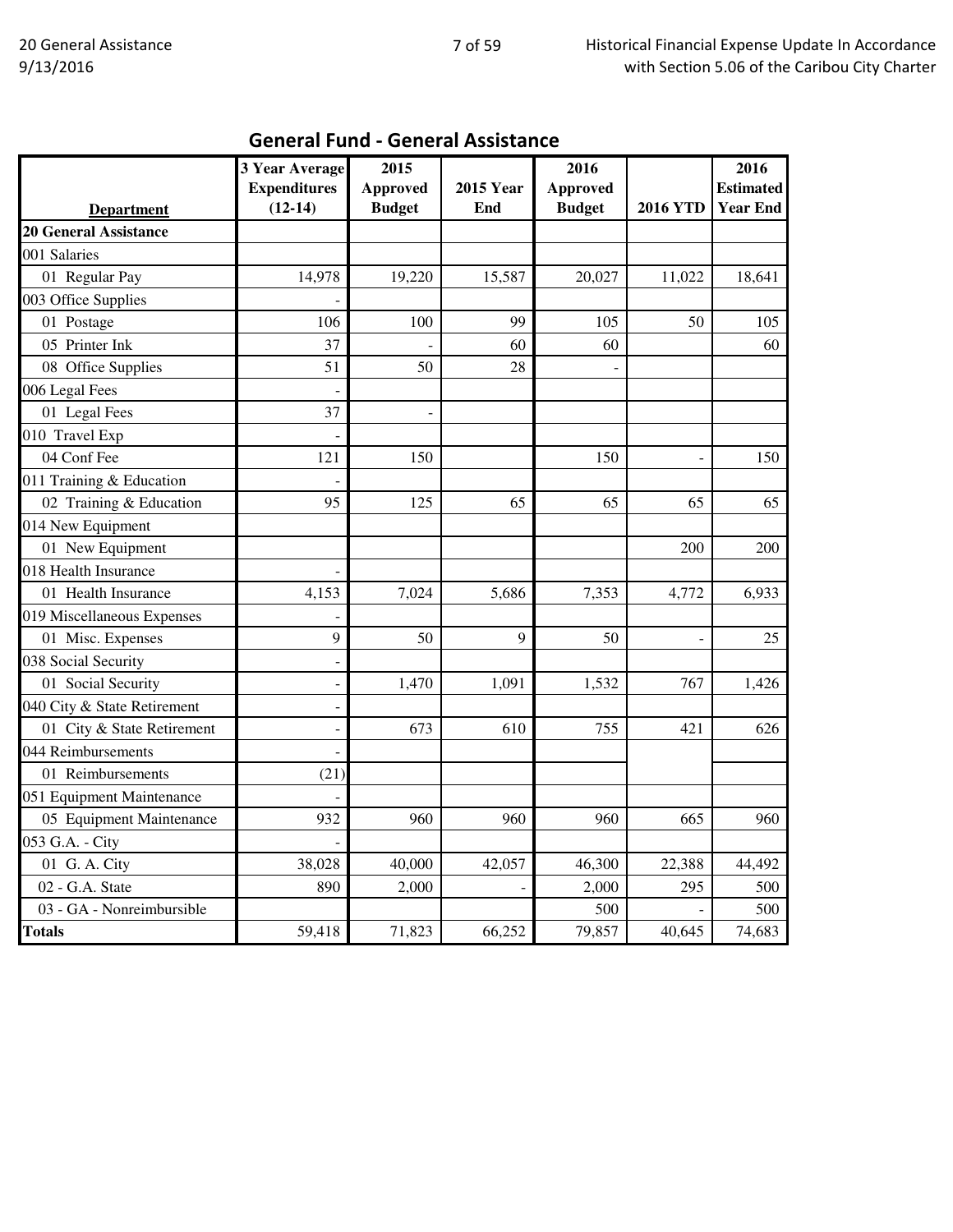| <b>Department</b>           | 3 Year Average<br><b>Expenditures (12-</b><br>14) | 2015<br>Approved<br><b>Budget</b> | <b>2015 Year</b><br>End | 2016<br><b>Approved</b><br><b>Budget</b> | <b>2016 YTD</b> | 2016<br><b>Estimated</b><br><b>Year End</b> |
|-----------------------------|---------------------------------------------------|-----------------------------------|-------------------------|------------------------------------------|-----------------|---------------------------------------------|
| 22 Tax Assessment           |                                                   |                                   |                         |                                          |                 |                                             |
| 001 Salaries                |                                                   |                                   |                         |                                          |                 |                                             |
| 01 Regular Pay              | 88,427                                            | 100,751                           | 101,764                 | 112,591                                  | 71,760          | 107,944                                     |
| 02 Overtime Pay             |                                                   |                                   |                         | 2,500                                    | 1,427           | 1,700                                       |
| 07 Salaries-Bd of Assessors | 1,500                                             | 1,500                             | 1,500                   | 1,500                                    |                 | 1,500                                       |
| 003 Office Supplies         |                                                   |                                   |                         |                                          |                 |                                             |
| 01 Postage                  |                                                   |                                   |                         |                                          |                 |                                             |
| 05 Printer Ink              | 270                                               | 200                               | 277                     | 300                                      |                 | 300                                         |
| 08 Office Supplies          | 29                                                | 400                               | 294                     | 300                                      | 342             | 400                                         |
| 006 Legal Fees              |                                                   |                                   |                         |                                          |                 |                                             |
| 01 Legal Fees               |                                                   | 500                               | $\overline{a}$          |                                          |                 |                                             |
| 009 Professional Dues       |                                                   |                                   |                         |                                          |                 |                                             |
| 04 Professional Dues        | 200                                               | 400                               | 372                     | 600                                      |                 | 600                                         |
| 010 Travel Expenses         |                                                   |                                   |                         |                                          |                 |                                             |
| 01 Mileage                  | 1,388                                             | 2,000                             | 413                     | 1,000                                    | 909             | 1,000                                       |
| 02 Meal & Lodge             | 1,893                                             | 3,000                             | 1,614                   | 3,000                                    | 661             | 2,800                                       |
| 011 Training & Education    |                                                   |                                   |                         |                                          |                 |                                             |
| 02 Training & Education     | 953                                               | 1,500                             | 1,191                   | 2,500                                    | 290             | 2,300                                       |
| 013 Car Allowance           |                                                   |                                   |                         |                                          |                 |                                             |
| 01 Car Allowance            | 2,242                                             | 1,000                             | 78                      | 1,000                                    |                 | 200                                         |
| 015 Telephone               |                                                   |                                   |                         |                                          |                 |                                             |
| 01 Cell Phone               | 123                                               | 200                               | 337                     | 500                                      | 221             | 310                                         |
| 04 Telephone                | 490                                               | 500                               | 487                     | 500                                      | 350             | 525                                         |
| 018 Health Insurance        |                                                   |                                   |                         |                                          |                 |                                             |
| 01 Health Insurance         | 32,531                                            | 27,709                            | 27,709                  | 29,005                                   | 19,936          | 29,005                                      |
| 019 Miscellaneous Expenses  |                                                   |                                   |                         |                                          |                 |                                             |
| 01 Misc. Expense            | 51                                                |                                   |                         |                                          |                 |                                             |
| 038 Social Security         |                                                   |                                   |                         |                                          |                 |                                             |
| 01 Social Security          | $\overline{\phantom{a}}$                          | 7,707                             | 7,264                   | 8,613                                    | 5,219           | 8,258                                       |
| 040 City & State Retirement |                                                   |                                   |                         |                                          |                 |                                             |
| 01 City & State Retirement  |                                                   | 2,009                             | 2,044                   | 2,261                                    | 1,404           | 2,085                                       |

# General Fund - Tax Assessing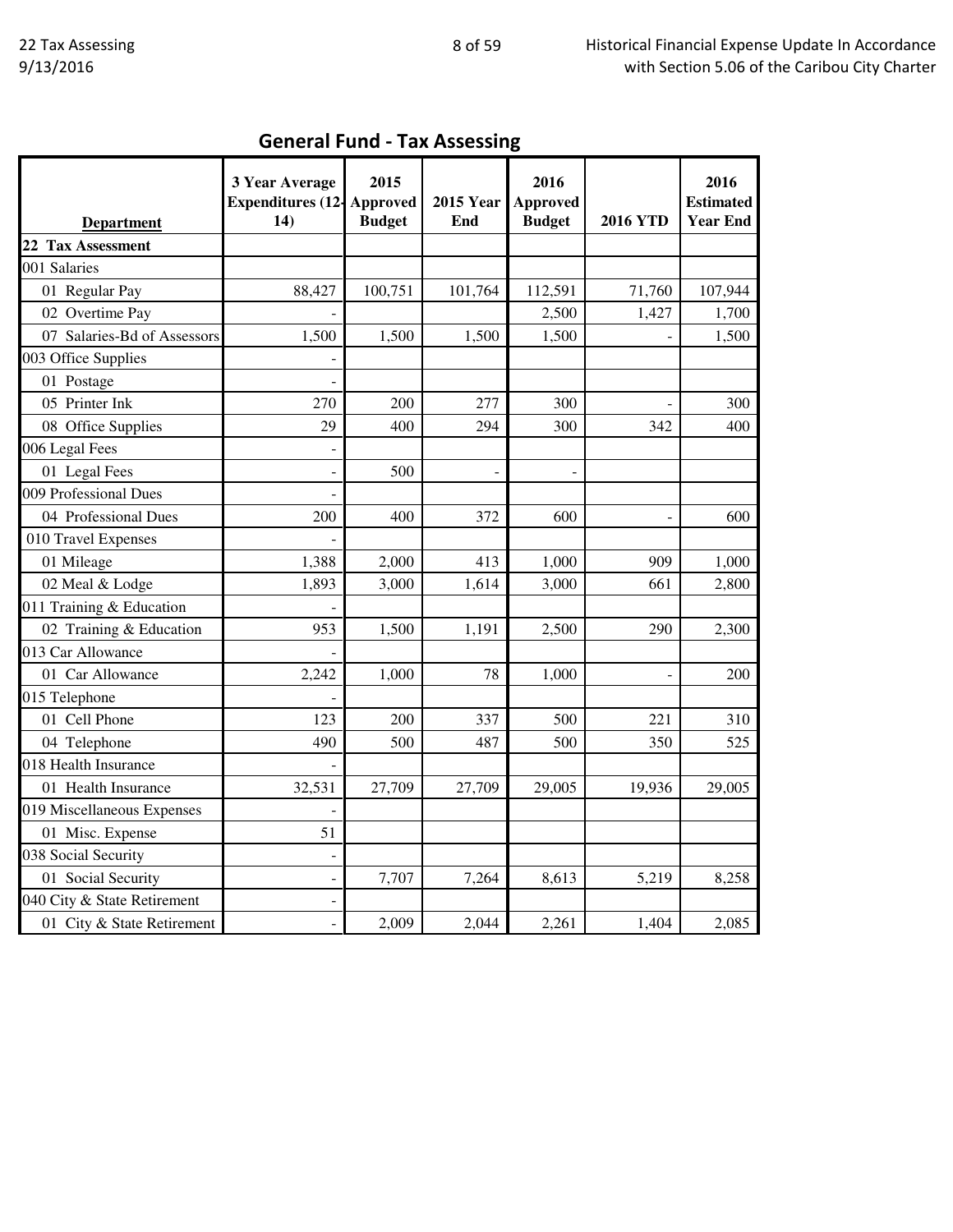|                         | 3 Year Average<br><b>Expenditures (12-</b> | 2015<br>Approved | <b>2015 Year</b> | 2016<br>Approved |                 | 2016<br><b>Estimated</b> |
|-------------------------|--------------------------------------------|------------------|------------------|------------------|-----------------|--------------------------|
| <b>Department</b>       | 14)                                        | <b>Budget</b>    | End              | <b>Budget</b>    | <b>2016 YTD</b> | <b>Year End</b>          |
| 055 Books & Periodicals |                                            |                  |                  |                  |                 |                          |
| 03 Books & Periodicals  | 470                                        |                  |                  |                  |                 |                          |
| 056 Contracted Services |                                            |                  |                  |                  |                 |                          |
| 01 Registry             | 1,141                                      | 750              | 1,060            | 350              | 269             | 350                      |
| 04 Contracted Services  | 3,231                                      | 7,500            | 3,706            | 4,500            | 92              | 3,700                    |
| 01 Assessment Reserve   | 22,734                                     |                  |                  |                  |                 |                          |
| 058 Codes Maintenance   |                                            |                  |                  |                  |                 |                          |
| 01 Codes Maintenance    |                                            |                  |                  | 200              |                 | 200                      |
| 075 Gas/Oil/Filters     |                                            |                  |                  |                  |                 |                          |
| 01 Gas/Oil/Filters      |                                            |                  |                  | 1,500            |                 | 500                      |
| <b>Totals</b>           | 157,673                                    | 157,628          | 150,110          | 172,720          | 102,880         | 163,677                  |

## General Fund - Tax Assessing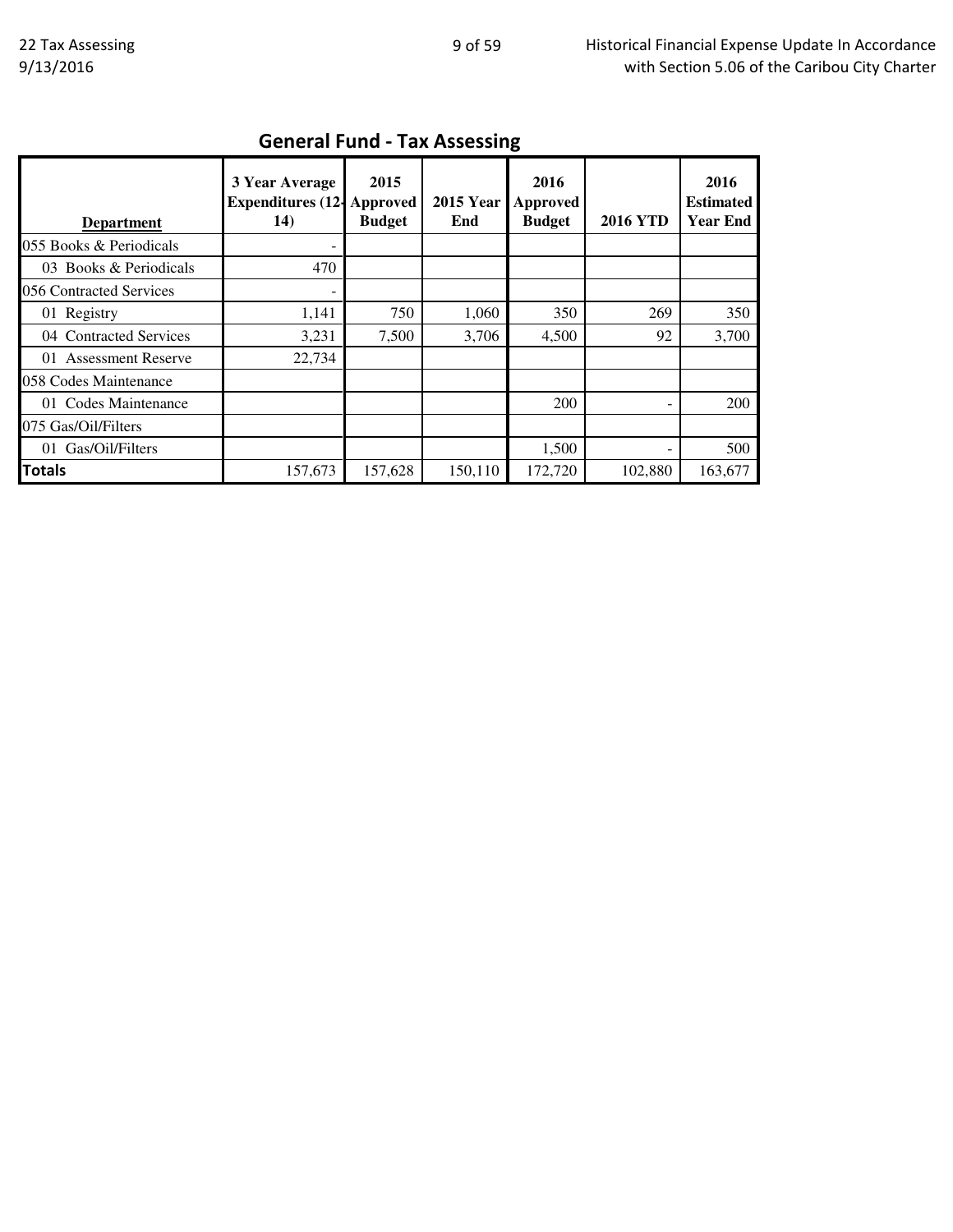| <b>General Fund - Library</b> |  |  |
|-------------------------------|--|--|
|-------------------------------|--|--|

|                            | <b>3 Year Average</b><br><b>Expenditures</b> | 2015<br><b>Approved</b> | 2015            | 2016<br><b>Approved</b> |                 | 2016<br><b>Estimated</b> |
|----------------------------|----------------------------------------------|-------------------------|-----------------|-------------------------|-----------------|--------------------------|
| <b>Department</b>          | $(12-14)$                                    | <b>Budget</b>           | <b>Year End</b> | <b>Budget</b>           | <b>2016 YTD</b> | <b>Year End</b>          |
| 25 Library                 |                                              |                         |                 |                         |                 |                          |
| 001 Salaries               |                                              |                         |                 |                         |                 |                          |
| 01 Regular Pay             | 154,496                                      | 101,997                 | 102,575         | 105,752                 | 67,971          | 104,377                  |
| 02 Overtime                | 886                                          |                         |                 |                         |                 |                          |
| 003 Office Supplies        |                                              |                         |                 |                         |                 |                          |
| 01 Postage                 | 67                                           | 750                     | 1,033           | 750                     | 332             | 500                      |
| 02 Advertising             | 73                                           | 250                     | 152             | 250                     | 194             | 250                      |
| 03 Copier Rental           |                                              | 1,500                   | 1,839           | 1,500                   | 1,212           | 1,876                    |
| 05 Printer Ink             | 63                                           |                         |                 |                         |                 |                          |
| 07 Paper                   | 25                                           |                         | 106             | 100                     | 102             | 102                      |
| 08 Office Supplies         | 2,659                                        | 1,200                   | 1,352           | 1,200                   | 1,316           | 1,500                    |
| 005 Gen Gov't Leg          |                                              |                         |                 |                         |                 |                          |
| 01 CCC&I                   | 17                                           |                         |                 |                         |                 |                          |
| 008 Computer Maintenance   |                                              |                         |                 |                         |                 |                          |
| 01 Computer Maintenance    | 8,064                                        | 13,200                  | 13,095          | 13,200                  | 6,535           | 13,200                   |
| 009 Professional Dues      |                                              |                         |                 |                         |                 |                          |
| 01 Subscriptions           | 249                                          | 200                     | 240             | 200                     | 154             | 200                      |
| 010 Travel Expenses        |                                              |                         |                 |                         |                 |                          |
| 01 Mileage                 | 139                                          |                         |                 |                         |                 |                          |
| 02 Meals & Lodging         | 178                                          |                         |                 |                         |                 |                          |
| 05 Travel Expenses         | 196                                          | 500                     | 807             | 500                     | 625             | 690                      |
| 011 Training & Education   |                                              |                         |                 |                         |                 |                          |
| 02 Training & Education    | 371                                          | 500                     | 504             | 500                     | 189             | 300                      |
| 014 New Equipment          |                                              |                         |                 |                         |                 |                          |
| 01 New Equipment           | 2,069                                        | 2,250                   | 2,302           | 2,250                   | 1,076           | 2,250                    |
| 015 Telephone              | 1,937                                        |                         |                 |                         |                 |                          |
| 04 Telephone               | 2,304                                        | 2,500                   | 2,165           | 2,170                   | 201             | 932                      |
| 016-02 Misc Income         | 750                                          |                         |                 |                         |                 |                          |
| 018 Health Insurance       |                                              |                         |                 |                         |                 |                          |
| 01 Health Insurance        | 17,371                                       | 19,120                  | 19,120          | 20,016                  | 13,744          | 20,016                   |
| 019 Miscellaneous Expenses |                                              |                         |                 |                         |                 |                          |
| 01 Misc. Expenses          | 216                                          | 250                     | 250             | 250                     | 184             | 250                      |
| 026 Heating Fuel           |                                              |                         |                 |                         |                 |                          |
| 03 Heating Fuel            | 15,547                                       | 16,690                  | 11,104          | 14,000                  | 4,638           | 10,000                   |
| 027 Electricity            |                                              |                         |                 |                         |                 |                          |
| 11 Electricity             | 4,280                                        | 4,217                   | 4,846           | 5,040                   | 2,570           | 4,950                    |
| 028 Water                  |                                              |                         |                 |                         |                 |                          |
| 05 Water                   | 245                                          | 334                     | 241             | 334                     | 115             | 245                      |
| 029 Sewer                  |                                              |                         |                 |                         |                 |                          |
| 01 Sewer                   | 217                                          | 225                     | 200             | 225                     | 105             | 215                      |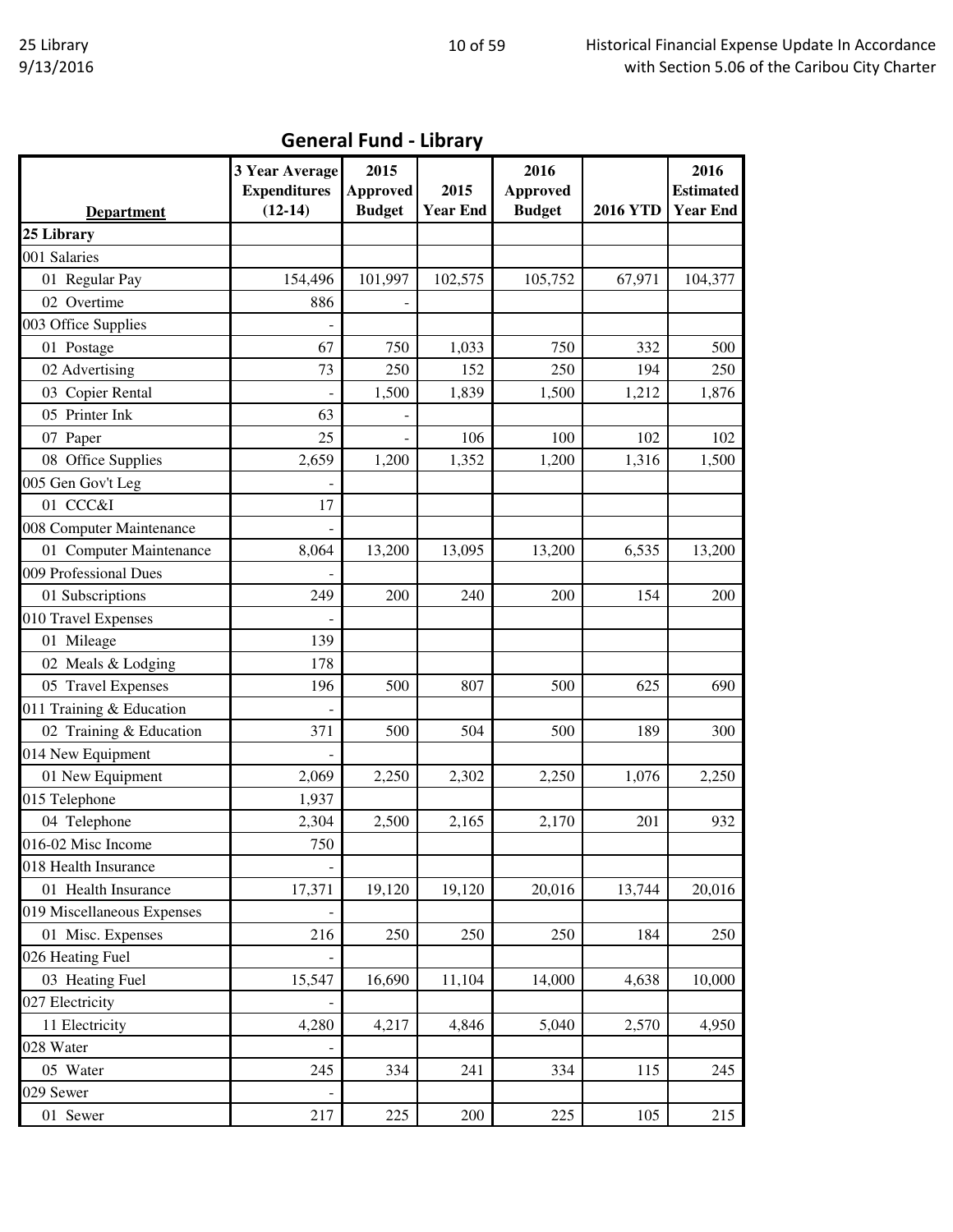| <b>Department</b>           | 3 Year Average<br><b>Expenditures</b><br>$(12-14)$ | 2015<br><b>Approved</b><br><b>Budget</b> | 2015<br><b>Year End</b> | 2016<br><b>Approved</b><br><b>Budget</b> | <b>2016 YTD</b> | 2016<br><b>Estimated</b><br><b>Year End</b> |  |  |  |
|-----------------------------|----------------------------------------------------|------------------------------------------|-------------------------|------------------------------------------|-----------------|---------------------------------------------|--|--|--|
| 031 Building Maintenance    | ۰                                                  |                                          |                         |                                          |                 |                                             |  |  |  |
| 01 Building Maintenance     | 9,824                                              | 6,000                                    | 3,152                   | 6,000                                    | 2,828           | 6,000                                       |  |  |  |
| 032 Property Insurance      |                                                    |                                          |                         |                                          |                 |                                             |  |  |  |
| 01 Property Insurance       | 2,038                                              | 1,741                                    | 1,862                   | 1,741                                    | 1,150           | 1,719                                       |  |  |  |
| 038 Social Security         | -                                                  |                                          |                         |                                          |                 |                                             |  |  |  |
| 01 Social Security          | -                                                  | 7,841                                    | 7,461                   | 8,090                                    | 4,917           | 7,985                                       |  |  |  |
| 040 City & State Retirement | -                                                  |                                          |                         |                                          |                 |                                             |  |  |  |
| 01 City & State Retirement  | $\overline{\phantom{0}}$                           | 1,591                                    | 1,280                   | 1,788                                    | 1,092           | 1,623                                       |  |  |  |
| 055 Books & Periodicals     |                                                    |                                          |                         |                                          |                 |                                             |  |  |  |
| 03 Books & Periodicals      | 20,181                                             | 19,000                                   | 19,802                  | 19,000                                   | 16,482          | 19,000                                      |  |  |  |
| 271 Contracted Services     |                                                    |                                          |                         |                                          |                 |                                             |  |  |  |
| 01 Janitorial & Supplies    | 4,180                                              | 11,000                                   | 14,127                  | 13,880                                   | 6,440           | 13,880                                      |  |  |  |
| 406 Programming             |                                                    |                                          |                         |                                          |                 |                                             |  |  |  |
| 01 Library Programs         |                                                    | 500                                      | 624                     | 600                                      | 564             | 564                                         |  |  |  |
| 291 Computer Reserve        |                                                    |                                          |                         |                                          |                 |                                             |  |  |  |
| 01 Computer Reserve         | 300                                                |                                          |                         |                                          |                 |                                             |  |  |  |
| 000 Roof Phase I            |                                                    |                                          |                         |                                          |                 |                                             |  |  |  |
| 01 Roofing Phase I          | 5,500                                              |                                          |                         |                                          |                 |                                             |  |  |  |
| <b>Totals</b>               | 254,442                                            | 213,356                                  | 210,239                 | 219,336                                  | 134,737         | 212,624                                     |  |  |  |

### General Fund - Library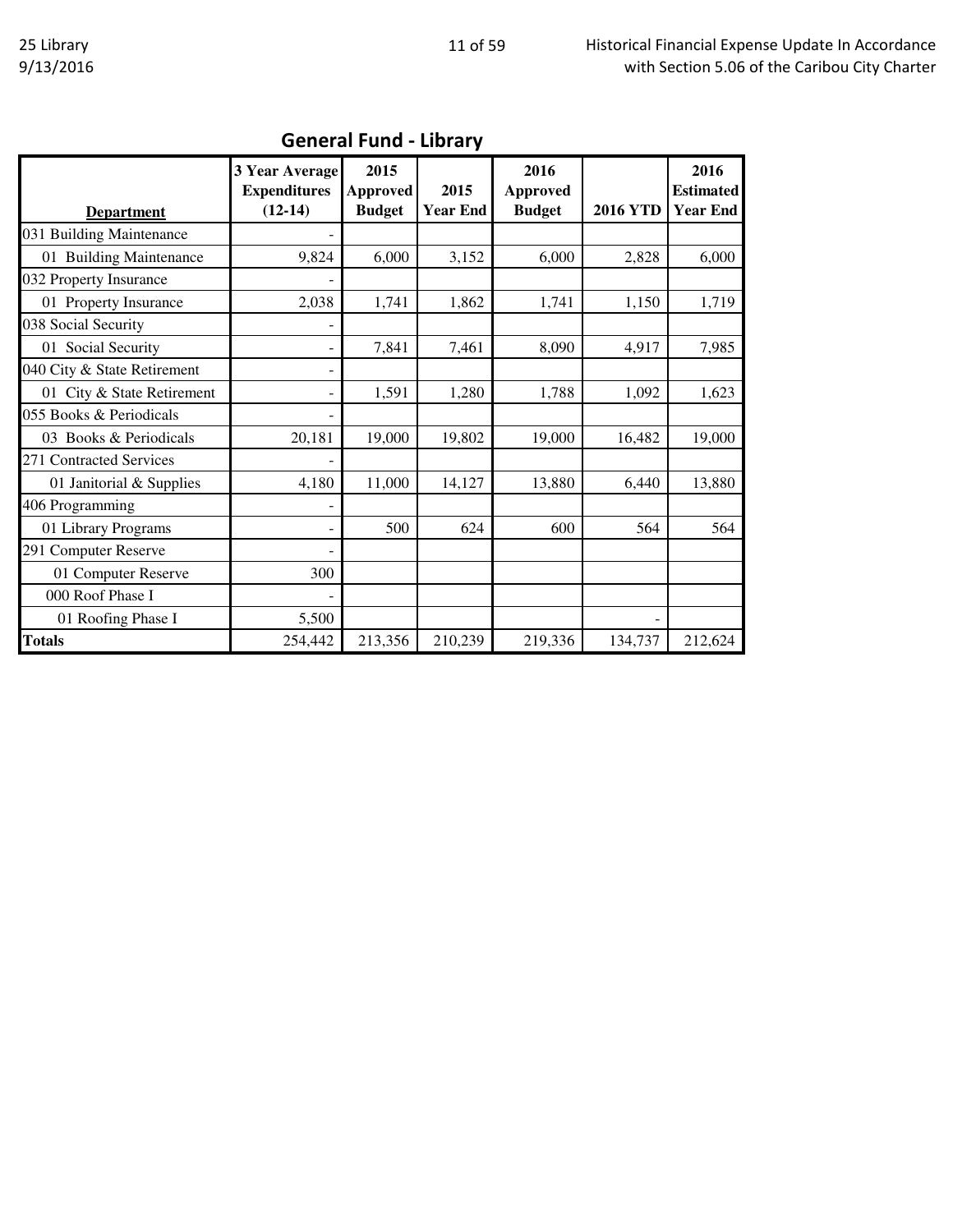|                          | 3 Year<br>Average                | 2015                             |                         | 2016                             |                 | 2016                                |
|--------------------------|----------------------------------|----------------------------------|-------------------------|----------------------------------|-----------------|-------------------------------------|
| <b>Department</b>        | <b>Expenditures</b><br>$(12-14)$ | <b>Approved</b><br><b>Budget</b> | <b>2015 Year</b><br>End | <b>Approved</b><br><b>Budget</b> | <b>2016 YTD</b> | <b>Estimated</b><br><b>Year End</b> |
| 001 Salaries             |                                  |                                  |                         |                                  |                 |                                     |
| 01 Regular Pay           | 652,397                          | 768,999                          | 755,262                 | 792,195                          | 474,423         | 724,047                             |
| 02 Overtime              | 203,220                          | 240,033                          | 283,609                 | 270,905                          | 226,152         | 350,496                             |
| 05 Stand By Pay          | 33,401                           | 39,140                           | 37,740                  | 36,000                           | 31,343          | 4,516                               |
| 07 Amb. Billing Salaries | 77,870                           | 92,941                           | 88,678                  | 77,277                           | 50,994          | 77,222                              |
| 08 Special Transports    | 242                              | 400                              |                         | 400                              |                 | 350                                 |
| 003 Office Supplies      |                                  |                                  |                         |                                  |                 |                                     |
| 01 Postage               | 1,353                            | 1,550                            | 1,708                   | 1,400                            | 1,749           | 2,550                               |
| 03 Copier Rent           | 15                               |                                  |                         |                                  |                 |                                     |
| 04 Equipment Repair      | 69                               |                                  |                         |                                  |                 |                                     |
| 05 Printer Ink           | 525                              | 1,000                            | 593                     | 700                              | 389             | 650                                 |
| 07 Paper                 |                                  |                                  |                         |                                  |                 |                                     |
| 08 Office Supplies       | 5,167                            | 5,400                            | 5,377                   | 5,400                            | 4,006           | 5,600                               |
| 09 Amb. Billing Supplies | 194                              | 1,200                            |                         | 500                              | 126             | 450                                 |
| 13 Houlton Supplies      | 3,310                            | 3,700                            | 2,320                   | 3,500                            | 1,502           | 2,700                               |
| 14 Calais Supplies       | 2,889                            | 3,700                            | 2,121                   | 3,000                            | 1,180           | 1,957                               |
| 15 Van Buren Supplies    | 1,345                            | 3,100                            | 790                     |                                  | 39              | 39                                  |
| 16 Island Falls Supplies | 522                              | 2,000                            | 957                     | 500                              | 545             | 905                                 |
| 17 Patten Supplies       |                                  |                                  | 499                     | 1,000                            | 705             | 1,118                               |
| 005 Legal Fees           |                                  |                                  |                         |                                  |                 |                                     |
| 04 Legal Fees            |                                  |                                  | 450                     |                                  | 323             | 323                                 |
| 009 Professional Dues    |                                  |                                  |                         |                                  |                 |                                     |
| 01 Subscriptions         | 217                              | 100                              | 90                      | 200                              | 12              | 200                                 |
| 04 Professional Dues     | 2,590                            | 4,000                            | 3,639                   | 3,000                            | 2,289           | 3,000                               |
| 010 Travel Expenses      |                                  |                                  |                         |                                  |                 |                                     |
| 01 Mileage               | 360                              | 500                              | 145                     | 600                              | 270             | 600                                 |
| 02 Meals & Lodging       | 114                              | 500                              | 518                     |                                  |                 |                                     |
| 05 Travel Expenses       | 487                              | 2,500                            | 1,422                   | 2,500                            |                 | 2,000                               |
| 011 Training & Education |                                  |                                  |                         |                                  |                 |                                     |
| 02 Training & Education  | 5,597                            | 10,000                           | 9,184                   | 10,000                           | 6,522           | 9,184                               |
| 014 New Equipment        |                                  |                                  |                         |                                  |                 |                                     |
| 01 New Equipment         | 9,736                            | 13,500                           | 12,836                  | 13,500                           | 4,534           | 13,350                              |
| 015 Telephone            |                                  |                                  |                         |                                  |                 |                                     |
| 01 Cell Phone            | 1,630                            | 1,900                            | 3,106                   | 3,200                            | 2,163           | 3,135                               |
| 04 Telephone             | 6,346                            | 7,000                            | 5,094                   | 5,600                            | 3,549           | 5,369                               |
| 016 Misc Income          |                                  |                                  |                         |                                  |                 |                                     |
| 01 Insurance Reports     | (4)                              |                                  |                         |                                  |                 |                                     |
| 017 Communications       |                                  |                                  |                         |                                  |                 |                                     |
| 01 Website               | 32                               |                                  |                         |                                  |                 |                                     |
| 03 Internet              | 911                              | 1,400                            | 989                     | 1,080                            | 630             | 1,080                               |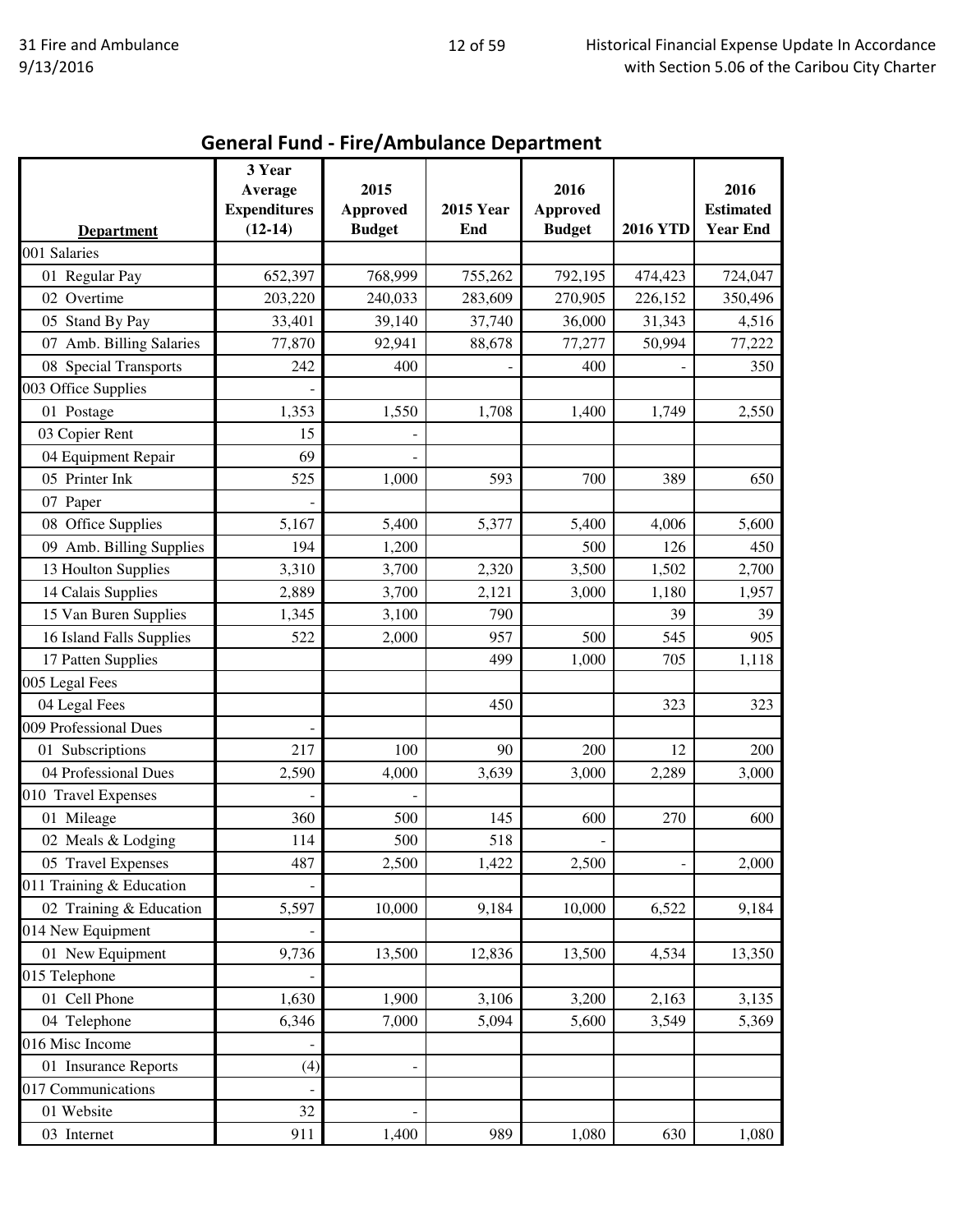|                                           | 3 Year<br>Average                | 2015                             |                         | 2016                             |                 | 2016                                |
|-------------------------------------------|----------------------------------|----------------------------------|-------------------------|----------------------------------|-----------------|-------------------------------------|
|                                           | <b>Expenditures</b><br>$(12-14)$ | <b>Approved</b><br><b>Budget</b> | <b>2015 Year</b><br>End | <b>Approved</b><br><b>Budget</b> | <b>2016 YTD</b> | <b>Estimated</b><br><b>Year End</b> |
| <b>Department</b><br>018 Health Insurance |                                  |                                  |                         |                                  |                 |                                     |
| 01 Health Insurance                       | 204,006                          | 276,546                          | 272,344                 | 289,822                          | 183,395         | 266,658                             |
| 019 Miscellaneous Exp.                    |                                  |                                  |                         |                                  |                 |                                     |
| 01 Misc. Expense                          | 1,624                            | 1,200                            | 763                     | 1,500                            | 376             | 1,400                               |
| 026 Heating Fuel                          |                                  |                                  |                         |                                  |                 |                                     |
| 03 Heating Fuel                           | 29,525                           | 23,100                           | 25,354                  | 23,000                           | 10,665          | 19,000                              |
| 027 Electricity                           |                                  |                                  |                         |                                  |                 |                                     |
| 11 Electricity                            | 9,524                            | 10,000                           | 9,969                   | 10,500                           | 5,101           | 10,101                              |
| 028 Water                                 |                                  |                                  |                         |                                  |                 |                                     |
| 05 Water                                  | 572                              | 575                              | 649                     | 650                              | 371             | 650                                 |
| 029 Sewer                                 |                                  |                                  |                         |                                  |                 |                                     |
|                                           |                                  |                                  | 422                     |                                  |                 |                                     |
| 01 Sewer                                  | 432                              | 450                              |                         | 430                              | 230             | 430                                 |
| 030 Building Supplies                     |                                  |                                  |                         |                                  |                 |                                     |
| 01 Building Supplies                      | 2,892                            | 4,500                            | 3,399                   | 4,000                            | 2,536           | 3,862                               |
| 031 Building Maintenance                  |                                  |                                  |                         |                                  |                 |                                     |
| 01 Building Maintenance                   | 9,501                            | 13,000                           | 8,325                   | 12,000                           | 12,881          | 15,000                              |
| 032 Property Insurance                    |                                  |                                  |                         |                                  |                 |                                     |
| 01 Property Insurance                     | 2,292                            | 2,220                            | 2,249                   | 1,980                            | 1,304           | 1,944                               |
| 034 Workers Comp.                         |                                  |                                  |                         |                                  |                 |                                     |
| 01 Workers Comp.                          | 36,985                           | 35,760                           | 40,410                  | 41,000                           | 20,134          | 41,000                              |
| 035 Unemployment Comp                     |                                  |                                  |                         |                                  |                 |                                     |
| 01 Unemployment Comp.                     | 4,616                            | 8,020                            | 7,442                   | 8,300                            | 6,968           | 8,300                               |
| 036 Vehicle Insurance                     |                                  |                                  |                         |                                  |                 |                                     |
| 01 Vehicle Insurance                      | 4,379                            | 9,892                            | 11,453                  | 12,000                           | 8,660           | 13,635                              |
| 037 Liability Insurance                   |                                  |                                  |                         |                                  |                 |                                     |
| 01 Liability Insurance                    | 3,588                            | 3,300                            | 3,251                   | 3,252                            | 2,167           | 3,252                               |
| 038 Social Security                       |                                  |                                  |                         |                                  |                 |                                     |
| 01 Social Security                        | 76,785                           | 87,295                           | 87,394                  | 84,916                           | 62,310          | 87,467                              |
| 040 City & State Retirement               |                                  |                                  |                         |                                  |                 |                                     |
| 01 City & State Retirement                |                                  | 42,912                           | 31,382                  | 61,273                           | 39,520          | 63,358                              |
| 046 Recognitions                          |                                  |                                  |                         |                                  |                 |                                     |
| 01 Recognitions                           | 1,864                            | 2,000                            | 2,097                   |                                  |                 |                                     |
| 051 Equipment Maint.                      |                                  |                                  |                         |                                  |                 |                                     |
| 01 Software                               |                                  |                                  |                         |                                  |                 |                                     |
| 03 Maintenance Contracts                  | 10,339                           | 10,100                           | 6,994                   | 10,000                           | 9,223           | 9,223                               |
| 05 Equipment Main.                        | 5,478                            | 8,500                            | 11,718                  | 8,500                            | 5,720           | 8,500                               |
| 067 Paid Call Firefighters                |                                  |                                  |                         |                                  |                 |                                     |
| 01 Paid Call Firefighters                 | 24,780                           | 26,000                           | 25,943                  | 26,000                           | 1,200           | 26,000                              |
| 068 Janitorial Services                   |                                  |                                  |                         |                                  |                 |                                     |
| 01 Janitorial Services                    | 4,630                            |                                  |                         |                                  |                 |                                     |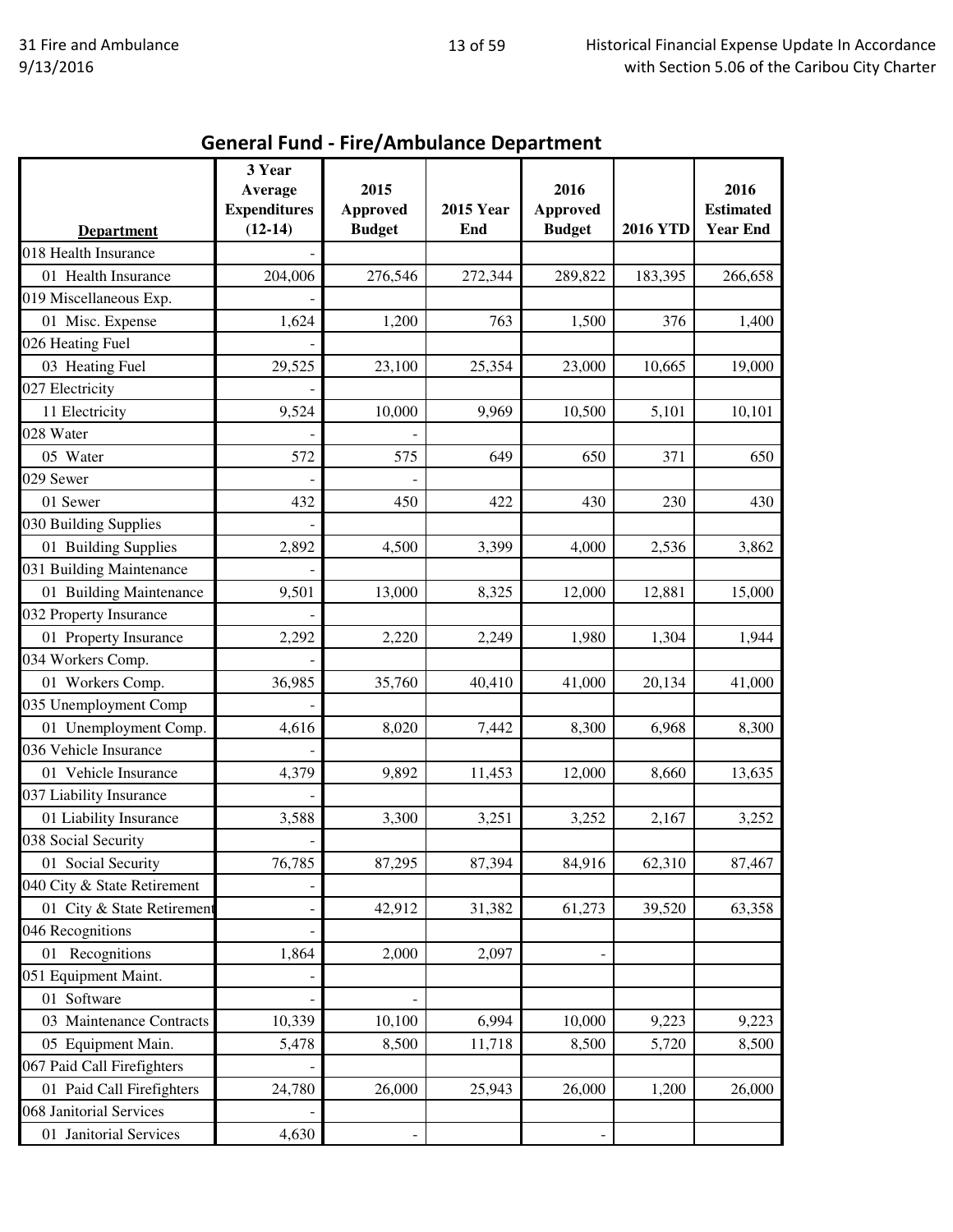|                           | 3 Year                         |                         |                  |                         |                 |                          |
|---------------------------|--------------------------------|-------------------------|------------------|-------------------------|-----------------|--------------------------|
|                           | Average<br><b>Expenditures</b> | 2015<br><b>Approved</b> | <b>2015 Year</b> | 2016<br><b>Approved</b> |                 | 2016<br><b>Estimated</b> |
| <b>Department</b>         | $(12-14)$                      | <b>Budget</b>           | End              | <b>Budget</b>           | <b>2016 YTD</b> | <b>Year End</b>          |
| 069 Paid Call Insurance   |                                |                         |                  |                         |                 |                          |
| 01 Paid Call Insurance    | 621                            | 600                     | 676              | 700                     | 571             | 571                      |
| 070 Clothing Allowance    |                                |                         |                  |                         |                 |                          |
| 01 Uniforms               | 6,179                          | 8,500                   | 7,305            | 9,000                   | 2,895           | 8,300                    |
| 02 Turnout Gear           | 2,721                          | 6,500                   | 4,351            | 7,000                   | 1,307           | 6,723                    |
| 03 Clothing               | 816                            |                         |                  |                         |                 |                          |
| 04 Boots                  |                                | 800                     | 762              | 700                     | 260             | 700                      |
| 06 Clothing Allowance     | 3,446                          | 3,000                   |                  | 2,500                   | 856             | 2,467                    |
| 071 Radio Maintenance     |                                |                         |                  |                         |                 |                          |
| 01 Vehicle                | 882                            | 3,000                   | 1,943            | 2,000                   | 336             | 1,700                    |
| 02 Building               | 167                            | 1,000                   |                  | 1,000                   | 80              | 400                      |
| 03 Radio Maintenance      | 4,320                          | 5,500                   | 4,117            | 6,000                   | 2,500           | 5,000                    |
| 072 Ladder Testing        |                                |                         |                  |                         |                 |                          |
| 01 Ladder Testing         | 748                            | 1,500                   | 1,403            | 1,300                   |                 | 1,300                    |
| 073 Vehicle Repair        |                                |                         |                  |                         |                 |                          |
| 01 Vehicle Repair         | 13,491                         | 12,000                  | 11,936           | 15,000                  | 7,470           | 12,000                   |
| 074 Tires                 |                                |                         |                  |                         |                 |                          |
| 01 Tires                  | 3,327                          | 5,000                   | 4,079            | 7,000                   | 5,726           | 6,834                    |
| 02 Tire Replacement       | 816                            | 2,000                   | 1,535            |                         |                 |                          |
| 075 Gas/Oil/Filters       |                                |                         |                  |                         |                 |                          |
| 01 Gas/Oil/Filters        | 3,953                          | 4,000                   | 4,282            | 5,000                   | 1,867           | 4,763                    |
| 076 Diesel Fuel           |                                |                         |                  |                         |                 |                          |
| 01 Diesel Fuel            | 42,829                         | 42,200                  | 27,827           | 30,000                  | 13,823          | 20,823                   |
| 077 Batteries             |                                |                         |                  |                         |                 |                          |
| 01 Vehicle                | (327)                          | 1,500                   | 823              | 1,000                   | 197             | 850                      |
| 02 Equipment              | 176                            | 1,000                   | 530              | 500                     | 56              | 400                      |
| 03 Batteries              | 423                            | 1,000                   | 137              | 100                     |                 | 100                      |
| 078 Field Expenses        |                                |                         |                  |                         |                 |                          |
| 01 Field Expenses         | 496                            | 1,200                   | 856              | 1,200                   | 929             | 1,200                    |
| 079 Employee Physicals    |                                |                         |                  |                         |                 |                          |
| 01 Employee Physicals     | 1,084                          | 2,700                   | 1,147            | 2,700                   | 268             | 1,000                    |
| 080 Paid Call Volunteers  |                                |                         |                  |                         |                 |                          |
| 01 Paid Call Volunteers   | 10,000                         | 12,000                  | 1,953            | 3,000                   | 2,529           | 3,500                    |
| 082 Bad Debt Allowance    |                                |                         |                  |                         |                 |                          |
| 01 Bad Debt Allowance     | 116,768                        | 85,000                  | 85,013           | 100,000                 | 24,073          | 52,073                   |
| 02 Collection Fee         |                                |                         |                  |                         | 20              | 100                      |
| 083 Contractual Allowance |                                |                         |                  |                         |                 |                          |
| 01 Contractual Allowance  | 292,839                        |                         |                  |                         |                 |                          |
| 085 Transport Meals       |                                |                         |                  |                         |                 |                          |
| 01 Transport Meals        | 9,011                          | 10,000                  | 8,999            | 10,000                  | 4,793           | 8,753                    |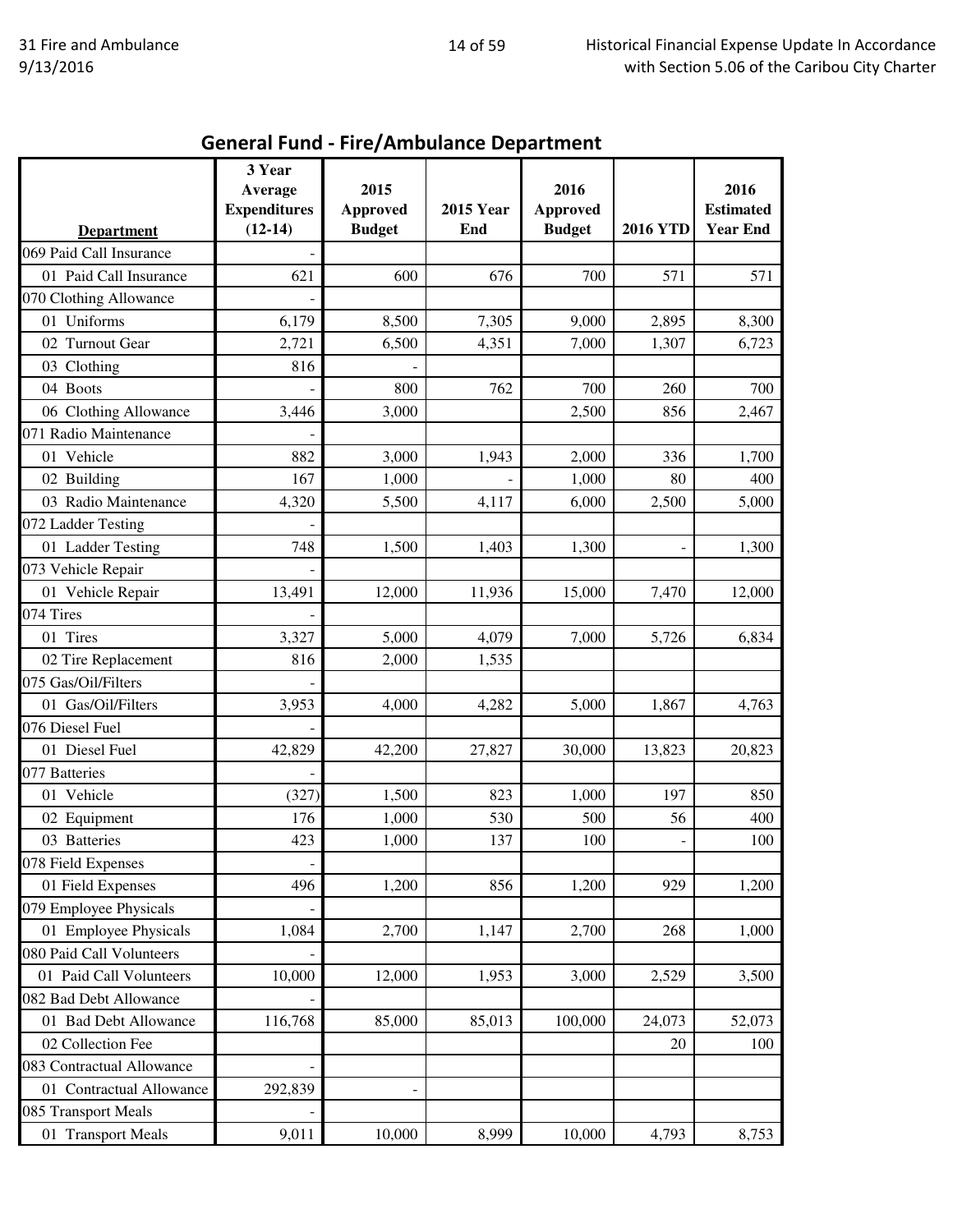| <b>Department</b>          | 3 Year<br>Average<br><b>Expenditures</b><br>$(12-14)$ | 2015<br><b>Approved</b><br><b>Budget</b> | <b>2015 Year</b><br>End | 2016<br><b>Approved</b><br><b>Budget</b> | <b>2016 YTD</b> | 2016<br><b>Estimated</b><br><b>Year End</b> |
|----------------------------|-------------------------------------------------------|------------------------------------------|-------------------------|------------------------------------------|-----------------|---------------------------------------------|
| 086 Air Transports         |                                                       |                                          |                         |                                          |                 |                                             |
| 01 Air Transports          | 243,155                                               | 210,000                                  | 261,657                 | 240,000                                  | 131,541         | 212,541                                     |
| 087 Medical Supplies       |                                                       |                                          |                         |                                          |                 |                                             |
| 01 Ambulance Supplies      | 4,947                                                 | 7,000                                    | 6,593                   | 7,000                                    | 3,581           | 6,800                                       |
| 02 Oxygen                  | 3,214                                                 | 3,000                                    | 3,206                   | 4,000                                    | 2,433           | 4,000                                       |
| 03 Medical Supplies        | 6,574                                                 | 7,000                                    | 7,059                   | 7,000                                    | 5,556           | 7,111                                       |
| 292 EMS Licenses           |                                                       |                                          |                         |                                          |                 |                                             |
| 01 EMS License             | 1,218                                                 | 1,500                                    | 1,304                   | 1,600                                    | 100             | 1,600                                       |
| 226 Ambulance Reserve      |                                                       |                                          |                         |                                          |                 |                                             |
| 01 Ambulance Reserve       | 32,500                                                | $\qquad \qquad -$                        |                         |                                          |                 |                                             |
| 228 Amb Computer Reserve   |                                                       | $\overline{\phantom{0}}$                 |                         |                                          |                 |                                             |
| 01 Amb. Computer Reser     | 350                                                   | ۰                                        |                         |                                          |                 |                                             |
| 222 Fire Equipment Reserve |                                                       |                                          |                         |                                          |                 |                                             |
| 01 Fire Equipment Reserve  | 27,500                                                | $\overline{\phantom{0}}$                 |                         |                                          |                 |                                             |
| 223 Fire Hose Reserve      |                                                       | $\qquad \qquad -$                        |                         |                                          |                 |                                             |
| 01 Fire Hose Reserve       | 500                                                   | $\qquad \qquad -$                        |                         |                                          |                 |                                             |
| 224 Foam Reserve           |                                                       | ۰                                        |                         |                                          |                 |                                             |
| 01 Foam Reserve            | 200                                                   | $\overline{\phantom{0}}$                 |                         |                                          |                 |                                             |
| 225 Fire Computer Reserve  |                                                       | -                                        |                         |                                          |                 |                                             |
| 01 Fire Computer Reserve   | 150                                                   | $\overline{\phantom{0}}$                 |                         |                                          |                 |                                             |
| 000 Furnace Replacement    |                                                       | ۰                                        |                         |                                          |                 |                                             |
| 01 Furnace Replacement     | 6,000                                                 |                                          |                         |                                          |                 |                                             |
| <b>Totals</b>              | 2,285,439                                             | 2,208,433                                | 2,218,176               | 2,296,880                                | 1,399,976       | 2,162,230                                   |

# General Fund - Fire/Ambulance Department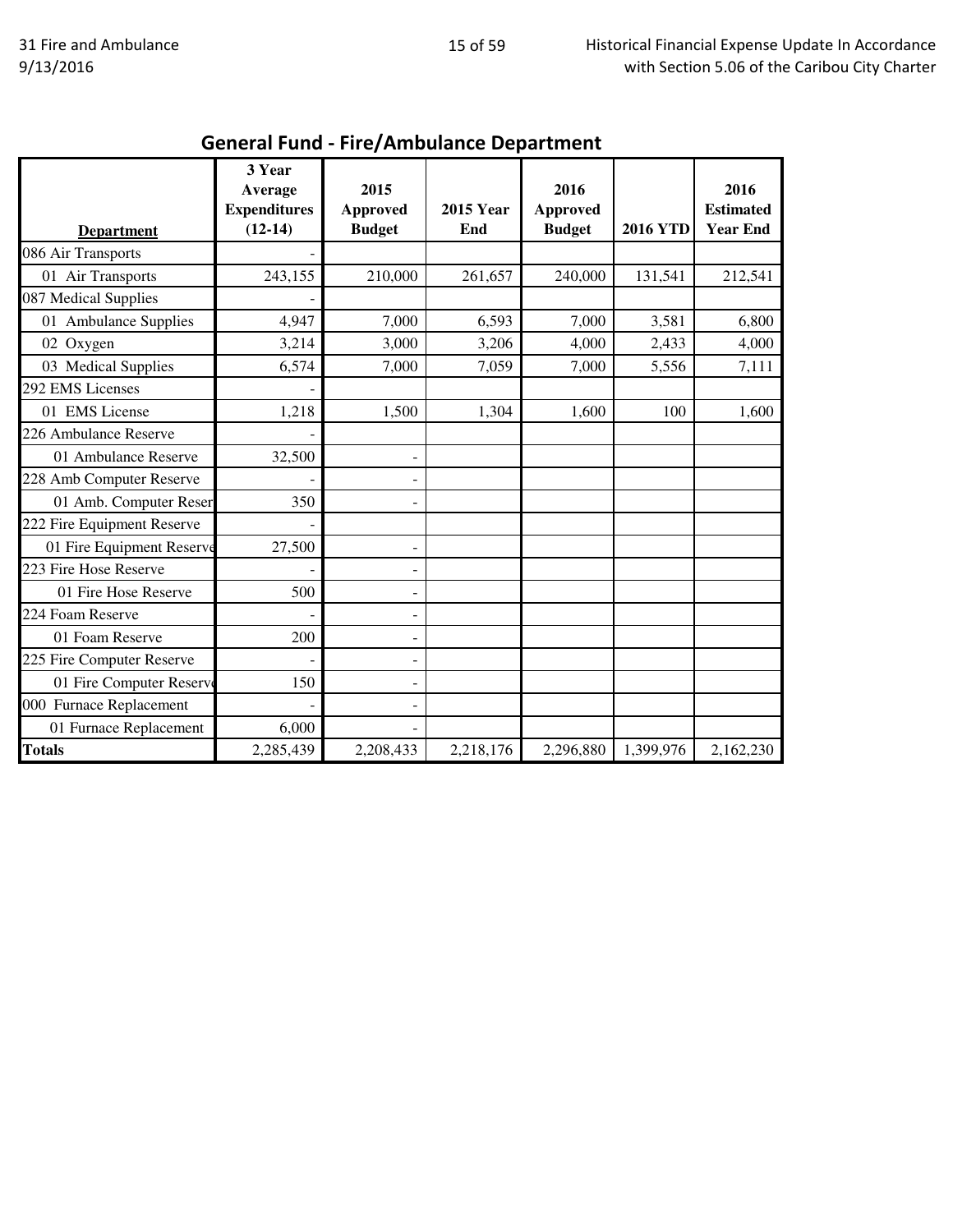| <b>General Fund - Police</b> |  |  |
|------------------------------|--|--|
|------------------------------|--|--|

|                             | 3 Year Average<br><b>Expenditures</b> | 2015<br><b>Approved</b> | <b>2015 Year</b> | 2016<br><b>Approved</b> | 2016       | 2016<br><b>Estimated</b> |
|-----------------------------|---------------------------------------|-------------------------|------------------|-------------------------|------------|--------------------------|
| <b>Department</b>           | $(12-14)$                             | <b>Budget</b>           | End              | <b>Budget</b>           | <b>YTD</b> | <b>Year End</b>          |
| <b>35 Police Department</b> |                                       |                         |                  |                         |            |                          |
| 001 Salaries                |                                       |                         |                  |                         |            |                          |
| 01 Regular Pay              | 726,420                               | 780,749                 | 708,652          | 799,571                 | 491,814    | 769,091                  |
| 02 Overtime                 | 48,048                                | 55,000                  | 70,403           | 80,000                  | 49,424     | 74,300                   |
| 06 Police Reserves Salary   | 4,147                                 | 10,000                  | 18,943           | 15,000                  | 15,215     | 22,822                   |
| 003 Office Supplies         |                                       |                         |                  |                         |            |                          |
| 01 Postage                  | 408                                   | 400                     | 544              | 400                     | 212        | 400                      |
| 02 Advertising              | 100                                   | 200                     | 184              | 200                     | 384        | 400                      |
| 03 Copier Rental            | 1,750                                 | 1,800                   | 1,800            | 1,800                   | 1,050      | 1,800                    |
| 05 Printer Ink              | 435                                   | 450                     | 571              | 450                     | 262        | 400                      |
| 07 Paper                    | 317                                   | 300                     | 210              | 300                     | 190        | 240                      |
| 08 Office Supplies          | 1,343                                 | 1,400                   | 1,378            | 1,400                   | 761        | 1,100                    |
| 006 Legal Fees              |                                       |                         |                  |                         |            |                          |
| 01 Legal Fees               |                                       | 500                     | 450              |                         |            |                          |
| 009 Professional Dues       |                                       |                         |                  |                         |            |                          |
| 01 Subscriptions            | 164                                   | 740                     | 874              | 740                     | 276        | 740                      |
| 04 Professional Dues        | 353                                   | 400                     | 430              | 400                     | 280        | 400                      |
| 010 Travel Expenses         |                                       |                         |                  |                         |            |                          |
| 01 Mileage                  | 524                                   | 1,000                   |                  | 1,000                   |            |                          |
| 02 Meals & Lodging          | 1,259                                 | 2,200                   | 2,492            | 2,200                   | 671        | 2,200                    |
| 05 Travel Expenses          | 500                                   | 1,000                   | 557              | 1,000                   |            | 600                      |
| 011 Training & Education    |                                       |                         |                  |                         |            |                          |
| 02 Training & Education     | 12,133                                | 20,500                  | 16,482           | 20,500                  | 12,569     | 19,745                   |
| 013 Car Allowance           |                                       |                         |                  |                         |            |                          |
| 01 Car Allowance            | 3,210                                 | 4,200                   | 3,677            | 3,200                   | 1,564      | 2,646                    |
| 014 New Equipment           |                                       |                         |                  |                         |            |                          |
| 01 New Equipment            | 1,772                                 | 2,500                   | 2,112            | 2,500                   | 1,740      | 2,300                    |
| 015 Telephone               | $\overline{\phantom{a}}$              |                         |                  |                         |            |                          |
| 01 Cell Phone               | 1,732                                 | 2,200                   | 2,440            | 2,200                   | 1,340      | 1,685                    |
| 04 Telephone                | 5,091                                 | 5,000                   | 3,514            | 4,300                   | 2,692      | 4,272                    |
| 017 Communication Fees      |                                       |                         |                  |                         |            |                          |
| 01 Web Site                 | 109                                   |                         |                  |                         |            |                          |
| 03 Internet                 | 1,998                                 | 2,400                   | 2,210            | 2,900                   | 1,355      | 2,155                    |
| 018 Health Insurance        |                                       |                         |                  |                         |            |                          |
| 01 Health Insurance         | 238,725                               | 255,860                 | 220,408          | 258,725                 | 154,031    | 228,656                  |
| 019 Miscellaneous Expenses  |                                       |                         |                  |                         |            |                          |
| 01 Misc. Expense            | 1,466                                 | 1,500                   | 944              | 1,500                   | 1,350      | 1,500                    |
| 027 Electricity             |                                       |                         |                  |                         |            |                          |
| 13 Radio Tower              | 126                                   | 200                     | 168              | 200                     | 94         | 160                      |
| 028 Water                   |                                       |                         |                  |                         |            |                          |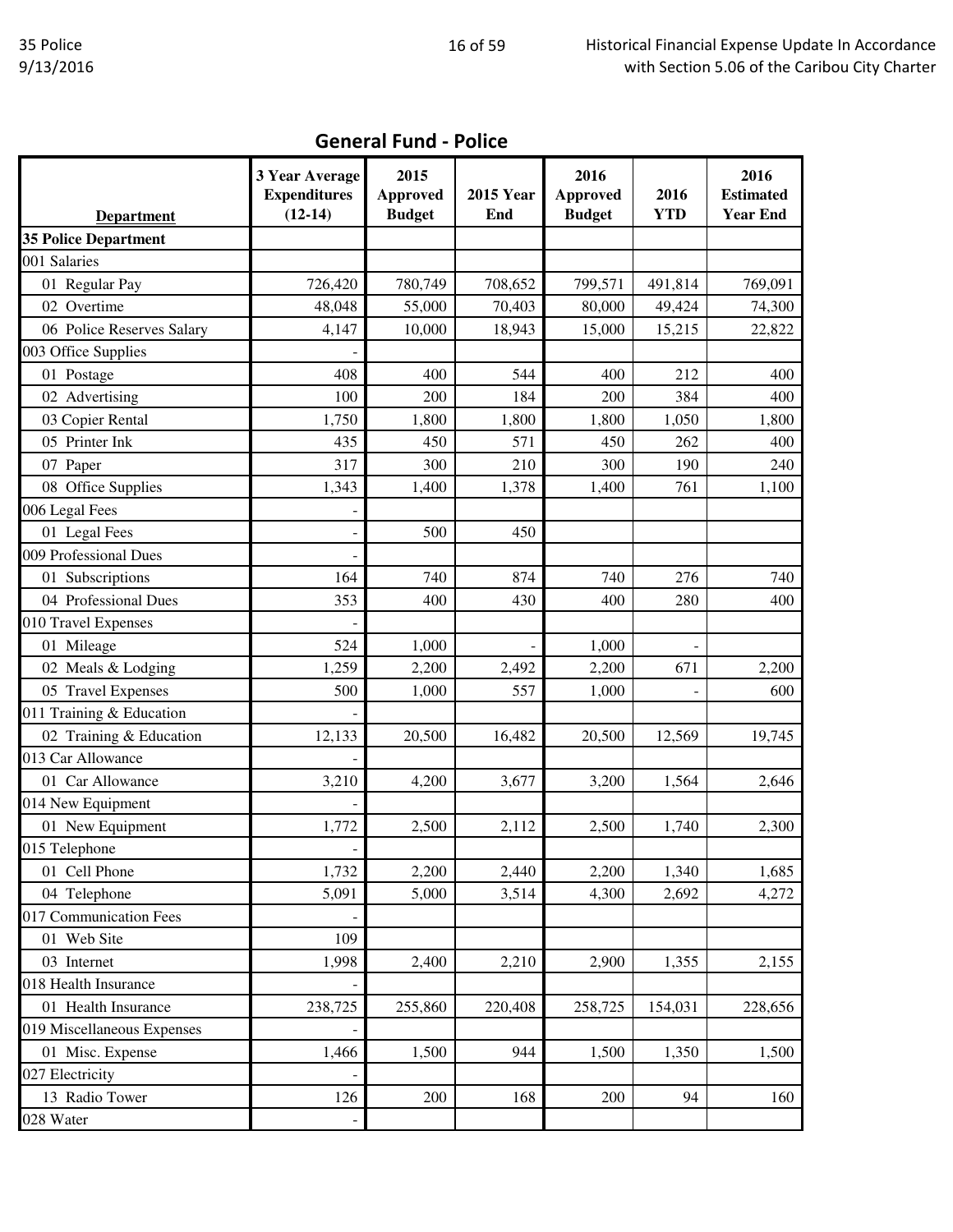|                               | 3 Year Average<br><b>Expenditures</b><br>$(12-14)$ | 2015<br><b>Approved</b><br><b>Budget</b> | <b>2015 Year</b><br>End | 2016<br><b>Approved</b><br><b>Budget</b> | 2016<br><b>YTD</b>       | 2016<br><b>Estimated</b><br><b>Year End</b> |
|-------------------------------|----------------------------------------------------|------------------------------------------|-------------------------|------------------------------------------|--------------------------|---------------------------------------------|
| <b>Department</b><br>05 Water | 498                                                | 500                                      | 480                     | 500                                      | 240                      | 380                                         |
| 030 Building Supplies         |                                                    |                                          |                         |                                          |                          |                                             |
|                               |                                                    |                                          |                         |                                          |                          |                                             |
| 01 Building Supplies          | 1,632                                              | 1,500                                    | 1,399                   | 1,500                                    | 1,048                    | 1,500                                       |
| 031 Building Maintenance      |                                                    |                                          |                         |                                          |                          |                                             |
| 01 Building Maintenance       | 2,071                                              | 2,500                                    | 1,327                   | 2,500                                    | 1,287                    | 2,500                                       |
| 032 Property Insurance        |                                                    |                                          |                         |                                          |                          |                                             |
| 01 Property Insurance         | 255                                                | 625                                      | 641                     | 580                                      | 376                      | 561                                         |
| 036 Vehicle Insurance         |                                                    |                                          |                         |                                          |                          |                                             |
| 01 Vehicle Insurance          | 3,902                                              | 9,126                                    | 9,995                   | 9,180                                    | 5,858                    | 8,022                                       |
| 037 Liability Insurance       |                                                    |                                          |                         |                                          |                          |                                             |
| 01 Liability Insurance        | 4,325                                              | 10,588                                   | 10,150                  | 10,100                                   | 6,526                    | 9,660                                       |
| 038 Social Security           |                                                    |                                          |                         |                                          |                          |                                             |
| 01 Social Security            |                                                    | 64,669                                   | 59,180                  | 68,403                                   | 41,095                   | 66,266                                      |
| 040 City & State Retirement   |                                                    |                                          |                         |                                          |                          |                                             |
| 01 City & State Retirement    |                                                    | 35,632                                   | 19,803                  | 46,875                                   | 24,140                   | 37,491                                      |
| 044 Reimbursement             |                                                    |                                          |                         |                                          |                          |                                             |
| 01 Reimbursement              | (100)                                              |                                          |                         |                                          |                          |                                             |
| 068 Janitorial Services       |                                                    |                                          |                         |                                          |                          |                                             |
| 01 Janitorial Services        | 4,742                                              | 4,940                                    | 4,839                   | 4,940                                    | 3,322                    | 5,032                                       |
| 070 Clothing Allowance        |                                                    |                                          |                         |                                          |                          |                                             |
| 01 Uniforms                   | 4,535                                              | 5,600                                    | 4,897                   | 5,600                                    | 4,011                    | 5,600                                       |
| 071 Radio Maintenance         |                                                    |                                          |                         |                                          |                          |                                             |
| 01 Vehicle                    | 85                                                 | 500                                      | 421                     | 500                                      | 80                       | 400                                         |
| 03 Radio Maintenance          | 771                                                | 1,500                                    | 1,150                   | 1,500                                    | $\overline{a}$           | 1,500                                       |
| 073 Vehicle Repair            |                                                    |                                          |                         |                                          |                          |                                             |
| 01 Vehicle Repair             | 4,269                                              | 5,000                                    | 4,709                   | 5,000                                    | 2,792                    | 4,800                                       |
| 074 Tires                     |                                                    |                                          |                         |                                          |                          |                                             |
| 01 Tires                      | 3,325                                              | 3,680                                    | 3,494                   | 3,680                                    | 1,063                    | 3,680                                       |
| 075 Gas/Oil/Filters           |                                                    |                                          |                         |                                          |                          |                                             |
| 01 Gas/Oil/Filters            | 39,282                                             | 40,929                                   | 24,996                  | 27,000                                   | 14,031                   | 25,000                                      |
| 079 Employee Physicals        |                                                    |                                          |                         |                                          |                          |                                             |
| 01 Employee Physicals         | 13                                                 | 200                                      | 34                      | 200                                      |                          |                                             |
| 02 Psycological Evaluations   | 1,213                                              | 1,000                                    | 1,300                   | 1,000                                    | 650                      | 650                                         |
| 03 Poly Graph Testing         |                                                    | 1,000                                    |                         | 1,000                                    |                          |                                             |
| 089 Equipment Reserves        |                                                    |                                          |                         |                                          |                          |                                             |
| 01 Equipment Reserves         | 51                                                 | 500                                      | 381                     | 500                                      | $\overline{\phantom{a}}$ | 500                                         |
| 090 Dog Constable             |                                                    |                                          |                         |                                          |                          |                                             |
| 01 Dog Constable              | 6,479                                              | 7,659                                    | 50                      | 6,000                                    | $\blacksquare$           | 1,000                                       |
| 093 Meals for Prisoners       |                                                    |                                          |                         |                                          |                          |                                             |
| 01 Meals for Prisioners       | 1,602                                              | 2,400                                    | 5,486                   | 3,500                                    | 1,381                    | 3,367                                       |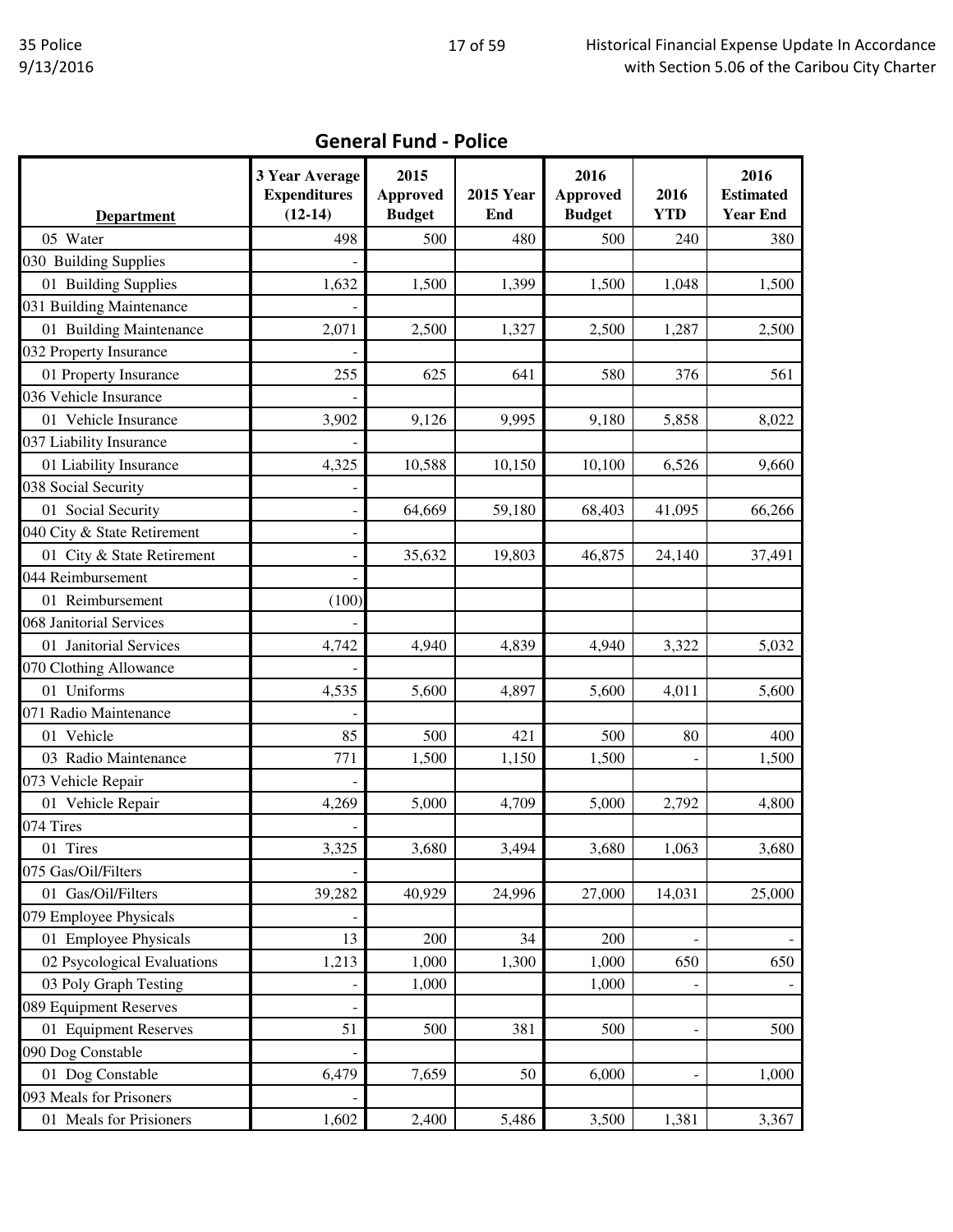| <b>Department</b>           | 3 Year Average<br><b>Expenditures</b><br>$(12-14)$ | 2015<br><b>Approved</b><br><b>Budget</b> | <b>2015 Year</b><br>End | 2016<br><b>Approved</b><br><b>Budget</b> | 2016<br><b>YTD</b> | 2016<br><b>Estimated</b><br><b>Year End</b> |
|-----------------------------|----------------------------------------------------|------------------------------------------|-------------------------|------------------------------------------|--------------------|---------------------------------------------|
| 094 Video Equipment         |                                                    |                                          |                         |                                          |                    |                                             |
| 01 Video Equipment          | 540                                                | 500                                      | 466                     | 500                                      | 40                 | 487                                         |
| 095 Bicycle Licenses        |                                                    |                                          |                         |                                          |                    |                                             |
| 01 Bicycle Licenses         | 489                                                |                                          |                         |                                          |                    |                                             |
| 097 Uniform Maintenance     |                                                    |                                          |                         |                                          |                    |                                             |
| 01 Uniform Mainenance       | 444                                                | 1,000                                    | 45                      | 1,000                                    | 30                 | 800                                         |
| 098 Medical Tests/Supplies  |                                                    |                                          |                         |                                          |                    |                                             |
| 01 Medical Tests/Supplies   | 821                                                | 1,830                                    | 306                     | 1,830                                    |                    | 400                                         |
| 02 Laundry                  |                                                    | 720                                      | 711                     | 720                                      | 678                | 800                                         |
| 102 Computer Tech Support   |                                                    |                                          |                         |                                          |                    |                                             |
| 01 Computer Tech Support    | 2,551                                              | 3,000                                    | 2,200                   | 3,000                                    | 1,600              | 3,000                                       |
| 02 Recorder Maint           |                                                    | 1,500                                    | 1,765                   | 2,000                                    | 1,465              | 2,000                                       |
| 179 Animal Shelter Services |                                                    |                                          |                         |                                          |                    |                                             |
| 01 Animal Shelter Services  | 14,740                                             | 14,740                                   | 14,740                  | 14,740                                   | 14,740             | 14,740                                      |
| 229 Small Equipment Reserve |                                                    |                                          |                         |                                          |                    |                                             |
| 01 Small Equipment Reserve  | 6,000                                              |                                          |                         |                                          |                    |                                             |
| 230 Police Car Reserve      |                                                    |                                          |                         |                                          |                    |                                             |
| 01 Police Car Reserve       | 18,000                                             |                                          |                         |                                          |                    |                                             |
| <b>Totals</b>               | 1,174,669                                          | 1,373,837                                | 1,234,410               | 1,424,334                                | 863,722            | 1,337,748                                   |

## General Fund - Police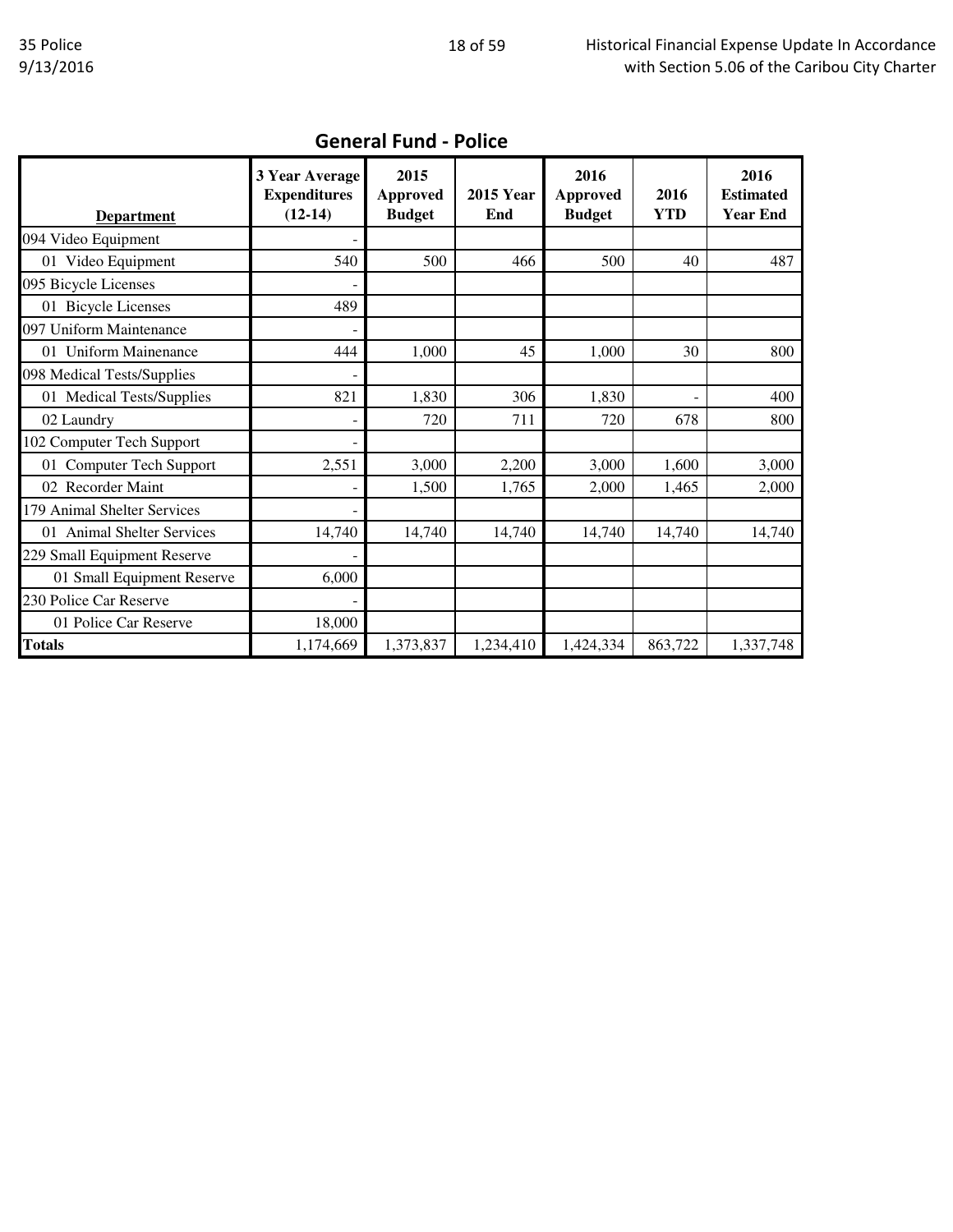| <b>General Fund - Protection</b> |  |
|----------------------------------|--|
|----------------------------------|--|

| <b>Department</b>              | 3 Year Average<br><b>Expenditures</b><br>$(12-14)$ | 2015<br>Approved<br><b>Budget</b> | 2015<br><b>Year End</b> | 2016<br>Approved<br><b>Budget</b> | <b>2016 YTD</b> | 2016<br><b>Estimated</b><br><b>Year End</b> |
|--------------------------------|----------------------------------------------------|-----------------------------------|-------------------------|-----------------------------------|-----------------|---------------------------------------------|
| <b>38 Protection</b>           |                                                    |                                   |                         |                                   |                 |                                             |
| 105 Street Lights              |                                                    |                                   |                         |                                   |                 |                                             |
| 01 Street Lights               | 109,173                                            | 103,000                           | 104,053                 | 116,200                           | 75,003          | 113,453                                     |
| 106 Hydrant Fees               |                                                    |                                   |                         |                                   |                 |                                             |
| 01 Hydrant Fees                | 298,262                                            | 307,830                           | 310,563                 | 312,000                           | 181,162         | 310,562                                     |
| 107 Ambulance Service          | -                                                  |                                   |                         |                                   |                 |                                             |
| <b>Ambulance Service</b><br>01 | 88,032                                             |                                   |                         |                                   |                 |                                             |
|                                |                                                    |                                   |                         |                                   |                 |                                             |
| <b>Totals</b>                  | 495,467                                            | 410,830                           | 414,616                 | 428,200                           | 256,165         | 424,015                                     |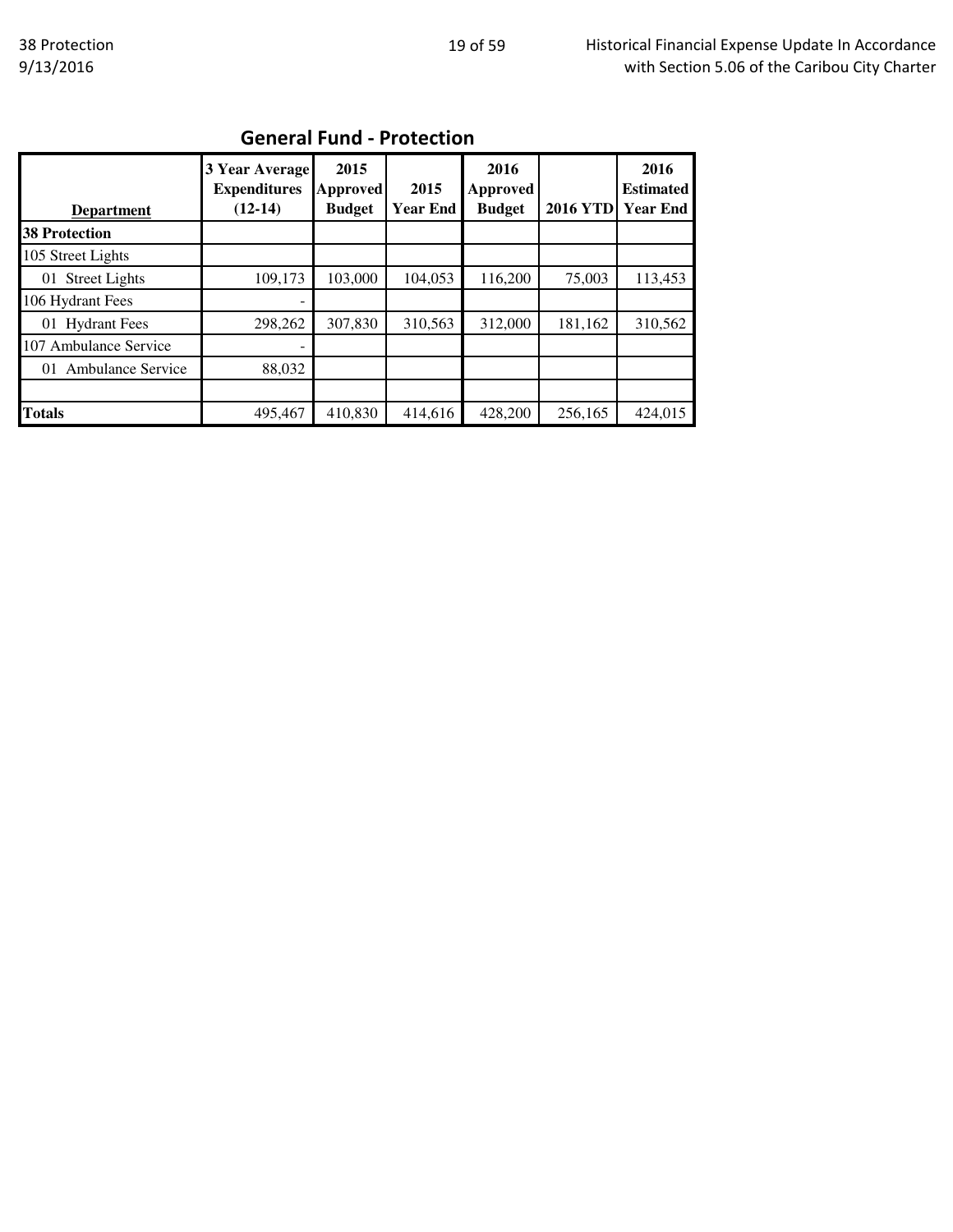### General Fund - Emergency Management

| 3 Year Average<br><b>Expenditures</b> | 2015<br><b>Approved</b>                                                                                                                  | 2015                                                                                                                                 | 2016<br><b>Approved</b>                                                                               |                                                                                                                      | 2016<br><b>Estimated</b><br><b>Year End</b>                              |
|---------------------------------------|------------------------------------------------------------------------------------------------------------------------------------------|--------------------------------------------------------------------------------------------------------------------------------------|-------------------------------------------------------------------------------------------------------|----------------------------------------------------------------------------------------------------------------------|--------------------------------------------------------------------------|
|                                       |                                                                                                                                          |                                                                                                                                      |                                                                                                       |                                                                                                                      |                                                                          |
|                                       |                                                                                                                                          |                                                                                                                                      |                                                                                                       |                                                                                                                      |                                                                          |
|                                       |                                                                                                                                          |                                                                                                                                      |                                                                                                       |                                                                                                                      | 6,858                                                                    |
|                                       |                                                                                                                                          |                                                                                                                                      |                                                                                                       |                                                                                                                      |                                                                          |
|                                       |                                                                                                                                          |                                                                                                                                      |                                                                                                       |                                                                                                                      |                                                                          |
|                                       |                                                                                                                                          |                                                                                                                                      |                                                                                                       |                                                                                                                      |                                                                          |
|                                       |                                                                                                                                          |                                                                                                                                      |                                                                                                       |                                                                                                                      |                                                                          |
|                                       |                                                                                                                                          |                                                                                                                                      |                                                                                                       |                                                                                                                      |                                                                          |
|                                       |                                                                                                                                          |                                                                                                                                      |                                                                                                       |                                                                                                                      |                                                                          |
|                                       |                                                                                                                                          |                                                                                                                                      |                                                                                                       |                                                                                                                      |                                                                          |
|                                       |                                                                                                                                          |                                                                                                                                      |                                                                                                       |                                                                                                                      |                                                                          |
|                                       |                                                                                                                                          |                                                                                                                                      |                                                                                                       |                                                                                                                      |                                                                          |
|                                       |                                                                                                                                          |                                                                                                                                      |                                                                                                       |                                                                                                                      |                                                                          |
|                                       |                                                                                                                                          |                                                                                                                                      |                                                                                                       |                                                                                                                      |                                                                          |
|                                       |                                                                                                                                          |                                                                                                                                      |                                                                                                       |                                                                                                                      |                                                                          |
|                                       |                                                                                                                                          |                                                                                                                                      |                                                                                                       |                                                                                                                      |                                                                          |
|                                       |                                                                                                                                          |                                                                                                                                      |                                                                                                       |                                                                                                                      |                                                                          |
|                                       |                                                                                                                                          |                                                                                                                                      |                                                                                                       |                                                                                                                      |                                                                          |
|                                       |                                                                                                                                          |                                                                                                                                      |                                                                                                       |                                                                                                                      |                                                                          |
|                                       |                                                                                                                                          |                                                                                                                                      |                                                                                                       |                                                                                                                      |                                                                          |
|                                       |                                                                                                                                          |                                                                                                                                      |                                                                                                       |                                                                                                                      |                                                                          |
|                                       |                                                                                                                                          |                                                                                                                                      |                                                                                                       |                                                                                                                      | 175                                                                      |
|                                       |                                                                                                                                          |                                                                                                                                      |                                                                                                       |                                                                                                                      |                                                                          |
|                                       |                                                                                                                                          |                                                                                                                                      |                                                                                                       |                                                                                                                      |                                                                          |
|                                       |                                                                                                                                          |                                                                                                                                      |                                                                                                       |                                                                                                                      |                                                                          |
|                                       |                                                                                                                                          |                                                                                                                                      |                                                                                                       |                                                                                                                      |                                                                          |
|                                       |                                                                                                                                          |                                                                                                                                      |                                                                                                       |                                                                                                                      |                                                                          |
|                                       |                                                                                                                                          |                                                                                                                                      |                                                                                                       |                                                                                                                      | 398                                                                      |
|                                       |                                                                                                                                          |                                                                                                                                      |                                                                                                       |                                                                                                                      |                                                                          |
|                                       |                                                                                                                                          |                                                                                                                                      |                                                                                                       |                                                                                                                      | 867                                                                      |
|                                       |                                                                                                                                          |                                                                                                                                      |                                                                                                       |                                                                                                                      |                                                                          |
|                                       |                                                                                                                                          |                                                                                                                                      |                                                                                                       |                                                                                                                      | 495                                                                      |
|                                       |                                                                                                                                          |                                                                                                                                      |                                                                                                       |                                                                                                                      |                                                                          |
|                                       |                                                                                                                                          |                                                                                                                                      |                                                                                                       |                                                                                                                      |                                                                          |
|                                       |                                                                                                                                          |                                                                                                                                      |                                                                                                       |                                                                                                                      |                                                                          |
|                                       |                                                                                                                                          |                                                                                                                                      |                                                                                                       |                                                                                                                      |                                                                          |
|                                       |                                                                                                                                          |                                                                                                                                      |                                                                                                       |                                                                                                                      |                                                                          |
|                                       |                                                                                                                                          |                                                                                                                                      |                                                                                                       |                                                                                                                      |                                                                          |
|                                       | 400                                                                                                                                      |                                                                                                                                      | 400                                                                                                   |                                                                                                                      |                                                                          |
|                                       | $(12-14)$<br>5,902<br>239<br>161<br>251<br>2,201<br>1,053<br>668<br>136<br>233<br>684<br>6<br>1,188<br>189<br>955<br>215<br>144<br>1,524 | <b>Budget</b><br>6,858<br>50<br>100<br>100<br>325<br>1,500<br>700<br>564<br>200<br>300<br>1,000<br>3,000<br>487<br>802<br>467<br>214 | <b>Year End</b><br>6,858<br>100<br>143<br>653<br>30<br>173<br>155<br>1,650<br>490<br>912<br>620<br>32 | <b>Budget</b><br>6,858<br>50<br>100<br>250<br>1,500<br>730<br>564<br>200<br>300<br>500<br>1,500<br>424<br>886<br>525 | <b>2016 YTD</b><br>3,429<br>578<br>462<br>115<br>16<br>274<br>585<br>248 |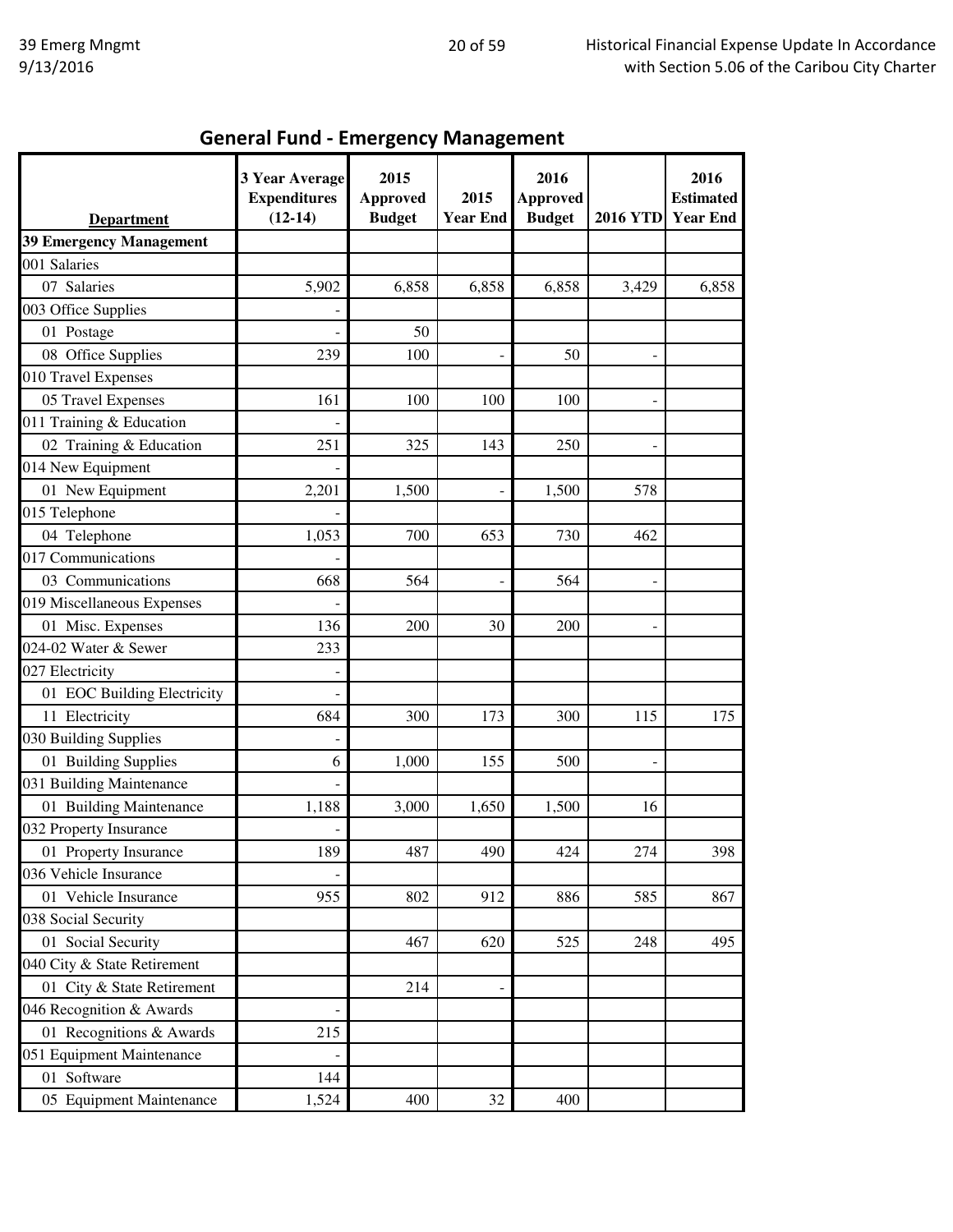| ……, ……<br>-0-           |                                                           |                                          |                          |                                          |                 |                                             |  |
|-------------------------|-----------------------------------------------------------|------------------------------------------|--------------------------|------------------------------------------|-----------------|---------------------------------------------|--|
| <b>Department</b>       | <b>3 Year Average</b><br><b>Expenditures</b><br>$(12-14)$ | 2015<br><b>Approved</b><br><b>Budget</b> | 2015<br><b>Year End</b>  | 2016<br><b>Approved</b><br><b>Budget</b> | <b>2016 YTD</b> | 2016<br><b>Estimated</b><br><b>Year End</b> |  |
| 068 Janitorial Services |                                                           |                                          |                          |                                          |                 |                                             |  |
| 01 Janitorial Services  |                                                           | 1,800                                    | 1,650                    | 1,800                                    | 1,050           | 1,800                                       |  |
| 071 Radio Maintenance   |                                                           |                                          |                          |                                          |                 |                                             |  |
| 03 Radio Maintenance    | 155                                                       |                                          |                          |                                          |                 |                                             |  |
| 073 Vehicle Repair      |                                                           |                                          |                          |                                          |                 |                                             |  |
| 01 Vehicle Repair       | 373                                                       | 200                                      | 8                        | 200                                      | 91              | 150                                         |  |
| 074 Tires               |                                                           |                                          |                          |                                          |                 |                                             |  |
| 01 Tires                |                                                           | 400                                      | 400                      |                                          |                 |                                             |  |
| 075 Gas/Oil/Filters     |                                                           |                                          |                          |                                          |                 |                                             |  |
| 01 Gas/Oil/Filters      | 210                                                       | 300                                      | 4                        | 200                                      | $\overline{7}$  | 25                                          |  |
| 078 Field Expenses      |                                                           |                                          |                          |                                          |                 |                                             |  |
| 01 Field Expenses       | 176                                                       | 150                                      | $\overline{\phantom{a}}$ | 75                                       |                 |                                             |  |
| 084 Vehicle Licenses    |                                                           |                                          |                          |                                          |                 |                                             |  |
| 03 Vehicle Licenses     |                                                           | 50                                       |                          |                                          |                 |                                             |  |
| 108 CEM Rent            |                                                           |                                          |                          |                                          |                 |                                             |  |
| 01 CEM Rent             | 2,667                                                     | 6,000                                    |                          | 6,250                                    | L.              | 6,250                                       |  |
| <b>Totals</b>           | 19,331                                                    | 25,967                                   | 13,879                   | 23,312                                   | 6,855           | 17,018                                      |  |

#### General Fund - Emergency Management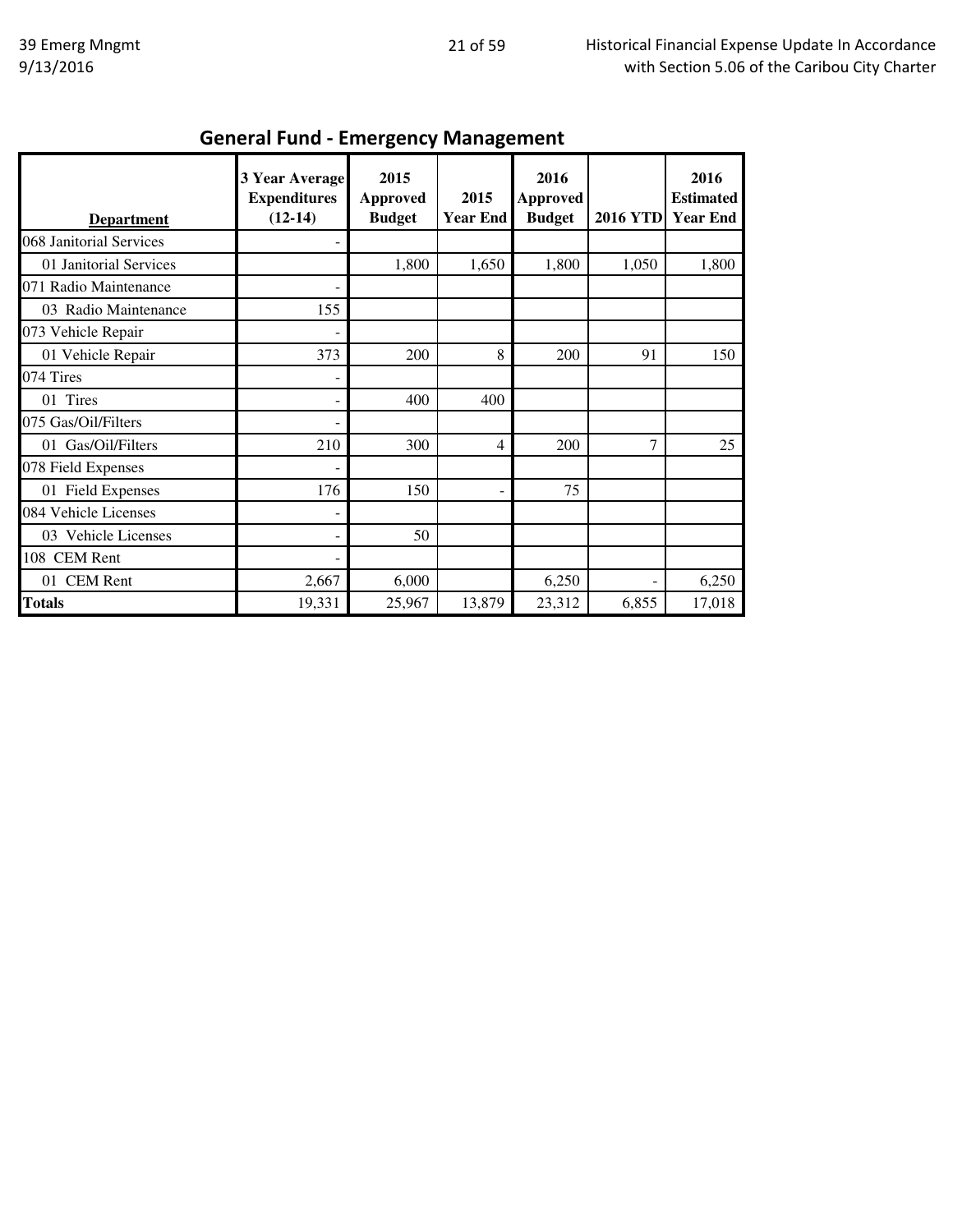|                          | <b>3 Year Average</b><br><b>Expenditures</b> | 2015<br><b>Approved</b> | <b>2015 Year</b> | 2016<br><b>Approved</b> |                 | 2016<br><b>Estimated</b> |
|--------------------------|----------------------------------------------|-------------------------|------------------|-------------------------|-----------------|--------------------------|
| <b>Department</b>        | $(12-14)$                                    | <b>Budget</b>           | End              | <b>Budget</b>           | <b>2016 YTD</b> | <b>Year End</b>          |
| <b>40 Public Works</b>   |                                              |                         |                  |                         |                 |                          |
| 001 Salaries             |                                              |                         |                  |                         |                 |                          |
| 01 Regular Pay           | 609,187                                      | 593,506                 | 569,564          | 583,507                 | 373,958         | 575,837                  |
| 02 Overtime              | 105,498                                      | 99,000                  | 87,510           | 106,000                 | 53,982          | 89,982                   |
| 07 Salaries              | 3,960                                        |                         |                  |                         |                 |                          |
| 003 Office Supplies      |                                              |                         |                  |                         |                 |                          |
| 01 Postage               | 84                                           | 50                      | 73               | 75                      | 1               | 70                       |
| 02 Advertising           | 359                                          | 150                     | 684              | 250                     | 158             | 200                      |
| 05 Printer Ink           | 23                                           | 50                      | 83               | 50                      |                 | 50                       |
| 07 Paper                 | 26                                           | 50                      | 55               | 50                      |                 | 50                       |
| 08 Office Supplies       | 391                                          | 375                     | 328              | 375                     | 99              | 300                      |
| 11 Equipment Rental      | 1,458                                        | 1,500                   | 1,500            | 1,500                   | 1,000           | 1,500                    |
| 12 Software              | 366                                          | 425                     | 425              | 400                     |                 | 300                      |
| 010 Travel Expenses      |                                              |                         |                  |                         |                 |                          |
| 02 Meal & Lodging        | 487                                          | 250                     | 247              | 250                     |                 | 200                      |
| 05 Travel Expenses       | 303                                          | 200                     | 263              | 200                     | 62              | 180                      |
| 011 Training & Education |                                              |                         |                  |                         |                 |                          |
| 02 Training & Education  | 442                                          | 750                     | 195              | 500                     | 65              | 500                      |
| 014 New Equipment        |                                              |                         |                  |                         |                 |                          |
| 01 New Equipment         | 3,592                                        | 4,500                   | 4,500            | 4,000                   | 1,389           | 4,000                    |
| 02 Office                | 33                                           |                         |                  |                         |                 |                          |
| 03 Shop                  | 486                                          |                         |                  |                         |                 |                          |
| 015 Telephone            |                                              |                         |                  |                         |                 |                          |
| 01 Cell Phone            | 720                                          | 720                     | 720              | 720                     |                 | 720                      |
| 04 Telephone             | 2,631                                        | 2,800                   | 2,795            | 2,800                   | 1,897           | 2,819                    |
| 017 Communications       |                                              |                         |                  |                         |                 |                          |
| 03 Internet              | 382                                          | 540                     | 494              | 540                     | 360             | 540                      |
| 018 Health Insurance     |                                              |                         |                  |                         |                 |                          |
| 01 Health Insurance      | 229,443                                      | 211,561                 | 210,116          | 234,878                 | 158,498         | 222,574                  |
| 019 Misc. Expense        |                                              |                         |                  |                         |                 |                          |
| 01 Misc. Expense         | 1,540                                        | 1,500                   | 1,397            | 1,500                   | 737             | 1,500                    |
| 026 Heating Fuel         |                                              |                         |                  |                         |                 |                          |
| 03 Heating Fuel          | 17,341                                       | 12,500                  | 12,134           | 13,500                  | 5,504           | 11,000                   |
| 027 Electricity          |                                              |                         |                  |                         |                 |                          |
| 01 P.W. Main Garage      | 10,594                                       | 11,000                  | 10,849           | 11,000                  | 5,408           | 10,900                   |
| 02 P.W. Cold Storage     | 429                                          | 475                     | 467              | 475                     | 288             | 475                      |
| 03 P.W. Sand Dome        | 199                                          | 200                     | 210              | 200                     | 116             | 200                      |
| 04 P.W. Outside Lights   | 204                                          | 200                     | 213              | 200                     | 140             | 200                      |
| 11 Electricity           | 343                                          | 350                     | 367              | 350                     | 239             | 350                      |
| 12 P.W. Pump House       | 384                                          | 400                     | 393              | 400                     | 265             | 400                      |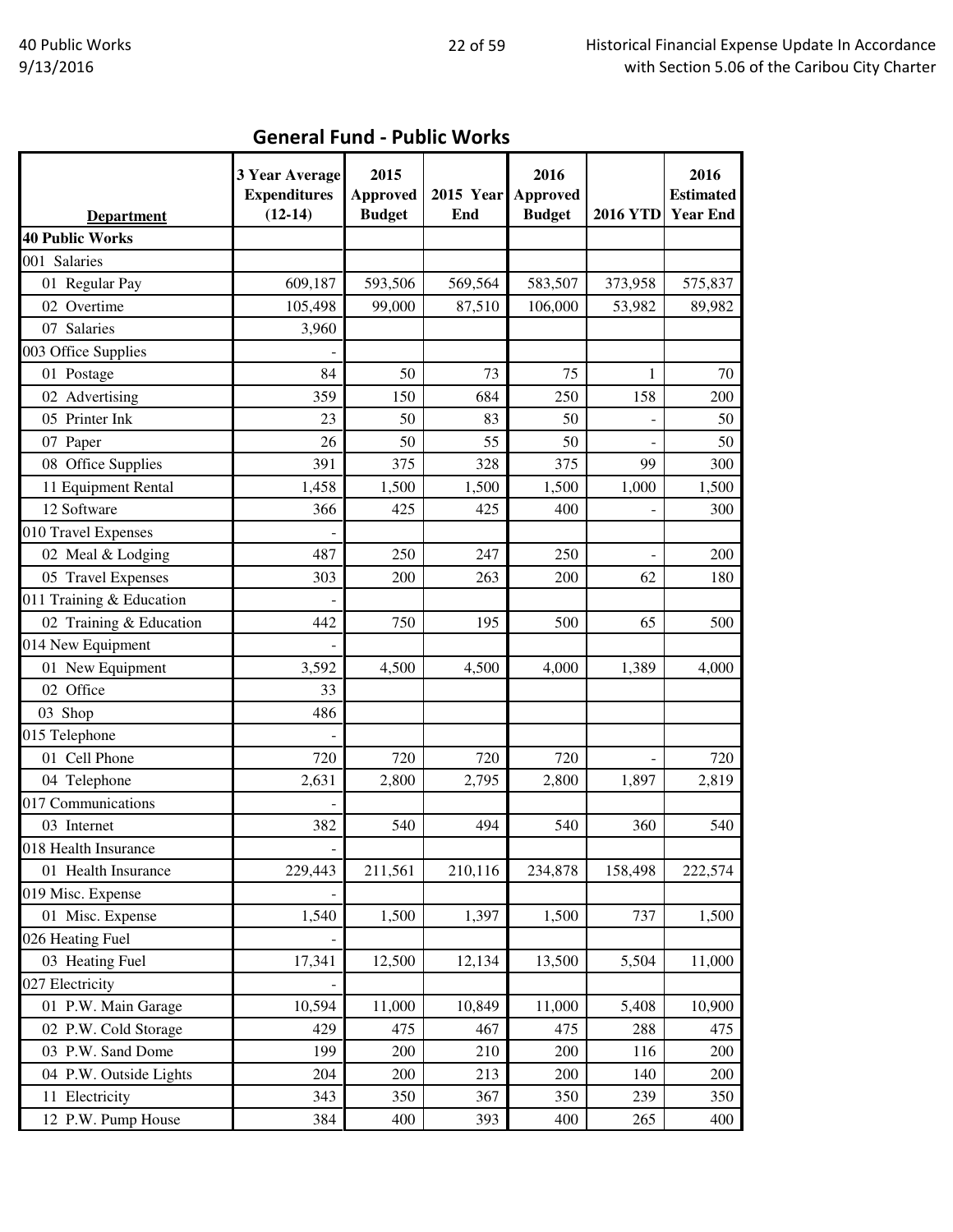|                             | 3 Year Average<br><b>Expenditures</b> | 2015<br><b>Approved</b> | <b>2015 Year</b> | 2016<br><b>Approved</b> |                          | 2016<br><b>Estimated</b> |
|-----------------------------|---------------------------------------|-------------------------|------------------|-------------------------|--------------------------|--------------------------|
| <b>Department</b>           | $(12-14)$                             | <b>Budget</b>           | End              | <b>Budget</b>           | <b>2016 YTD</b>          | <b>Year End</b>          |
| 028 Water                   |                                       |                         |                  |                         |                          |                          |
| 05 Water                    | 1,343                                 | 1,400                   | 1,543            | 1,450                   | 716                      | 1,450                    |
| 029 Sewer                   |                                       |                         |                  |                         |                          |                          |
| 01 Sewer                    | 381                                   | 500                     | 244              | 500                     | 210                      | 450                      |
| 030 Building Supplies       |                                       |                         |                  |                         |                          |                          |
| 01 Building Supplies        | 1,219                                 | 1,000                   | 756              | 1,000                   | 582                      | 1,000                    |
| 031 Building Maintenance    |                                       |                         |                  |                         |                          |                          |
| 01 Building Maintenance     | 4,316                                 | 4,000                   | 3,968            | 4,000                   | 2,369                    | 4,000                    |
| 032 Property Insurance      |                                       |                         |                  |                         |                          |                          |
| 01 Property Insurance       | 2,917                                 | 2,875                   | 3,123            | 2,988                   | 1,958                    | 2,915                    |
| 036 Vehicle Insurance       |                                       |                         |                  |                         |                          |                          |
| 01 Vehicle Insurance        | 17,756                                | 26,004                  | 28,320           | 26,145                  | 17,612                   | 25,939                   |
| 038 Social Security         |                                       |                         |                  |                         |                          |                          |
| 01 Social Security          |                                       | 52,594                  | 47,568           | 52,671                  | 32,184                   | 50,935                   |
| 040 City & State Retirement |                                       |                         |                  |                         |                          |                          |
| 01 City & State Retirement  |                                       | 20,560                  | 15,571           | 22,784                  | 9,630                    | 14,981                   |
| 051 Equipment Maintenance   |                                       |                         |                  |                         |                          |                          |
| 01 Software                 |                                       |                         |                  |                         | (48)                     |                          |
| 05 Equipment Maintenance    | 130,575                               | 128,000                 | 148,766          | 130,000                 | 76,015                   | 130,000                  |
| 06 Air Compressor           | 24                                    |                         |                  |                         |                          |                          |
| 08 Snow Plow repairs        | 11,851                                | 10,000                  | 10,509           | 10,000                  | 10,393                   | 10,500                   |
| 070 Clothing Allowance      |                                       |                         |                  |                         |                          |                          |
| 03 Clothing                 | 3,887                                 | 3,600                   | 3,625            | 3,600                   | 2,437                    | 3,600                    |
| 04 Boots                    | 1,226                                 | 2,800                   | 1,588            | 2,300                   | 1,115                    | 2,300                    |
| 06 Clothing Allowance       | 3,857                                 | 3,900                   | 3,298            | 3,500                   | 2,373                    | 3,500                    |
| 071 Radio Maintenance       |                                       |                         |                  |                         |                          |                          |
| 01 Vehicle                  | 710                                   | 700                     | 386              | 1,000                   | $\overline{\phantom{a}}$ | 900                      |
| 03 Radio Maintenance        | 161                                   | 300                     | 163              |                         |                          |                          |
| 074 Tires                   |                                       |                         |                  |                         |                          |                          |
| 01 Tires others             | 2,433                                 | 2,000                   | 1,658            | 1,000                   | 1,000                    | 1,000                    |
| 03 Heavy Equipment          | 7,844                                 | 8,000                   | 7,943            | 10,000                  | 9,941                    | 9,941                    |
| 04 Trucks                   | 4,310                                 | 5,000                   | 5,600            | 4,000                   | 4,000                    | 4,000                    |
| 075 Gas/Oil/Filters         |                                       |                         |                  |                         |                          |                          |
| 01 Gas/Oil/Filters          | 15,918                                | 14,000                  | 8,304            | 11,220                  | 3,508                    | 10,000                   |
| 076 Diesel Fuel             |                                       |                         |                  |                         |                          |                          |
| 01 Diesel                   | 141,623                               | 149,000                 | 93,240           | 108,000                 | 36,973                   | 72,000                   |
| 109 Safety Material         |                                       |                         |                  |                         |                          |                          |
| 01 Safety Material          | 2,176                                 | 2,500                   | 2,306            | 2,500                   | 1,398                    | 2,500                    |
| 110 Equipment Rental        |                                       |                         |                  |                         |                          |                          |
| 01 Equipment Rental         | 634                                   |                         |                  |                         |                          |                          |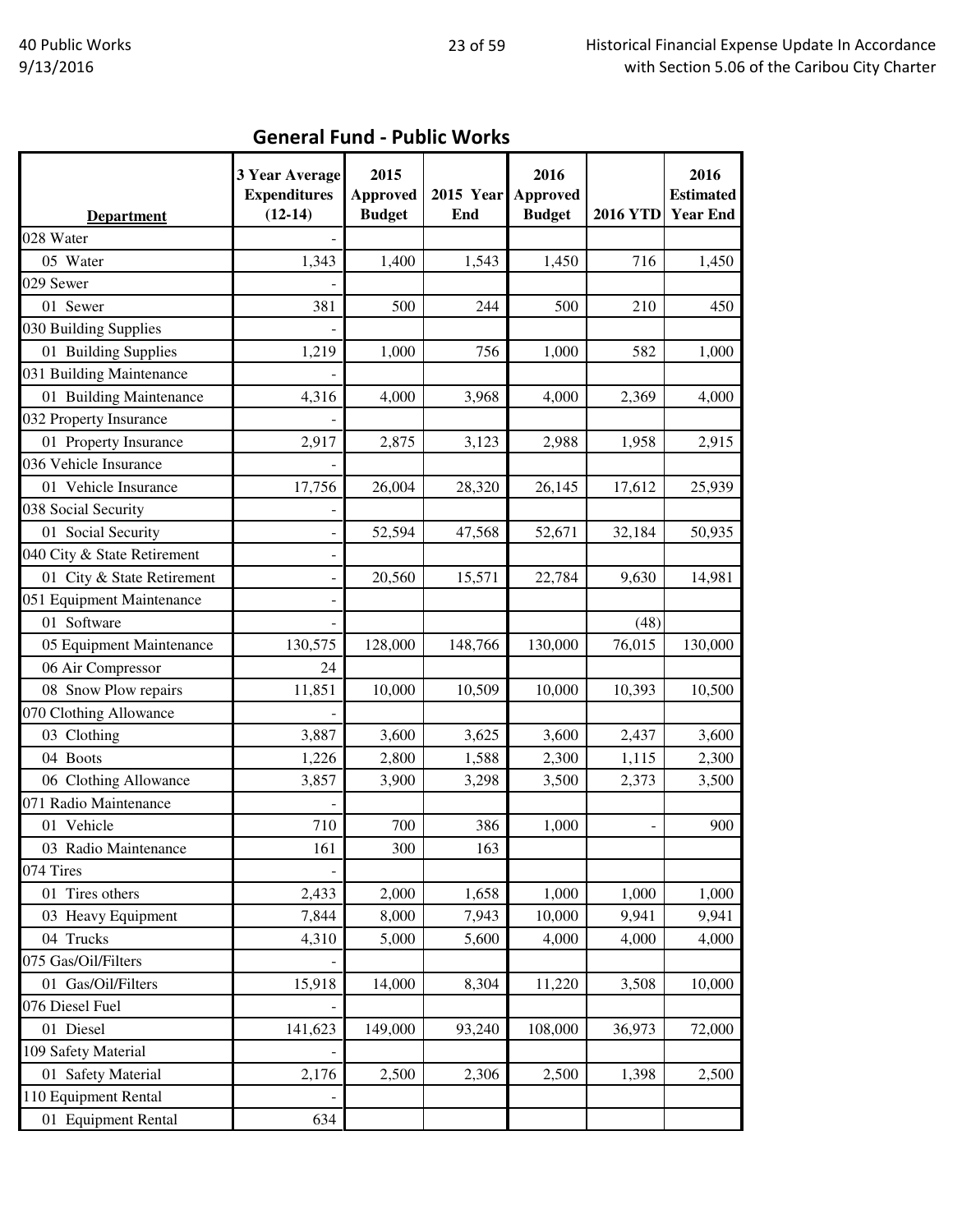| <b>Department</b>          | 3 Year Average<br><b>Expenditures</b><br>$(12-14)$ | 2015<br><b>Approved</b><br><b>Budget</b> | <b>2015 Year</b><br>End | 2016<br>Approved<br><b>Budget</b> | <b>2016 YTD</b> | 2016<br><b>Estimated</b><br><b>Year End</b> |
|----------------------------|----------------------------------------------------|------------------------------------------|-------------------------|-----------------------------------|-----------------|---------------------------------------------|
| 111 Tools - Shop           |                                                    |                                          |                         |                                   |                 |                                             |
| 01 Tools - Shop            | 1,621                                              | 2,000                                    | 1,999                   | 1,750                             | 1,324           | 1,700                                       |
| 112 Tools-Road/Ground      |                                                    |                                          |                         |                                   |                 |                                             |
| 01 Tools - Road/Ground     | 1,147                                              | 1,000                                    | 938                     | 1,000                             | 335             | 1,000                                       |
| 113 Propane                |                                                    |                                          |                         |                                   |                 |                                             |
| 01 Propane                 | 349                                                | 250                                      | 18                      | 150                               | 72              | 72                                          |
| 114 Industrial Gas/Solvent |                                                    |                                          |                         |                                   |                 |                                             |
| 01 Ind. Gas                | 1,746                                              | 1,500                                    | 1,500                   | 1,700                             | 977             | 1,600                                       |
| 02 Solvents/Cleaners       | 178                                                | 200                                      | 200                     |                                   |                 |                                             |
| 115 Lubricants             |                                                    |                                          |                         |                                   |                 |                                             |
| 01 Lubricants              | 12,590                                             | 10,500                                   | 10,574                  | 10,000                            | 2,301           | 9,700                                       |
| 116 Salt & Calcium         |                                                    |                                          |                         |                                   |                 |                                             |
| 01 Rock Salt               | 116,228                                            | 132,210                                  | 119,870                 | 132,200                           | 74,804          | 132,200                                     |
| 02 Liquid Deicer           | 32,641                                             | 27,900                                   | 28,146                  | 27,000                            | 13,198          | 27,000                                      |
| 117 Gravel                 |                                                    |                                          |                         |                                   |                 |                                             |
| 01 Gravel                  | 3,516                                              | 4,000                                    | 1,430                   | 4,000                             |                 | 4,000                                       |
| 118 Crushed Stone          |                                                    |                                          |                         |                                   |                 |                                             |
| 01 Crushed Stone           | 10,362                                             |                                          |                         | 20,000                            | 14,535          | 20,000                                      |
| 119 Liquid Asphalt         |                                                    |                                          |                         |                                   |                 |                                             |
| 01 Liquid Asphalt          | 172,538                                            |                                          |                         | 180,000                           |                 | 180,000                                     |
| 120 Shim and Patch         |                                                    |                                          |                         |                                   |                 |                                             |
| 01 Shim/Paver              | 33,313                                             | 50,000                                   | 41,555                  | 50,000                            | 16,803          | 50,000                                      |
| 02 Patch                   | 17,052                                             | 16,000                                   | 17,380                  | 16,000                            | 11,842          | 16,000                                      |
| 121 Asphalt                |                                                    |                                          |                         |                                   |                 |                                             |
| 01 Asphalt                 | 130,038                                            | 254,000                                  | 254,000                 |                                   |                 |                                             |
| 122 Culverts & Guard Rails |                                                    |                                          |                         |                                   |                 |                                             |
| 01 Culverts & Guard Rails  | 10,488                                             | 10,000                                   | 4,677                   | 8,000                             | 8,347           | 8,347                                       |
| 123 Signs                  |                                                    |                                          |                         |                                   |                 |                                             |
| 01 Signs                   | 2,672                                              | 2,500                                    | 2,041                   | 2,400                             | 1,463           | 1,463                                       |
| 124 Sidewalks              |                                                    |                                          |                         |                                   |                 |                                             |
| 01 Sidewalks               | 2,759                                              | 3,000                                    |                         | 2,000                             |                 | 2,000                                       |
| 125 Street Curbing         |                                                    |                                          |                         |                                   |                 |                                             |
| 01 Street Curbing          | 1,916                                              |                                          |                         |                                   |                 |                                             |
| 126 Traffic Paint          |                                                    |                                          |                         |                                   |                 |                                             |
| 01 Traffic Paint           | 11,897                                             | 12,500                                   | 11,884                  | 12,000                            | 10,885          | 10,885                                      |
| 127 Vehicle Paint          |                                                    |                                          |                         |                                   |                 |                                             |
| 01 Vehicle Paint           | 3,796                                              | 3,800                                    | 4,159                   | 3,500                             | 602             | 1,200                                       |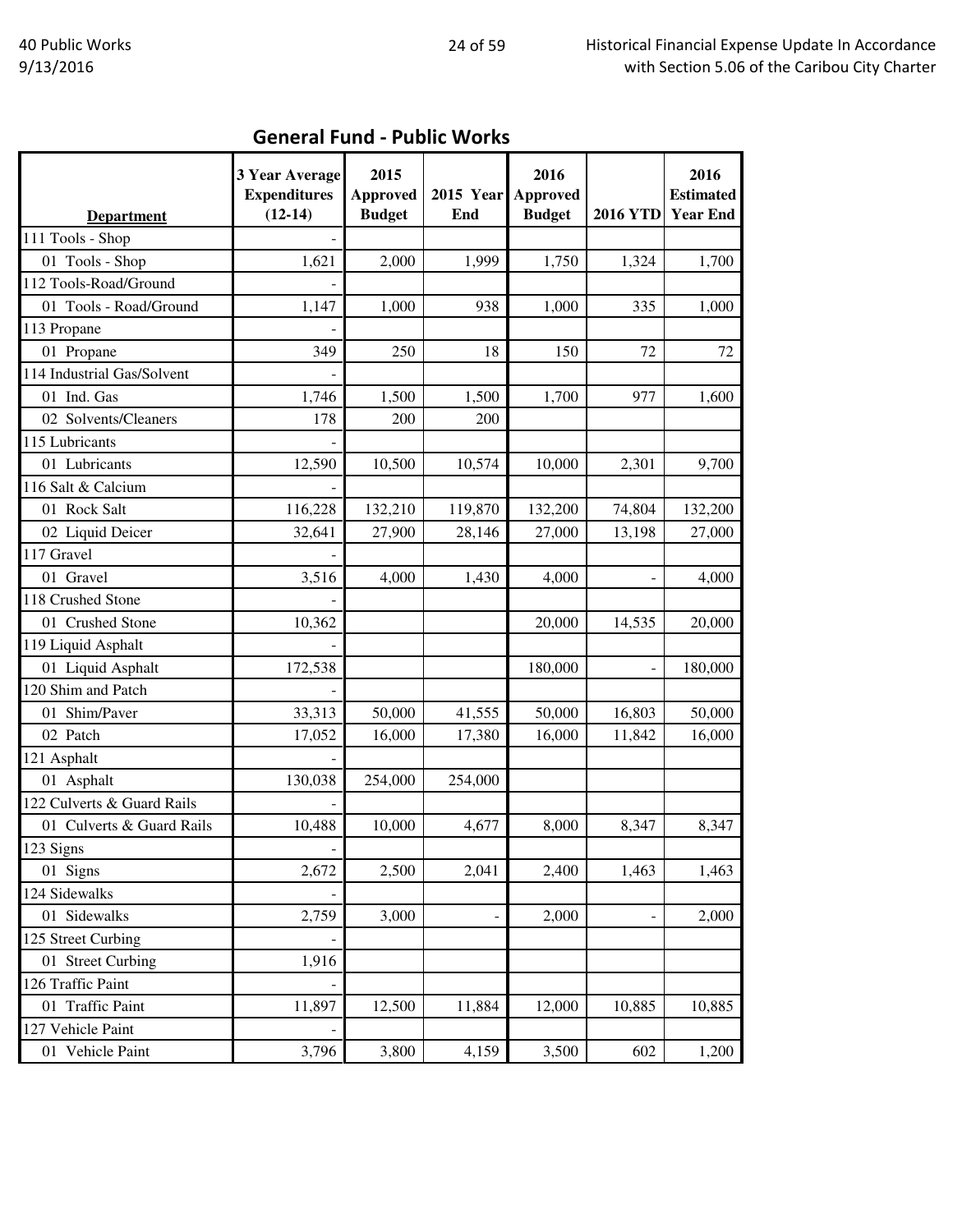| <b>Department</b>         | 3 Year Average<br><b>Expenditures</b><br>$(12-14)$ | 2015<br><b>Approved</b><br><b>Budget</b> | 2015 Year Approved<br>End | 2016<br><b>Budget</b> | <b>2016 YTD</b> | 2016<br><b>Estimated</b><br><b>Year End</b> |
|---------------------------|----------------------------------------------------|------------------------------------------|---------------------------|-----------------------|-----------------|---------------------------------------------|
| 130 Construction Material |                                                    |                                          |                           |                       |                 |                                             |
| 01 Construction Material  | 4,631                                              | 4,500                                    | 4,587                     | 4,500                 | 1,251           | 4,000                                       |
| 131 Sand Account          |                                                    |                                          |                           |                       |                 |                                             |
| 01 Sand Account           | 39,798                                             | 42,000                                   | 49,482                    | 42,000                |                 | 42,000                                      |
| 132 Municipal Maintenance |                                                    |                                          |                           |                       |                 |                                             |
| 01 Municipal Maintenance  | 7,065                                              | 7,000                                    | 7,571                     | 7,250                 | 8,600           | 10,000                                      |
| 133 Tools Insurance       |                                                    |                                          |                           |                       |                 |                                             |
| 01 Tools Insurance        |                                                    |                                          |                           |                       |                 |                                             |
| 134 Drug/Alcohol Testing  |                                                    |                                          |                           |                       |                 |                                             |
| 01 Drug/Alcohol Testing   | 612                                                | 750                                      | 859                       | 750                   | 478             | 800                                         |
| 89 PW Equipment Reserves  |                                                    |                                          |                           |                       |                 |                                             |
| 01 Equipment Reserves     | 28,150                                             |                                          |                           |                       |                 |                                             |
| 232 Street Reconstruction |                                                    |                                          |                           |                       |                 |                                             |
| 01 Street Reconstruction  | 30,000                                             |                                          |                           |                       |                 |                                             |
| 271 Contracted Services   |                                                    |                                          |                           |                       |                 |                                             |
| 01 Janitorial & Supplies  | 6,750                                              | 8,000                                    | 8,050                     | 8,000                 | 5,500           | 8,000                                       |
| <b>Totals</b>             | 2,023,167                                          | 1,975,394                                | 1,864,985                 | 1,896,578             | 991,848         | ########                                    |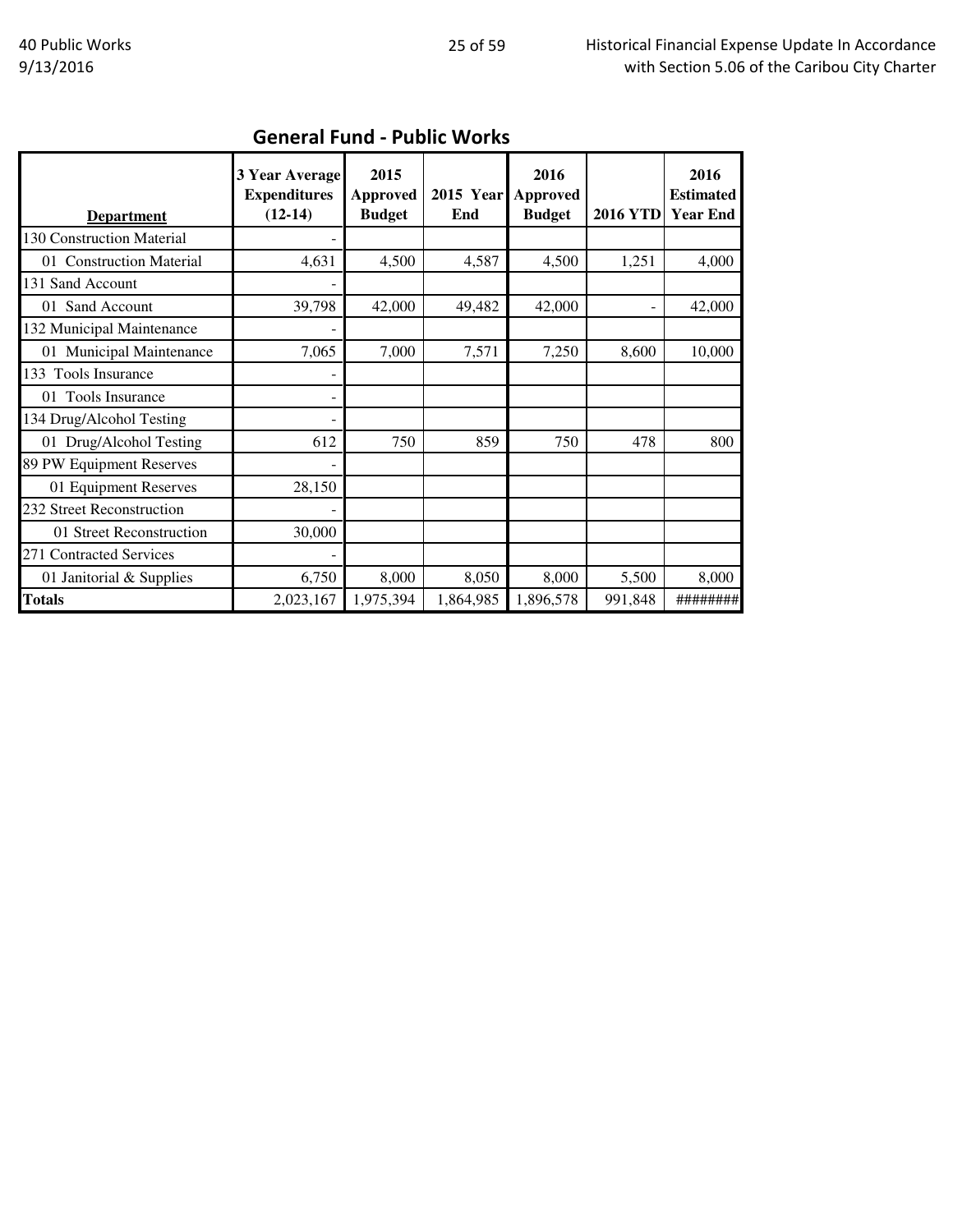|  |  | <b>General Fund - Recreation</b> |
|--|--|----------------------------------|
|--|--|----------------------------------|

|                                           | 3 Year Average<br><b>Expenditures</b><br>$(12-14)$ | 2015<br><b>Approved</b>      | 2015<br><b>Year End</b> | 2016<br><b>Approved</b> | <b>2016 YTD</b> | 2016<br><b>Estimated</b><br><b>Year End</b> |
|-------------------------------------------|----------------------------------------------------|------------------------------|-------------------------|-------------------------|-----------------|---------------------------------------------|
| <b>Department</b><br><b>50 Recreation</b> |                                                    | <b>Budget</b>                |                         | <b>Budget</b>           |                 |                                             |
|                                           |                                                    |                              |                         |                         |                 |                                             |
| 001 Salaries                              |                                                    |                              |                         |                         |                 |                                             |
| 01 Regular Pay                            | 157,515                                            | 160,280                      | 160,468                 | 167,342                 | 112,325         | 171,423                                     |
| 02 Overtime                               | 146                                                |                              |                         |                         |                 |                                             |
| 07 Salaries                               | 93,240                                             | 79,277                       | 51,510                  | 68,000                  | 43,824          | 65,814                                      |
| 003 Office Supplies                       |                                                    |                              |                         |                         |                 |                                             |
| 01 Postage                                | 213                                                | 300                          | 380                     | 275                     | 102             | 200                                         |
| 02 Advertising                            | 1,586                                              | 1,500                        | 1,504                   | 1,500                   | 1,042           | 1,500                                       |
| 03 Copier Rental                          | 606                                                | 500                          | 613                     | 700                     | 405             | 700                                         |
| 04 Equipment Repair                       | 204                                                | 400                          | 389                     | 300                     |                 | 300                                         |
| 05 Printer Ink                            |                                                    | 75                           | 66                      | 75                      |                 | 75                                          |
| 07 Paper                                  | 290                                                | 350                          | 303                     | 350                     | 176             | 300                                         |
| 08 Office Supplies                        | 861                                                | 750                          | 903                     | 800                     | 636             | 800                                         |
| 008 Computer Maintenance                  |                                                    |                              |                         |                         |                 |                                             |
| 01 Computer Maintenance                   | 458                                                | 600                          | 600                     | 300                     | 234             | 300                                         |
| 009 Professional Dues                     |                                                    |                              |                         |                         |                 |                                             |
| 04 Professional Dues                      | 212                                                | 200                          | 20                      | 150                     | 50              | 150                                         |
| 010 Travel Expenses                       |                                                    |                              |                         |                         |                 |                                             |
| 01 Mileage                                | 334                                                |                              |                         |                         |                 |                                             |
| 02 Meals & Lodging                        | 42                                                 |                              |                         |                         |                 |                                             |
| 04 Conference Fee                         | 173                                                | 200                          | 213                     | 200                     |                 | 200                                         |
| 05 Travel Expenses                        | 256                                                | 300                          | 327                     | 300                     | 260             | 300                                         |
| 011 Training & Education                  |                                                    |                              |                         |                         |                 |                                             |
| 02 Training & Education                   | 982                                                | 800                          | 850                     | 750                     | 912             | 912                                         |
| 013 Car Allowance                         |                                                    |                              |                         |                         |                 |                                             |
| 01 Car Allowance                          | 513                                                | $\qquad \qquad \blacksquare$ |                         |                         |                 |                                             |
| 015 Telephone                             |                                                    |                              |                         |                         |                 |                                             |
| 01 Cell Phone                             | 606                                                | 100                          | 154                     | 100                     |                 |                                             |
| 02 Rec Center                             | 1,924                                              | 2,300                        | 2,753                   | 2,780                   | 1,864           | 2,795                                       |
| 04 Telephone                              | 1,772                                              | 900                          | 997                     | 1,000                   | 675             | 1,015                                       |
| 017 Internet                              |                                                    |                              |                         |                         |                 |                                             |
| 03 Internet                               | 1,007                                              | 970                          | 959                     | 970                     | 570             | 870                                         |
| 018 Health Insurance                      |                                                    |                              |                         |                         |                 |                                             |
| 01 Health Insurance                       | 37,658                                             | 49,421                       | 44,665                  | 51,612                  | 31,896          | 47,570                                      |
| 026 Heating Fuel                          |                                                    |                              |                         |                         |                 |                                             |
| 01 Recreation Center                      | 33,222                                             | 22,440                       | 20,844                  | 18,000                  | 4,311           | 16,000                                      |
| 02 Teague Park                            | 1,245                                              | 1,400                        | 1,121                   | 1,000                   | 541             | 1,000                                       |
| 03 Heating Fuel                           | 513                                                |                              |                         |                         |                 |                                             |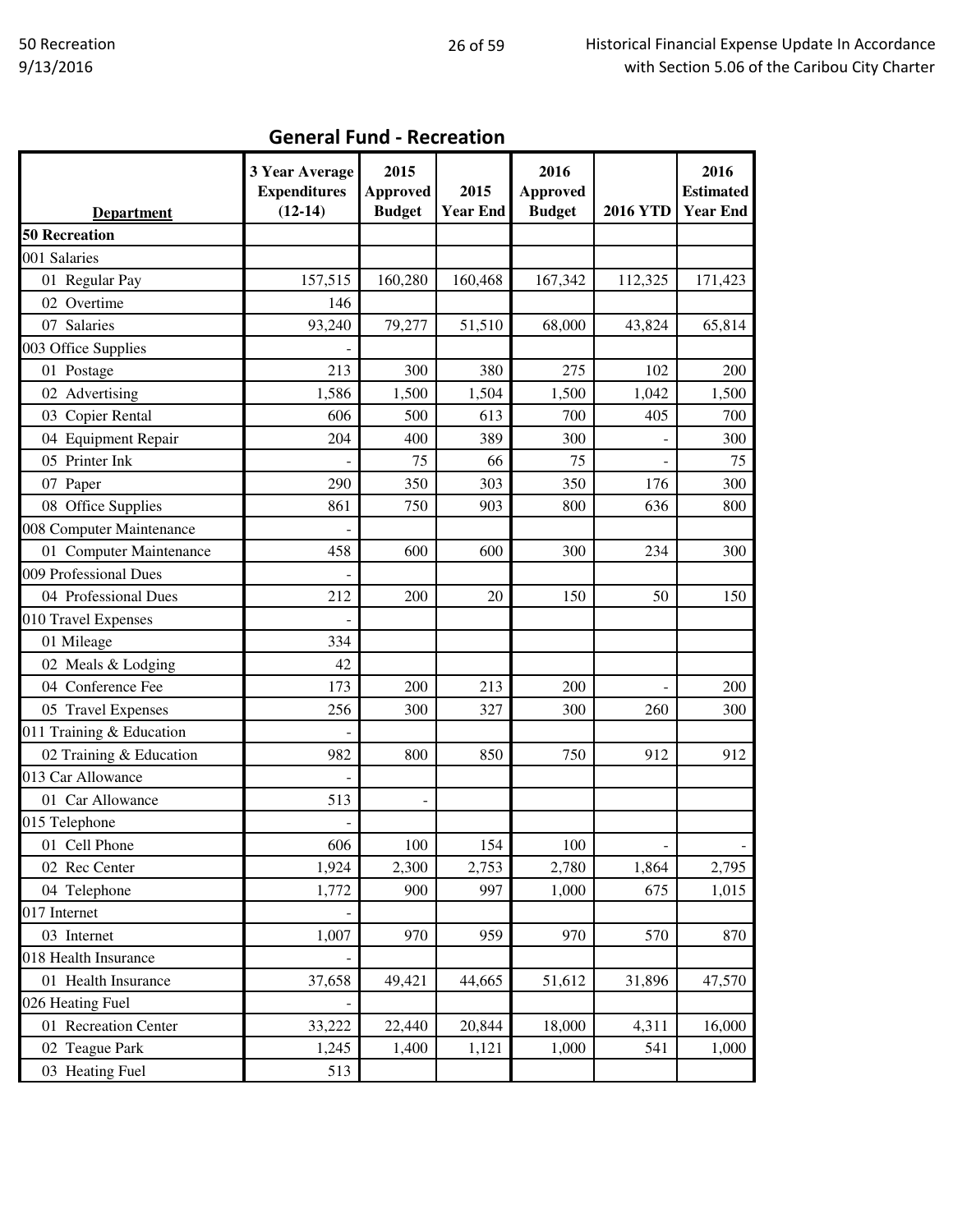٦

| <b>Department</b>           | 3 Year Average<br><b>Expenditures</b><br>$(12-14)$ | 2015<br><b>Approved</b><br><b>Budget</b> | 2015<br><b>Year End</b> | 2016<br><b>Approved</b><br><b>Budget</b> | <b>2016 YTD</b> | 2016<br><b>Estimated</b><br><b>Year End</b> |
|-----------------------------|----------------------------------------------------|------------------------------------------|-------------------------|------------------------------------------|-----------------|---------------------------------------------|
| 027 Electricity             |                                                    |                                          |                         |                                          |                 |                                             |
| 05 Recreation Center        | 22,312                                             | 22,800                                   | 22,729                  | 23,500                                   | 11,598          | 23,100                                      |
| 06 Teague Park              | 1,885                                              | 1,800                                    | 1,881                   | 1,850                                    | 1,037           | 1,850                                       |
| 07 Soucy Sports Complex     | 751                                                | 600                                      | 733                     | 600                                      | 132             | 600                                         |
| 08 Pool                     | 309                                                | 200                                      | 173                     | 190                                      | 101             | 180                                         |
| 028 Water                   |                                                    |                                          |                         |                                          |                 |                                             |
| 01 Recreation Center        | 870                                                | 700                                      | 985                     | 1,000                                    | 558             | 990                                         |
| 02 Teague Park              | 327                                                | 300                                      | 244                     | 300                                      | 60              | 280                                         |
| 03 Pool                     | 869                                                |                                          |                         |                                          |                 |                                             |
| 04 Soucie Complex           | 77                                                 | 150                                      | 122                     | 100                                      |                 | 100                                         |
| 029 Sewer                   |                                                    |                                          |                         |                                          |                 |                                             |
| 01 Sewer                    | 673                                                | 600                                      | 572                     | 600                                      | 269             | 580                                         |
| 030 Building Supplies       |                                                    |                                          |                         |                                          |                 |                                             |
| 01 Building Supplies        | 3,342                                              | 2,500                                    | 2,469                   | 2,500                                    | 2,382           | 2,500                                       |
| 031 Building Maintenance    |                                                    |                                          |                         |                                          |                 |                                             |
| 01 Building Maintenance     | 24,891                                             | 23,000                                   | 24,140                  | 22,500                                   | 11,122          | 22,500                                      |
| 032 Property Insurance      |                                                    |                                          |                         |                                          |                 |                                             |
| 01 Property Insurance       | 4,301                                              | 7,400                                    | 7,446                   | 6,500                                    | 4,286           | 6,420                                       |
| 038 Social Security         |                                                    |                                          |                         |                                          |                 |                                             |
| 01 Social Security          |                                                    | 19,418                                   | 16,033                  | 18,004                                   | 11,771          | 18,148                                      |
| 040 City & State Retirement |                                                    |                                          |                         |                                          |                 |                                             |
| 01 City & State Retirement  |                                                    | 5,610                                    | 5,707                   | 6,312                                    | 3,913           | 6,300                                       |
| 135 Water Tests             |                                                    |                                          |                         |                                          |                 |                                             |
| 01 Water Tests              | 50                                                 |                                          |                         |                                          |                 |                                             |
| 136 Youth Center Equipment  |                                                    |                                          |                         |                                          |                 |                                             |
| 01 Youth Center Equipment   | 1,179                                              | 900                                      | 369                     | 900                                      | 140             | 700                                         |
| 137 Rink Equipment          |                                                    |                                          |                         |                                          |                 |                                             |
| 01 Rink Equipment           | 15                                                 |                                          |                         |                                          |                 |                                             |
| 138 Program Equipment       |                                                    |                                          |                         |                                          |                 |                                             |
| 01 Baseball/Softball        | 1,618                                              | 1,200                                    | 1,018                   | 1,000                                    | 454             | 454                                         |
| 02 Tennis                   | 55                                                 | 100                                      | 50                      | 100                                      |                 |                                             |
| 03 Soccer                   | 665                                                | 800                                      | 791                     | 700                                      | 115             | 700                                         |
| 04 Basketball               | 397                                                | 500                                      | 500                     | 500                                      | 179             | 400                                         |
| 05 Arts & Crafts            |                                                    |                                          |                         |                                          |                 |                                             |
| 06 Program Equipment        | 3,102                                              | 2,200                                    | 2,467                   | 2,100                                    | 1,273           | 2,000                                       |
| 139 Rink Maintenance        |                                                    |                                          |                         |                                          |                 |                                             |
| 01 Rink Maintenance         | 190                                                |                                          |                         |                                          |                 |                                             |
| 140 Pool Supplies           |                                                    |                                          |                         |                                          |                 |                                             |
| 01 Pool Supplies            | 1,275                                              |                                          |                         |                                          |                 |                                             |

#### General Fund - Recreation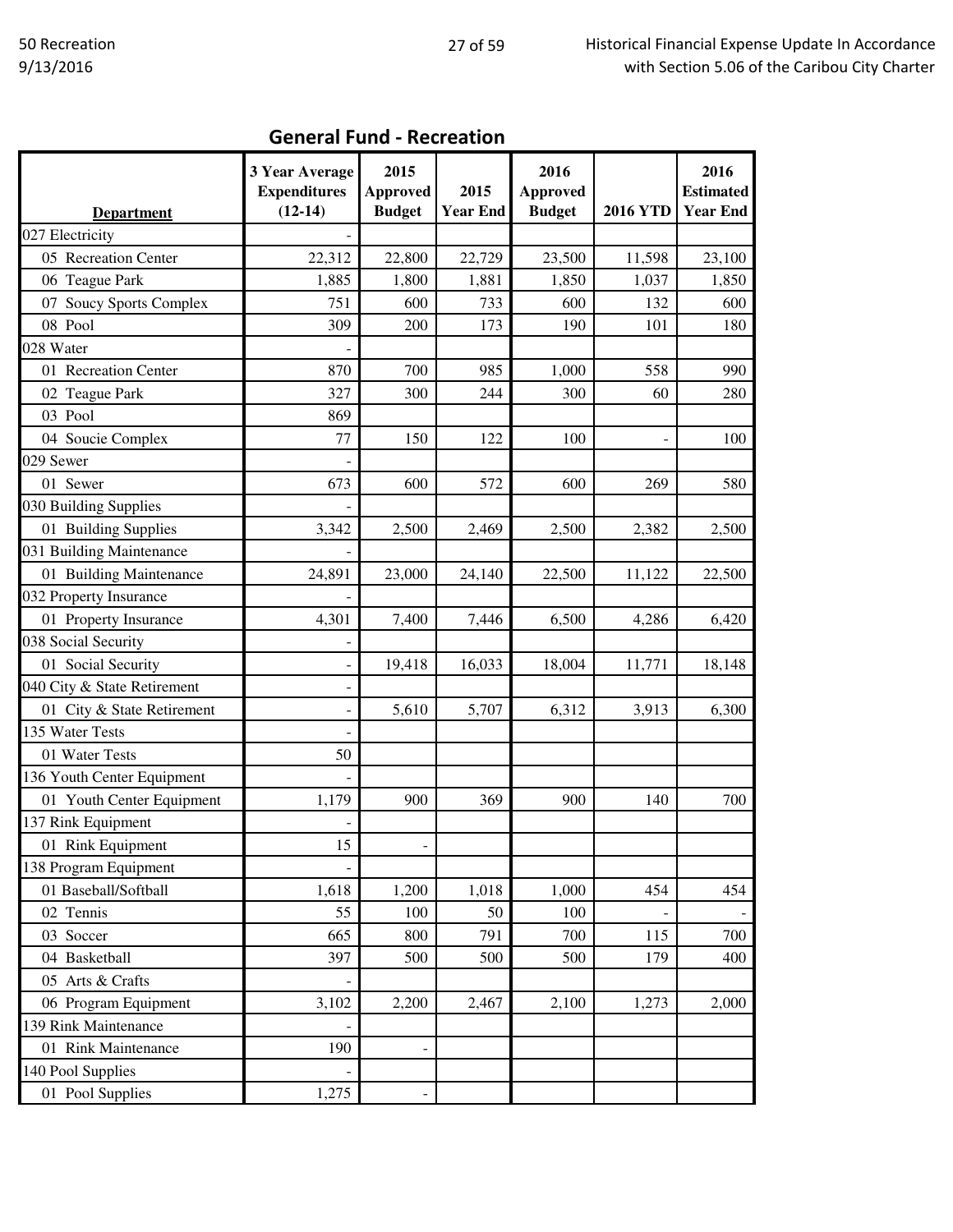| <b>Department</b>          | 3 Year Average<br><b>Expenditures</b><br>$(12-14)$ | 2015<br>Approved<br><b>Budget</b> | 2015<br><b>Year End</b> | 2016<br><b>Approved</b><br><b>Budget</b> | <b>2016 YTD</b> | 2016<br><b>Estimated</b><br><b>Year End</b> |
|----------------------------|----------------------------------------------------|-----------------------------------|-------------------------|------------------------------------------|-----------------|---------------------------------------------|
| 141 Trophies & Awards      |                                                    |                                   |                         |                                          |                 |                                             |
| 01 Trophies & Awards       | 660                                                | 600                               | 525                     | 700                                      | 352             | 700                                         |
| 142 Pool Maintenance       |                                                    |                                   |                         |                                          |                 |                                             |
| 01 Pool Maintenance        | 5,081                                              |                                   |                         |                                          |                 |                                             |
| 145 Special Events         | ۰                                                  |                                   |                         |                                          |                 |                                             |
| 01 Special Events          | 2,777                                              | 2,500                             | 2,559                   | 2.500                                    | 1,185           | 2,500                                       |
| 243-Rec Center Improvement | -                                                  |                                   |                         |                                          |                 |                                             |
| <b>Totals</b>              | 413,253                                            | 416,940                           | 381,150                 | 408.960                                  | 250,748         | 403,226                                     |

## General Fund - Recreation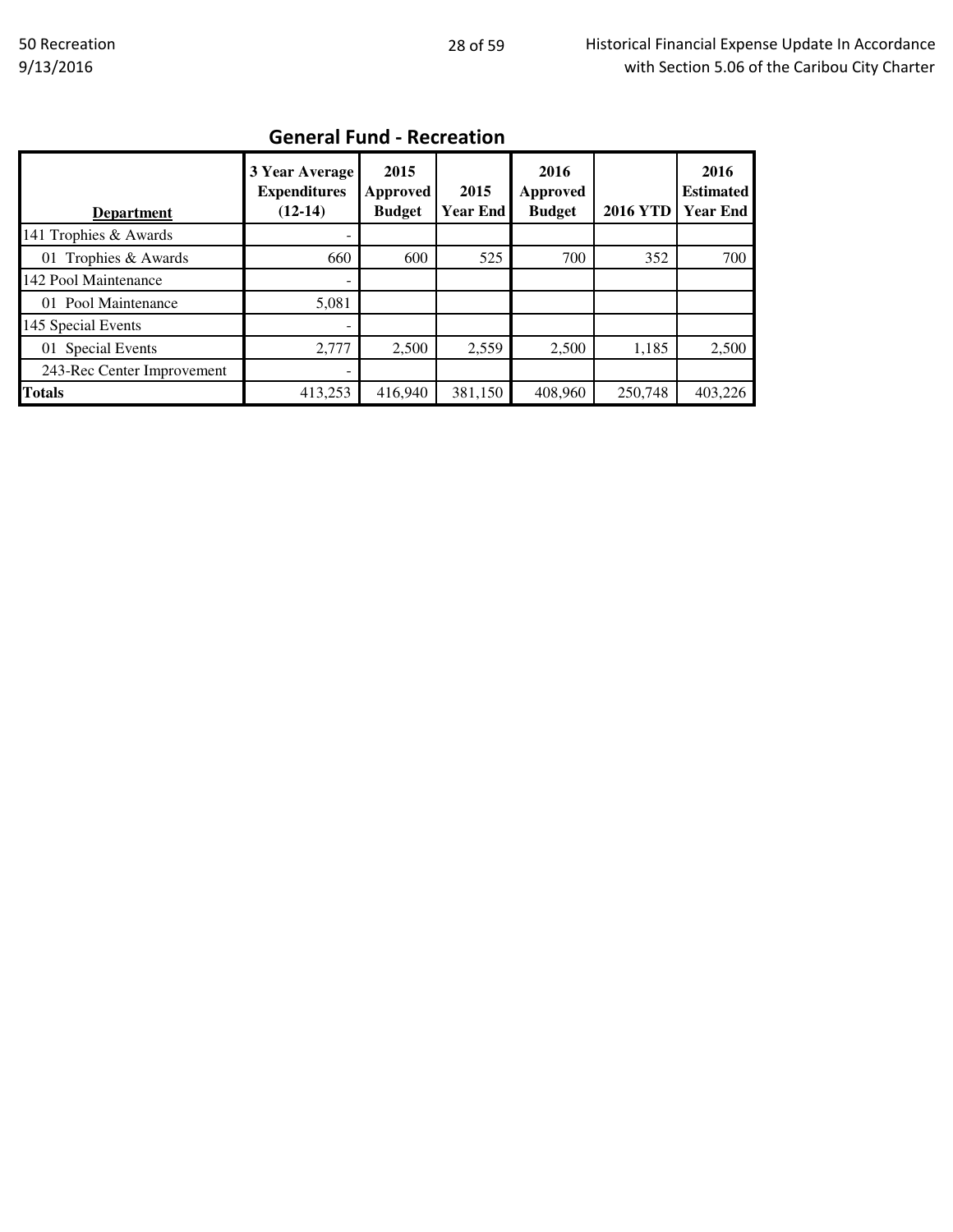| <b>General Fund - Parks</b> |  |  |
|-----------------------------|--|--|
|-----------------------------|--|--|

|                             | 3 Year Average<br><b>Expenditures</b> | 2015<br><b>Approved</b> | <b>2015 Year</b> | 2016<br><b>Approved</b> |                 | 2016<br><b>Estimated</b> |
|-----------------------------|---------------------------------------|-------------------------|------------------|-------------------------|-----------------|--------------------------|
| <b>Department</b>           | $(12-14)$                             | <b>Budget</b>           | End              | <b>Budget</b>           | <b>2016 YTD</b> | <b>Year End</b>          |
| 51 Parks                    |                                       |                         |                  |                         |                 |                          |
| 001 Salaries                |                                       |                         |                  |                         |                 |                          |
| 01 Regular Pay              | 43,532                                | 42,355                  | 42,180           | 44,204                  | 28,883          | 43,838                   |
| 02 Overtime                 |                                       |                         |                  |                         |                 |                          |
| 07 Salaries                 | 30,667                                | 38,972                  | 43,373           | 41,238                  | 27,000          | 40,959                   |
| 014 New Equipment           |                                       |                         |                  |                         |                 |                          |
| 01 New Equipment            | 1,084                                 | 1,300                   | 1,265            | 1,200                   |                 | 900                      |
| 015 Telephone               |                                       |                         |                  |                         |                 |                          |
| 01 Cell Phone               | 150                                   |                         |                  |                         |                 |                          |
| 04 Telephone                | 885                                   | 1,015                   | 997              | 1,000                   | 675             | 1,010                    |
| 018 Health Insurance        |                                       |                         |                  |                         |                 |                          |
| 01 Health Insurance         | 12,814                                | 8,589                   | 8,589            | 8,988                   | 6,192           | 8,988                    |
| 026 Heating Fuel            |                                       |                         |                  |                         |                 |                          |
| 03 Heating Fuel             | 6,628                                 | 7,400                   | 5,970            | 5,000                   | 1,865           | 4,693                    |
| 027 Electricity             |                                       |                         |                  |                         |                 |                          |
| 09 Park Shop                | 1,773                                 | 1,800                   | 1,718            | 1,800                   | 1,019           | 1,770                    |
| 10 Park Security Lighting   | 1,033                                 | 1,100                   | 846              | 950                     | 521             | 829                      |
| 11 Electricity              | 168                                   | 150                     | 180              | 200                     | 111             | 170                      |
| 029 Sewer                   |                                       |                         |                  |                         |                 |                          |
| 01 Sewer                    | 236                                   | 300                     | 250              | 300                     | 150             | 300                      |
| 030 Building Supplies       |                                       |                         |                  |                         |                 |                          |
| 01 Building Supplies        | 1,123                                 | 1,100                   | 1,509            | 1,000                   | 798             | 1,000                    |
| 031 Building Maintenance    |                                       |                         |                  |                         |                 |                          |
| 01 Building Maintenance     | 986                                   | 1,100                   | 1,035            | 1,100                   | 286             | 1,050                    |
| 032 Property Insurance      |                                       |                         |                  |                         |                 |                          |
| 01 Property Insurance       | 406                                   |                         |                  |                         |                 |                          |
| 036 Vehicle Insurance       |                                       |                         |                  |                         |                 |                          |
| 01 Vehicle Insurance        | 1,937                                 | 7,414                   | 7,225            | 5,954                   | 3,919           | 5,789                    |
| 038 Social Security         |                                       |                         |                  |                         |                 |                          |
| 01 Social Security          |                                       | 6,222                   | 6,440            | 6,536                   | 4,514           | 6,487                    |
| 040 City & State Retirement |                                       |                         |                  |                         |                 |                          |
| 01 City & State Retirement  |                                       | 1,482                   | 1,193            | 1,666                   | 1,018           | 1,541                    |
| 051 Equipment Maintenance   |                                       |                         |                  |                         |                 |                          |
| 04 Repairs                  | 184                                   | 800                     | 729              | 800                     | 281             | 700                      |
| 05 Equipment Maintenance    | 5,573                                 | 4,200                   | 4,278            | 4,000                   | 1,899           | 4,000                    |
| 070 Clothing Allowance      |                                       |                         |                  |                         |                 |                          |
| 03 Clothing                 | 379                                   | 200                     | 272              | 400                     | 200             | 400                      |
| 073 Vehicle Repairs         |                                       |                         |                  |                         |                 |                          |
| 01 Vehicle Repairs          | 3,388                                 | 3,000                   | 2,873            | 3,000                   | 895             | 2,800                    |
| 074 Tires                   |                                       |                         |                  |                         |                 |                          |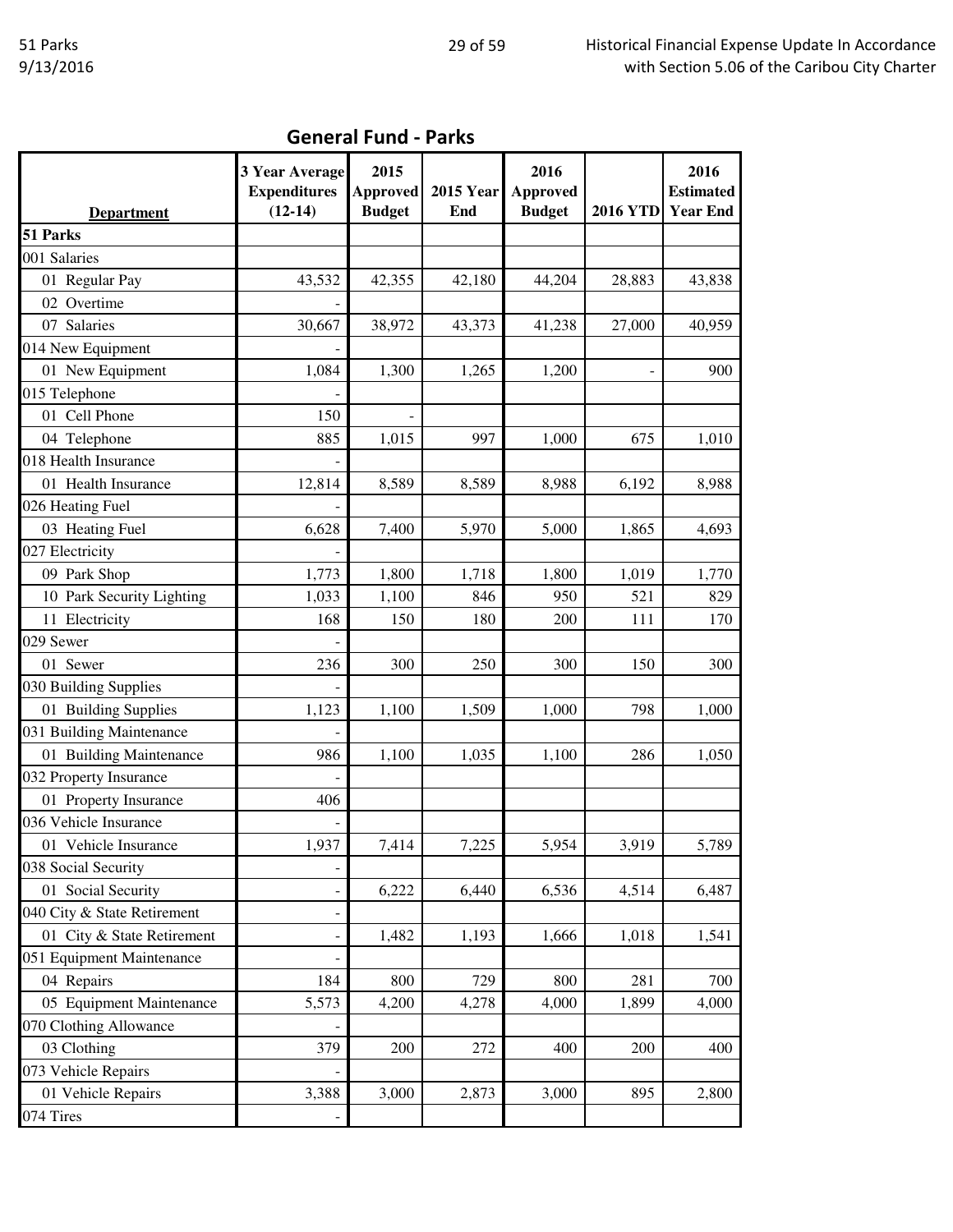| <b>Department</b>         | <b>3 Year Average</b><br><b>Expenditures</b><br>$(12-14)$ | 2015<br><b>Approved</b><br><b>Budget</b> | <b>2015 Year</b><br>End | 2016<br><b>Approved</b><br><b>Budget</b> | <b>2016 YTD</b> | 2016<br><b>Estimated</b><br><b>Year End</b> |
|---------------------------|-----------------------------------------------------------|------------------------------------------|-------------------------|------------------------------------------|-----------------|---------------------------------------------|
| 01 Tires                  | 830                                                       | 1,000                                    | 1,115                   | 1,000                                    | 403             | 940                                         |
| 075 Gas/Oil/Filters       |                                                           |                                          |                         |                                          |                 |                                             |
| 01 Gas/Oil/Filters        | 9,844                                                     | 11,500                                   | 8,045                   | 9,500                                    | 4,368           | 9,250                                       |
| 076 Diesel                |                                                           |                                          |                         |                                          |                 |                                             |
| 01 Diesel                 | 1,455                                                     | 1,300                                    | 2,033                   | 1,300                                    | 643             | 1,284                                       |
| 111 Tools - Shop          |                                                           |                                          |                         |                                          |                 |                                             |
| 01 Tools - Shop           | 486                                                       | 500                                      | 800                     | 600                                      | 327             | 600                                         |
| 147 Parks Maintenance     |                                                           |                                          |                         |                                          |                 |                                             |
| 01 Parks Maintenance      | 7,791                                                     | 8,000                                    | 8,092                   | 8,000                                    | 4,762           | 8,000                                       |
| 235 Parks Vehicle Reserve |                                                           |                                          |                         |                                          |                 |                                             |
| 01 Parks Vehicle Reserve  | 3,750                                                     |                                          |                         |                                          |                 |                                             |
| 236 Lawn Mower Reserve    |                                                           |                                          |                         |                                          |                 |                                             |
| 01 Lawn Mower Reserve     | 900                                                       |                                          |                         |                                          |                 |                                             |
| 237 Civic Beautification  |                                                           |                                          |                         |                                          |                 |                                             |
| 01 Civic Beautification   | 2,500                                                     |                                          |                         |                                          |                 |                                             |
| <b>Totals</b>             | 140,500.35                                                | 150,799                                  | 151,005                 | 149,736                                  | 90,729          | 147,298                                     |

## General Fund - Parks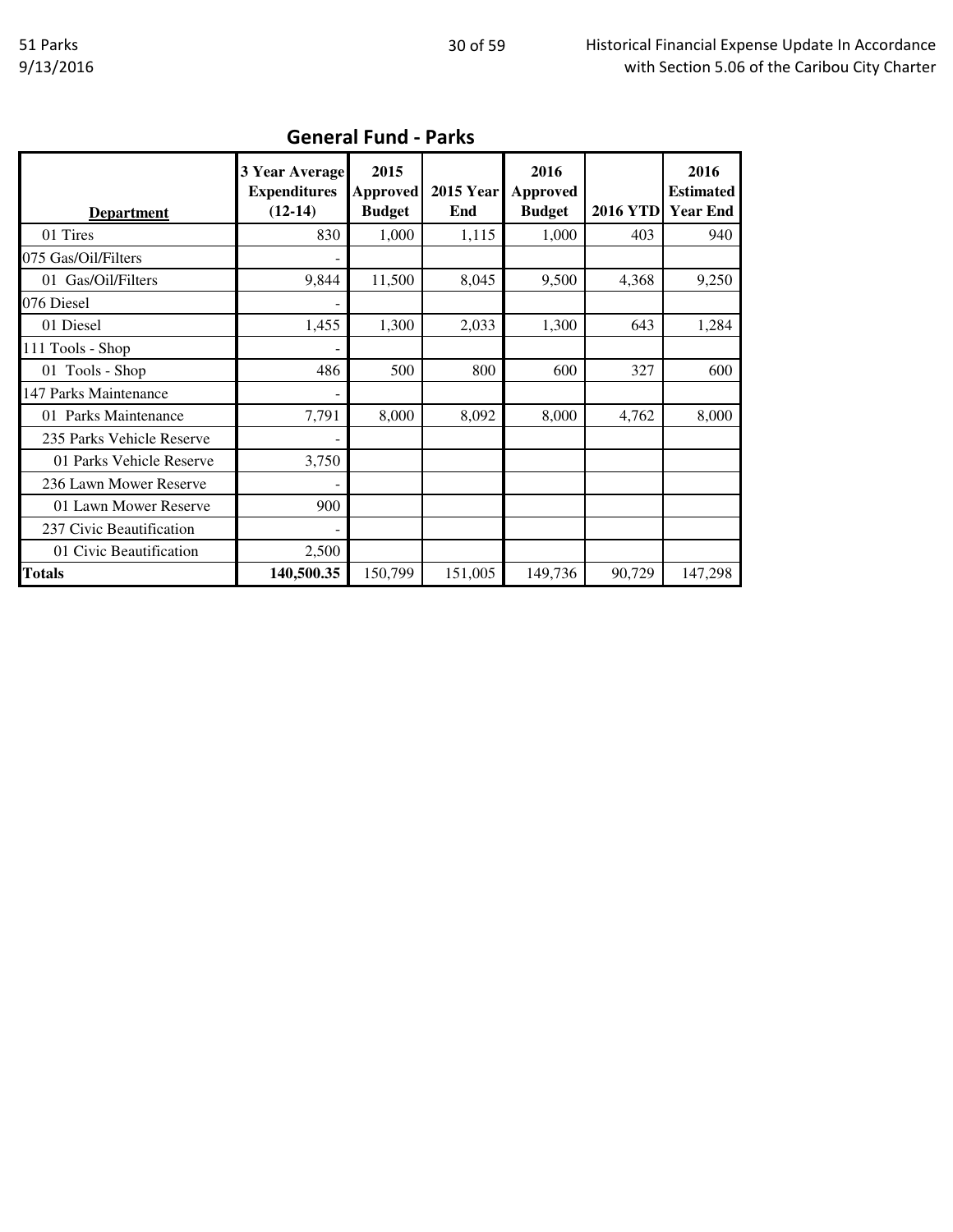|  |  | <b>General Fund - Airport</b> |
|--|--|-------------------------------|
|--|--|-------------------------------|

| <b>Department</b>           | 3 Year Average<br><b>Expenditures</b><br>$(12-14)$ | 2015<br><b>Approved</b><br><b>Budget</b> | 2015 Year Approved<br>End | 2016<br><b>Budget</b> | <b>2016 YTD</b> | 2016<br><b>Estimated</b><br><b>Year End</b> |
|-----------------------------|----------------------------------------------------|------------------------------------------|---------------------------|-----------------------|-----------------|---------------------------------------------|
| 60 Airport                  |                                                    |                                          |                           |                       |                 |                                             |
| 015 Telephone               |                                                    |                                          |                           |                       |                 |                                             |
| 04 Telephone                | 309                                                | 400                                      | 300                       | 300                   | 204             | 305                                         |
| 019 Miscellaneous Expense   |                                                    |                                          |                           |                       |                 |                                             |
| 01 Misc. Expense            | 413                                                | 550                                      | 535                       | 500                   | 362             | 500                                         |
| 027 Electricity             |                                                    |                                          |                           |                       |                 |                                             |
| 11 Electricity              | 776                                                | 1,000                                    | 1,278                     | 1,436                 | 1,170           | 1,722                                       |
| 028 Water                   |                                                    |                                          |                           |                       |                 |                                             |
| 05 Water                    | 572                                                | 475                                      | 859                       | 890                   | 253             | 500                                         |
| 029 Sewer                   |                                                    |                                          |                           |                       |                 |                                             |
| 01 Sewer                    | 305                                                | 250                                      | 334                       | 400                   | 100             | 200                                         |
| 031 Building Maintenance    |                                                    |                                          |                           |                       |                 |                                             |
| 01 Building Maintenance     | 3,513                                              | 3,400                                    | 1,251                     | 3,000                 | 9,299           | 10,000                                      |
| 032 Property Insurance      |                                                    |                                          |                           |                       |                 |                                             |
| 01 Property Insurance       | 856                                                | 1,350                                    | 1,396                     | 1,250                 | 821             | 1,223                                       |
| 037 Liability Insurance     |                                                    |                                          |                           |                       |                 |                                             |
| 01 Airport Liability        | 2,686                                              | 1,979                                    | 1,829                     | 1,850                 | 1,829           | 1,829                                       |
| 038 Social Security         |                                                    |                                          |                           |                       |                 |                                             |
| 01 Social Security          |                                                    |                                          | 62                        | 459                   | 279             | 459                                         |
| 076 Diesel                  |                                                    |                                          |                           |                       |                 |                                             |
| 01 Diesel                   | 5,197                                              | 5,400                                    | 3,574                     | 3,500                 | 1,407           | 3,500                                       |
| 153 Air Consultant Contract |                                                    |                                          |                           |                       |                 |                                             |
| 01 Air Consultant Contract  | 14,000                                             | 12,000                                   | 12,000                    | 12,000                | 8,000           | 12,000                                      |
| 155 Snow Plowing            |                                                    |                                          |                           |                       |                 |                                             |
| 01 Snow Plowing             | 6,173                                              | 6,000                                    | 7,540                     | 6,000                 | 4,177           | 6,000                                       |
| 156 Runway Lights           |                                                    |                                          |                           |                       |                 |                                             |
| 01 Runway Lights            | 259                                                | 1,000                                    | 825                       | 500                   | 1,489           | 1,489                                       |
| 157 Runway Maintenance      | ٠                                                  |                                          |                           |                       |                 |                                             |
| 01 Runway Maintenance       | 947                                                | 2,000                                    |                           | 1,000                 | 500             | 500                                         |
| 239-Airport Improvement     |                                                    |                                          |                           |                       |                 |                                             |
| 01-Airport Improvement      | 2,500                                              |                                          |                           |                       |                 |                                             |
|                             |                                                    |                                          |                           |                       |                 |                                             |
| <b>Totals</b>               | 38,506                                             | 35,804                                   | 31,782                    | 33,085                | 29,889          | 40,227                                      |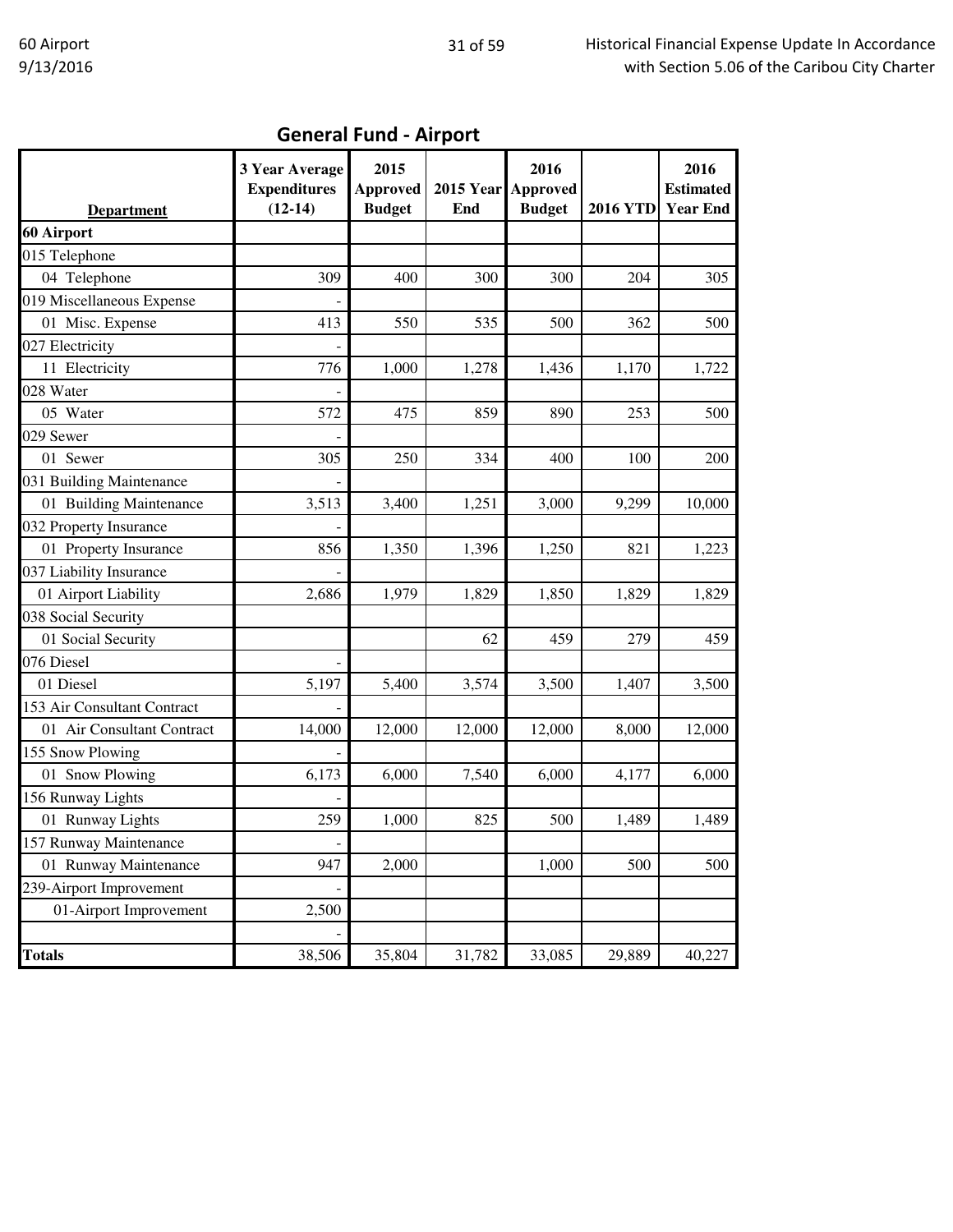| <b>Department</b>        | 3 Year<br>Average<br><b>Expenditures</b><br>$(12-14)$ | 2015<br><b>Approved</b><br><b>Budget</b> | 2015<br><b>Year End</b> | 2016<br><b>Approved</b><br><b>Budget</b> | <b>2016 YTD</b> | 2016<br><b>Estimated</b><br><b>Year End</b> |
|--------------------------|-------------------------------------------------------|------------------------------------------|-------------------------|------------------------------------------|-----------------|---------------------------------------------|
| 61 Trailer Park          |                                                       |                                          |                         |                                          |                 |                                             |
| 006 Legal Fees           |                                                       |                                          |                         |                                          |                 |                                             |
| 01 Legal Fees            |                                                       |                                          |                         |                                          |                 |                                             |
| 027 Electricity          |                                                       |                                          |                         |                                          |                 |                                             |
| 11 Electricity           | 1,522                                                 | 2,400                                    | 1,653                   | 2,400                                    | 830             | 1,254                                       |
| 028 Water                |                                                       |                                          |                         |                                          |                 |                                             |
| 05 Water                 | 3,238                                                 | 4,500                                    | 5,493                   | 4,500                                    | 3,797           | 5,200                                       |
| 029 Sewer                |                                                       |                                          |                         |                                          |                 |                                             |
| 01 Sewer                 | 3,133                                                 | 3,300                                    | 1,500                   | 3,000                                    |                 | 3,000                                       |
| 032 Property Insurance   |                                                       |                                          |                         |                                          |                 |                                             |
| 01 Property Insurance    | 27                                                    | 48                                       | 47                      | 42                                       | 26              | 40                                          |
| 105 Street Lights        |                                                       |                                          |                         |                                          |                 |                                             |
| 01 Street Lights         | 930                                                   | 1,200                                    | 1,177                   | 1,375                                    | 1,131           | 1,770                                       |
| 147 Park Maintenance     |                                                       |                                          |                         |                                          |                 |                                             |
| 01 Park Maintenance      | 42                                                    | 200                                      |                         | 200                                      |                 | 150                                         |
| 158 CTP License Fee      |                                                       |                                          |                         |                                          |                 |                                             |
| 01 CTP License Fee       | 318                                                   | 318                                      | 368                     | 368                                      | 265             | 265                                         |
| 160 CTP Park Maintenance |                                                       |                                          |                         |                                          |                 |                                             |
| 01 CTP Park Maintenance  | 283                                                   | 2,000                                    | 539                     | 2,000                                    | 20              | 700                                         |
| 161 Garbage Collection   |                                                       |                                          |                         |                                          |                 |                                             |
| 01 Garbage Collection    | 1,620                                                 | 1,650                                    | 1,620                   | 1,620                                    | 945             | 1,620                                       |
| 385 Year End CTP         |                                                       |                                          |                         |                                          |                 |                                             |
| 01 Year End CTP          | 3,289                                                 |                                          | 3,219                   |                                          |                 |                                             |
|                          |                                                       |                                          |                         |                                          |                 |                                             |
| <b>Totals</b>            | 14,402                                                | 15,616                                   | 15,616                  | 15,505                                   | 7,014           | 13,999                                      |

# General Fund - Trailer Park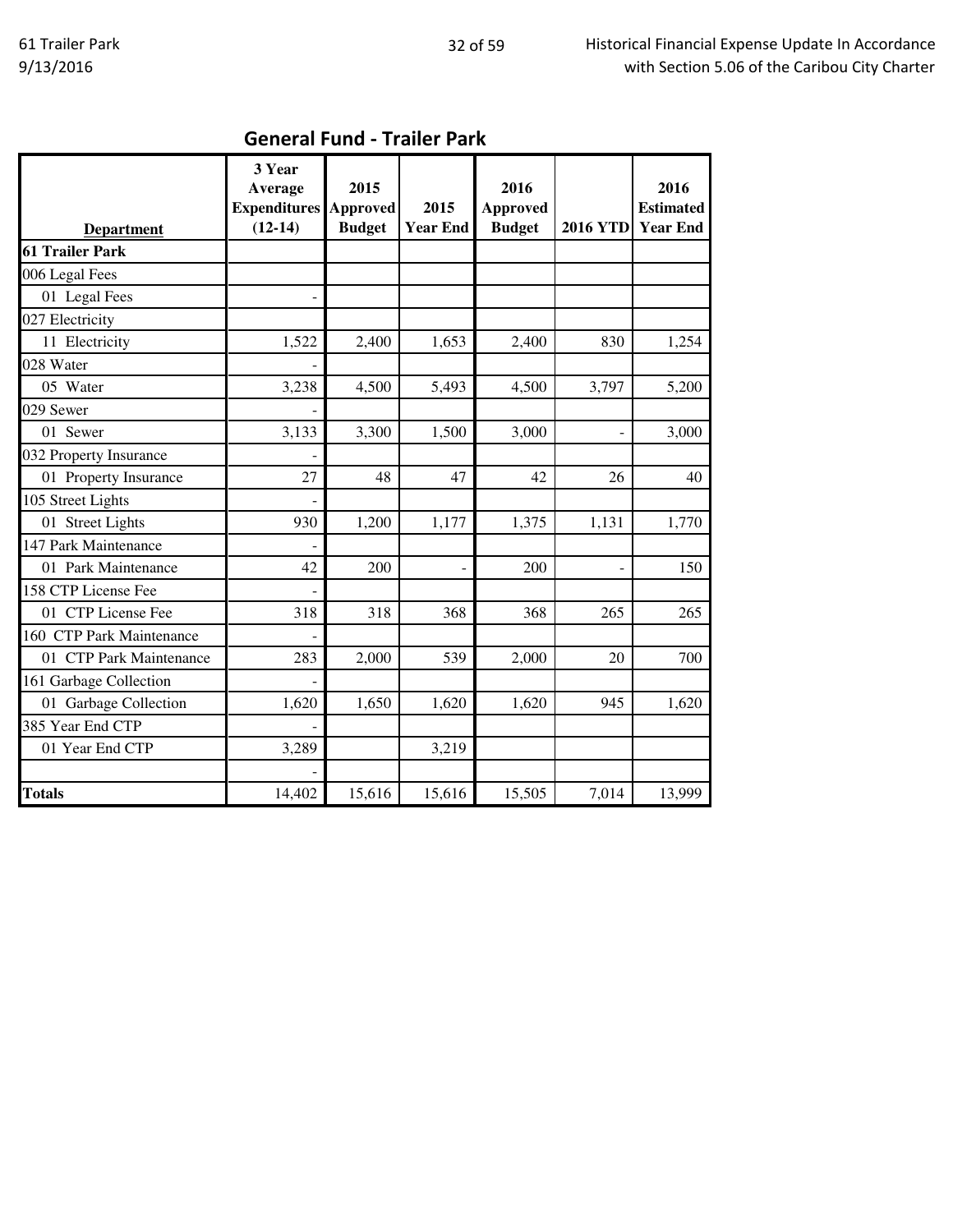| <b>Department</b>          | 3 Year Average<br><b>Expenditures</b><br>$(12-14)$ | 2015<br><b>Approved</b><br><b>Budget</b> | 2015<br><b>Year End</b> | 2016<br><b>Approved</b><br><b>Budget</b> | <b>2016 YTD</b> | 2016<br><b>Estimated</b><br><b>Year End</b> |
|----------------------------|----------------------------------------------------|------------------------------------------|-------------------------|------------------------------------------|-----------------|---------------------------------------------|
| <b>65 Cemeteries</b>       |                                                    |                                          |                         |                                          |                 |                                             |
| 165 Evergreen Cemetery     |                                                    |                                          |                         |                                          |                 |                                             |
| 01 Evergreen Cemetery      | 3,000                                              | 3,000                                    | 3,000                   | 3,000                                    | 3,000           | 3,000                                       |
| 166 Grimes Cemetery        |                                                    |                                          |                         |                                          |                 |                                             |
| 01 Grimes Cemetery         | 1,550                                              | 1,550                                    | 1,550                   | 1,550                                    | 919             | 1,550                                       |
| 167 Sacred Heart Cemetery  |                                                    |                                          |                         |                                          |                 |                                             |
| 01 Sacred Heart Cemetery   | 350                                                | 350                                      | 350                     | 350                                      | 350             | 350                                         |
| 168 Holy Rosary Cemetery   |                                                    |                                          |                         |                                          |                 |                                             |
| 01 Holy Rosary Cemetery    | 350                                                | 350                                      | 350                     | 350                                      | 350             | 350                                         |
| 169 Green Ridge Cemetery   |                                                    |                                          |                         |                                          |                 |                                             |
| 01 Green Ridge Cemetery    | 150                                                | 150                                      | 150                     | 150                                      | 150             | 150                                         |
| 170 Lyndon Cemetery        |                                                    |                                          |                         |                                          |                 |                                             |
| 01 Lyndon Cemetery         | 300                                                | 300                                      | 300                     | 300                                      | 300             | 300                                         |
| 171 Bubar Cemetery         |                                                    |                                          |                         |                                          |                 |                                             |
| 01 Bubar Cemetery          | 100                                                | 100                                      | 100                     | 100                                      | 100             | 100                                         |
| 172 Memorial Day Flags     |                                                    |                                          |                         |                                          |                 |                                             |
| 01 Memorial Day Flags      | 400                                                | 100                                      | 600                     | 3,647                                    | 3,647           | 3,647                                       |
| 190 Veterans Cemetery Fund |                                                    |                                          |                         |                                          |                 |                                             |
| 01 Veterans Cemetery Fund  | 333                                                |                                          |                         |                                          |                 |                                             |
|                            |                                                    |                                          |                         |                                          |                 |                                             |
| <b>Totals</b>              | 6,533                                              | 5,900                                    | 6,400                   | 9,447                                    | 8,816           | 9,447                                       |

### General Fund - Cemeteries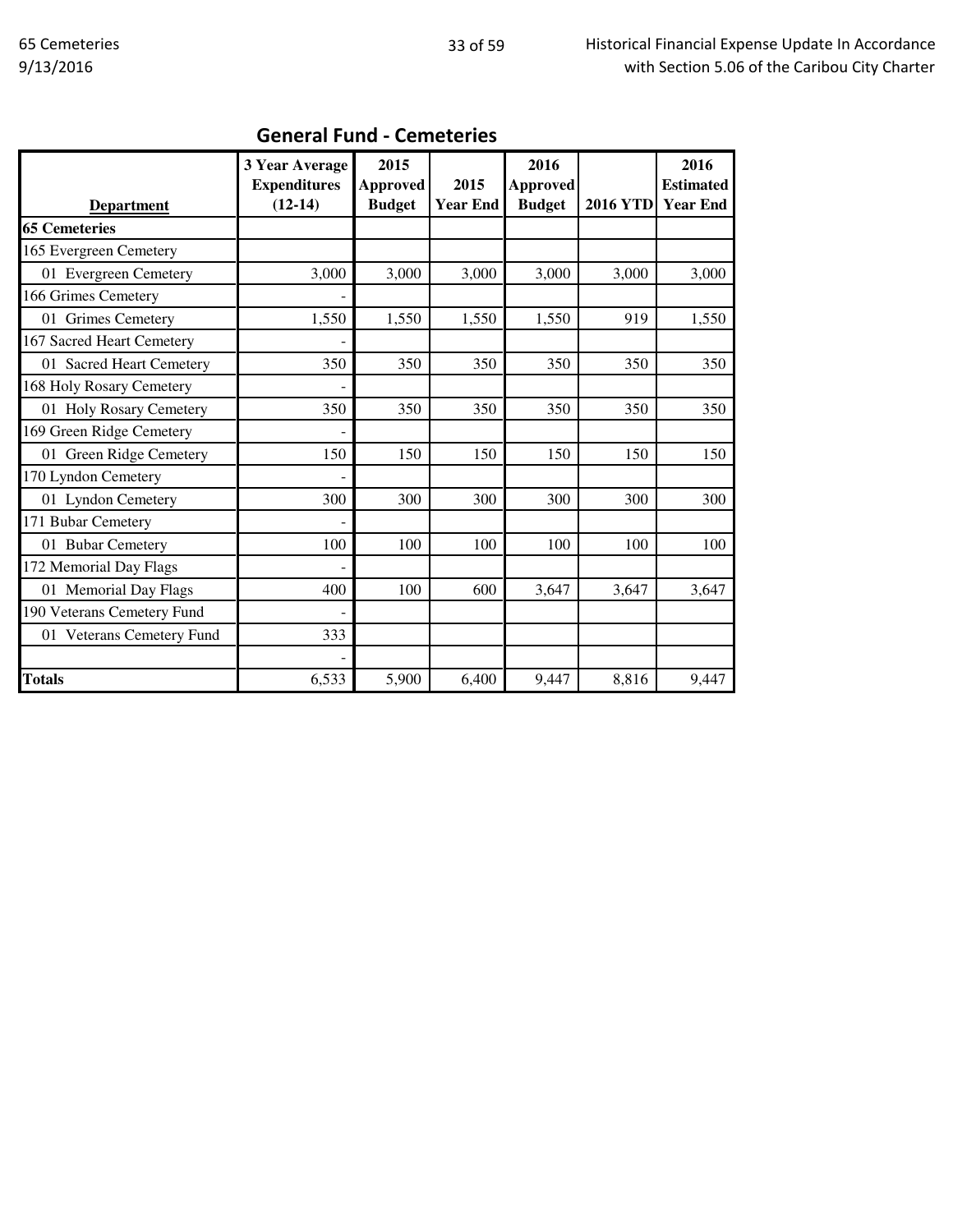| <b>Department</b>           | 3 Year Average<br><b>Expenditures</b><br>$(12-14)$ | 2015<br><b>Approved</b><br><b>Budget</b> | <b>2015 Year</b><br>End | 2016<br><b>Approved</b><br><b>Budget</b> | <b>2016 YTD</b> | 2016<br><b>Estimated</b><br><b>Year End</b> |
|-----------------------------|----------------------------------------------------|------------------------------------------|-------------------------|------------------------------------------|-----------------|---------------------------------------------|
| 70 Ins. & Retirement        |                                                    |                                          |                         |                                          |                 |                                             |
| 007 Audit                   |                                                    |                                          |                         |                                          |                 |                                             |
| 02 GASB 45                  | 2,000                                              | 2,000                                    |                         |                                          |                 |                                             |
| 018 Health Insurance        |                                                    |                                          |                         |                                          |                 |                                             |
| 01 Employee Assistance Prog | 1,333                                              |                                          | 175                     |                                          |                 |                                             |
| 034 Worker's Compensation   |                                                    |                                          |                         |                                          |                 |                                             |
| 01 Worker's Compensation    | 39,518                                             | 37,000                                   | 34,818                  | 41,000                                   | 52,776          | 41,000                                      |
| 035 Unemployment Comp.      |                                                    |                                          |                         |                                          |                 |                                             |
| 01 Unemployment Comp.       | 15,638                                             | 20,000                                   | 23,018                  | 20,000                                   | 14,876          | 21,870                                      |
| 037 Liability Insurance     |                                                    |                                          |                         |                                          |                 |                                             |
| 01 Liability Insurance      | 55,530                                             | 29,700                                   | 32,567                  | 28,600                                   | 19,129          | 28,492                                      |
| 038 Social Security         |                                                    |                                          |                         |                                          |                 |                                             |
| 01 Social Security          | 194,278                                            |                                          |                         |                                          |                 |                                             |
| 039 Bonds                   |                                                    |                                          |                         |                                          |                 |                                             |
| 01 Bonds                    | 213                                                |                                          |                         |                                          |                 |                                             |
| 040 City & State Retirement |                                                    |                                          |                         |                                          |                 |                                             |
| 01 City & State Retirement  | 65,190                                             |                                          |                         |                                          |                 |                                             |
| 041 \$1000 Ded. Payments    |                                                    |                                          |                         |                                          |                 |                                             |
| 01 \$1000 Ded. Payments     | 833                                                | 2,500                                    | 3,500                   | 2,500                                    |                 |                                             |
| 043 Compensated Absences    |                                                    |                                          |                         |                                          |                 |                                             |
| 01 Compensated Absences     | 54,182                                             | 25,000                                   | 25,000                  |                                          |                 |                                             |
| 044 - Reimbursements        |                                                    |                                          |                         |                                          |                 |                                             |
| 01 Reimbursements           | (1,278)                                            |                                          |                         |                                          |                 |                                             |
| 046 Recognitions & Awards   |                                                    |                                          |                         |                                          |                 |                                             |
| 01 Recognitions & Awards    | 2,529                                              |                                          |                         |                                          |                 |                                             |
| 311 Section 125 Expense     |                                                    |                                          |                         |                                          |                 |                                             |
| 01 Section 125 Expense      | 3,350                                              | 4,800                                    | 4,655                   | 5,500                                    | 5,239           | 7,126                                       |
| <b>Totals</b>               | 433,315                                            | 121,000                                  | 123,733                 | 97,600                                   | 92,019          | 98,488                                      |

## General Fund - Insurance and Retirement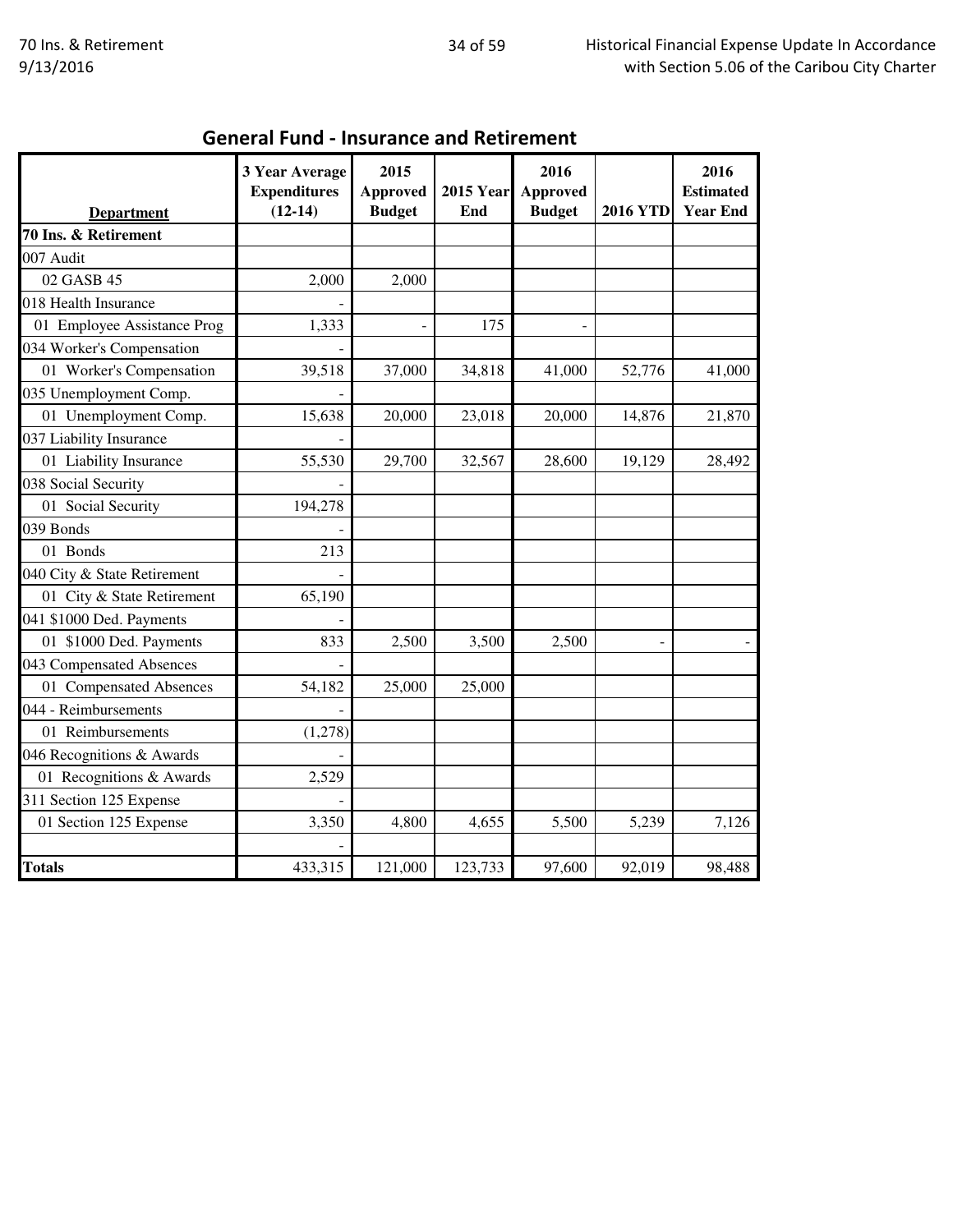| <b>Department</b>          | 3 Year<br>Average<br><b>Expenditures</b><br>$(12-14)$ | 2015<br>Approved<br><b>Budget</b> | <b>2015 Year</b><br>End | 2016<br>Approved<br><b>Budget</b> | <b>2016 YTD</b> | 2016<br><b>Estimated</b><br><b>Year End</b> |
|----------------------------|-------------------------------------------------------|-----------------------------------|-------------------------|-----------------------------------|-----------------|---------------------------------------------|
| 80 Unclassified            |                                                       |                                   |                         |                                   |                 |                                             |
| 045 Refunds/Reimbursements |                                                       |                                   |                         |                                   |                 |                                             |
| 01 Refunds/Reimbursements  | (794)                                                 |                                   | (25)                    |                                   |                 |                                             |
| 200 Tax Lien Costs         |                                                       |                                   |                         |                                   |                 |                                             |
| 01 Tax Lien Costs          | 13,231                                                | 15,800                            | 17.676                  | 15,800                            | 17,970          | 19,000                                      |
| 201 Abatements             |                                                       |                                   |                         |                                   |                 |                                             |
| 01 Abatements              | 35,639                                                | 15,200                            | 29,303                  | 20,000                            | 10,400          | 17,000                                      |
| 202 Bad Debt Write-Off     |                                                       |                                   |                         |                                   |                 |                                             |
| 01 Bad Debt Write-Off      |                                                       | 20,000                            | 20,000                  | 20,000                            |                 | 20,000                                      |
| <b>Totals</b>              | 48,075.76                                             | 51,000                            | 66,954                  | 55,800                            | 28,370          | 56,000                                      |

# General Fund - Unclassified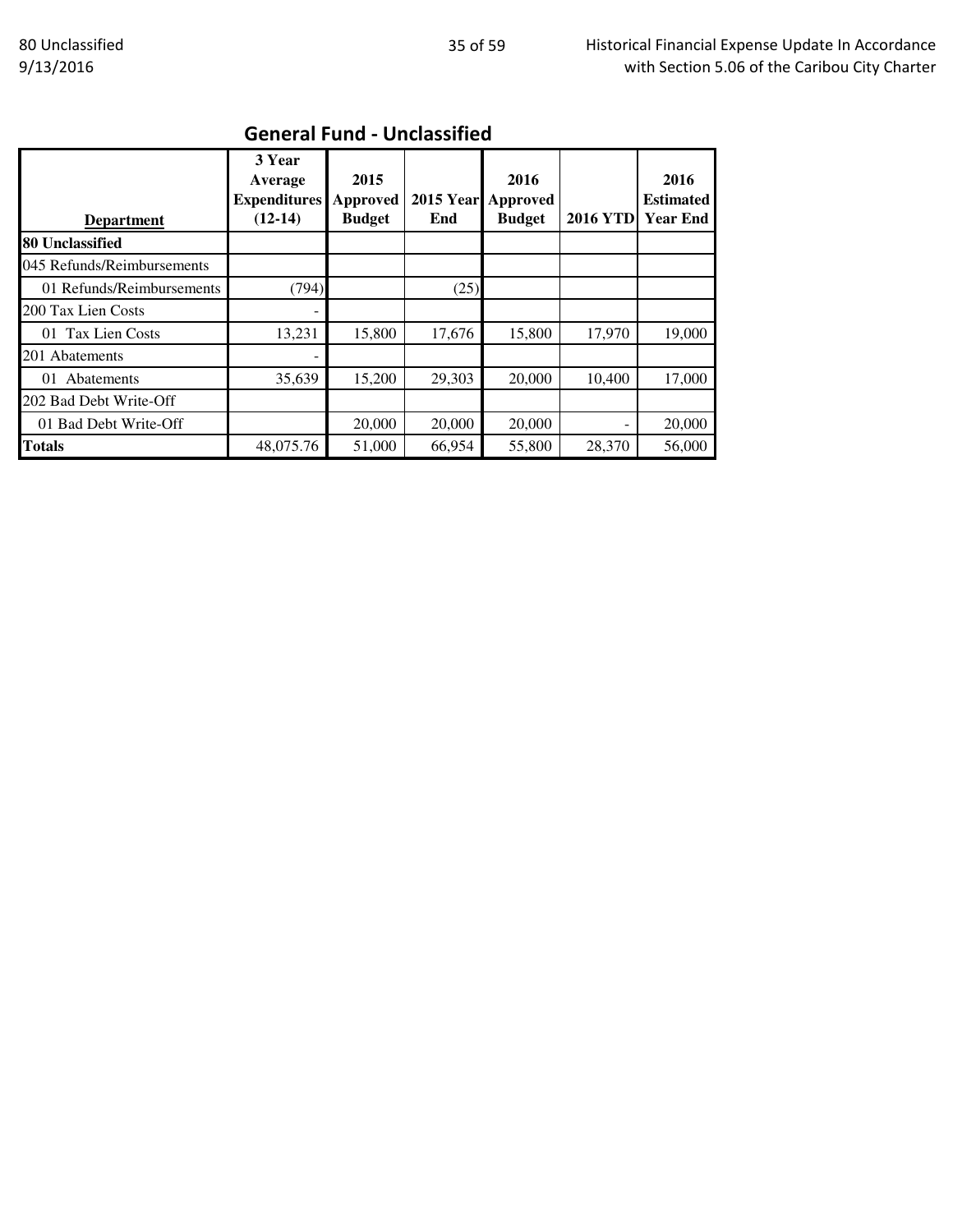# General Fund - Capital Improvements

| <b>Department</b>                  | 3 Year<br>Average<br><b>Expenditures</b><br>$(12-14)$ | 2015<br><b>Approved</b><br><b>Budget</b> | 2015<br><b>Year End</b> | 2016<br><b>Approved</b><br><b>Budget</b> |
|------------------------------------|-------------------------------------------------------|------------------------------------------|-------------------------|------------------------------------------|
| <b>85 Capital Expense Accounts</b> |                                                       |                                          |                         |                                          |
| 249-Airport Improvement            |                                                       |                                          |                         |                                          |
| 01-Airport Improvement             | 2,500                                                 |                                          |                         |                                          |
| 239 Airport Reserve                |                                                       |                                          |                         |                                          |
| 01 Airport Reserve                 | 5,000                                                 | 10,000                                   | 10,000                  | 7,500                                    |
| 309-Xmas Lights                    |                                                       |                                          |                         |                                          |
| 01-Xmas Lights                     | 2,333                                                 |                                          |                         |                                          |
| 349-LED Street Lights              |                                                       |                                          |                         |                                          |
| 01-LED Street Lights               | 4,279                                                 | 2,000                                    | 2,000                   | 5,000                                    |
| 385-Downtown                       |                                                       |                                          |                         |                                          |
| 01-Downtown Infrastructure         | 1,500                                                 | 1,500                                    | 1,500                   | 1,500                                    |
| <b>10 General Government</b>       |                                                       |                                          |                         |                                          |
| 020 Computers                      |                                                       |                                          |                         |                                          |
| 01-Computers                       | 10,000                                                | 10,000                                   | 10,000                  | 8,000                                    |
| 02-Vital Record Restoration        | 1,750                                                 | 2,000                                    | 2,000                   | 2,000                                    |
| 282 - Fleet Vehicles               |                                                       |                                          |                         |                                          |
| 01 - Fleet Vehicles                | 5,000                                                 | 5,000                                    | 5,000                   | 5,000                                    |
| 408 - Account Clean Up             |                                                       |                                          |                         |                                          |
| 01 - Account Clean Up              |                                                       |                                          |                         | 6,936                                    |
| <b>18 Municipal Building</b>       |                                                       |                                          |                         |                                          |
| 395 Municipal Building Reserve     |                                                       |                                          |                         |                                          |
| 01 Municipal Building Reserve      | 5,000                                                 | 25,000                                   | 25,000                  | 25,000                                   |
| <b>22 Tax Assessment</b>           |                                                       |                                          |                         |                                          |
| 220 Assessment Reserve             |                                                       |                                          |                         |                                          |
| 01 Assessment Reserve              | 44,347                                                |                                          |                         |                                          |
| 02 Trio Software P/P Update        | 3,070                                                 |                                          |                         |                                          |
| 03 Parcel Information Reserve      | 6,250                                                 | 20,000                                   | 20,000                  | 20,000                                   |
| 04 Computer Replacement            | 1,025                                                 | 500                                      | 500                     | 500                                      |
| 05 Filing Storage                  | 730                                                   |                                          |                         |                                          |
| 25 Library                         |                                                       |                                          |                         |                                          |
| 291 Library Computer Reserve       |                                                       |                                          |                         |                                          |
| 01 Library Computer Reserve        | 750                                                   | 2,000                                    | 2,000                   | 2,000                                    |
| 000 Roof Phase I                   |                                                       |                                          |                         |                                          |
| 01 Roofing Phase I                 | 9,000                                                 |                                          |                         |                                          |
| 407 Building Maintenance           |                                                       |                                          |                         |                                          |
| 01 Building Maintenance            |                                                       | 20,000                                   | 20,000                  | 20,000                                   |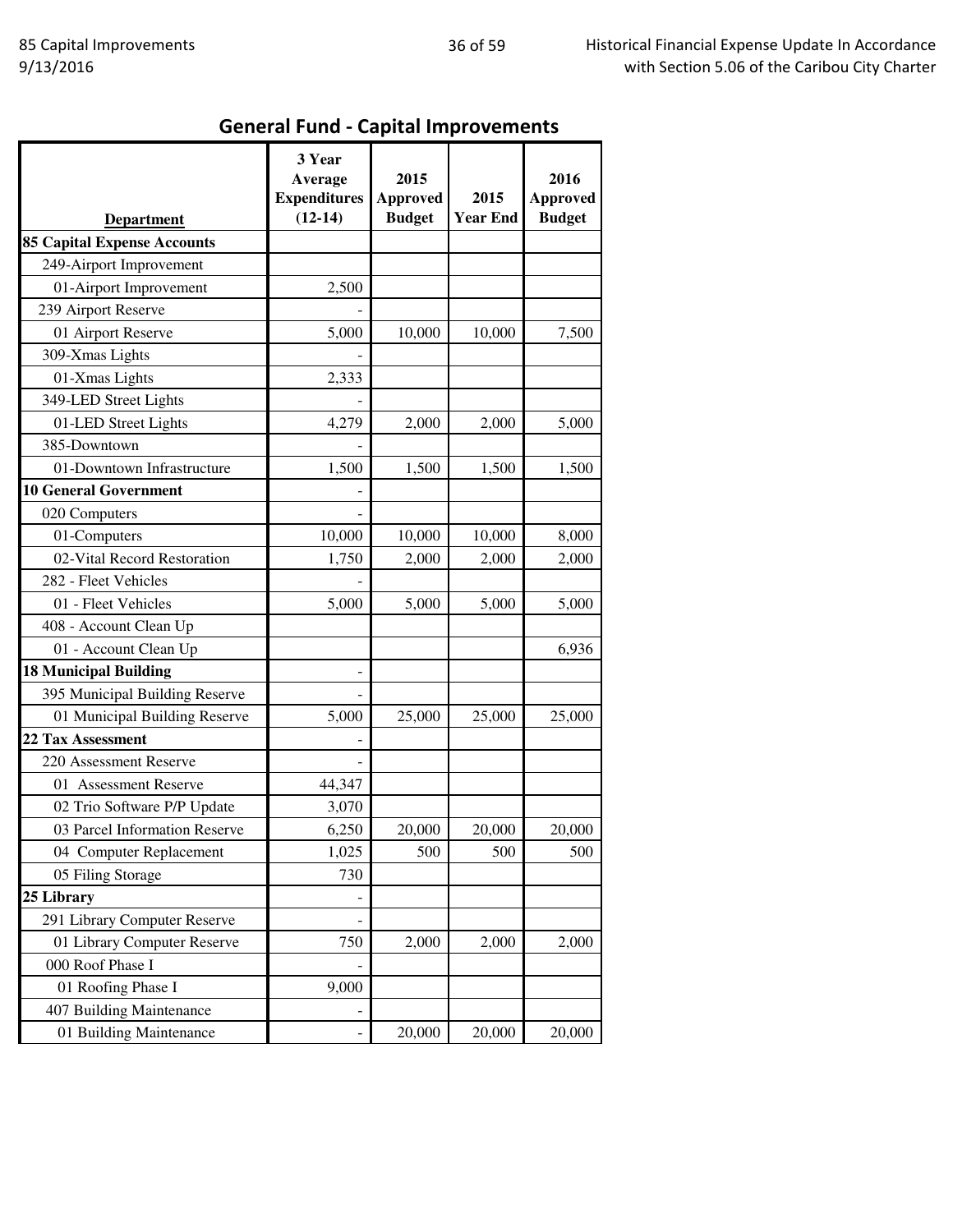# General Fund - Capital Improvements

| <b>Department</b>             | 3 Year<br>Average<br><b>Expenditures</b><br>$(12-14)$ | 2015<br><b>Approved</b><br><b>Budget</b> | 2015<br><b>Year End</b> | 2016<br><b>Approved</b><br><b>Budget</b> |
|-------------------------------|-------------------------------------------------------|------------------------------------------|-------------------------|------------------------------------------|
| 31 Fire /Ambulance Department |                                                       |                                          |                         |                                          |
| 222 Fire Equipment Reserve    |                                                       |                                          |                         |                                          |
| 01 Fire Equipment Reserve     | 43,000                                                | 63,000                                   | 63,000                  | 22,000                                   |
| 223 Fire Hose Reserve         |                                                       |                                          |                         |                                          |
| 01 Fire Hose Reserve          | 1,000                                                 |                                          |                         |                                          |
| 224 Foam Reserve              |                                                       |                                          |                         |                                          |
| 01 Foam Reserve               | 400                                                   |                                          |                         |                                          |
| 225 Fire/Ambulance Computer   |                                                       |                                          |                         |                                          |
| 01 Fire/Ambulance Computer    | 700                                                   | 700                                      | 700                     | 2,700                                    |
| 227 Small Equipment Reserve   |                                                       |                                          |                         |                                          |
| 01 Small Equipment Reserve    | 700                                                   | 1,400                                    | 1,400                   | 1,400                                    |
| 409 Building Maintenance      |                                                       |                                          |                         |                                          |
| 01 Building Maintenance       |                                                       | 10,000                                   | 10,000                  | 30,000                                   |
| 226 Ambulance Reserve         |                                                       |                                          |                         |                                          |
| 01 Ambulance Reserve          | 87,500                                                | 100,000                                  | 100,000                 |                                          |
| 227 Amb Small Equipment       |                                                       |                                          |                         |                                          |
| 01 Amb Small Equipment        | 30,000                                                | 50,000                                   | 50,000                  | 50,000                                   |
| 228 Amb Computer Reserve      |                                                       |                                          |                         |                                          |
| 01 Amb. Computer Reserve      | 700                                                   |                                          |                         |                                          |
| 02 Amb. Billing Computer      | 2,000                                                 | 2,000                                    | 2,000                   |                                          |
| 35 Police                     |                                                       |                                          |                         |                                          |
| 229 Small Equipment Reserve   |                                                       |                                          |                         |                                          |
| 01 Small Equipment Reserve    | 6,000                                                 | 2,500                                    | 2,500                   | 2,500                                    |
| 02 Taser Replacement          |                                                       |                                          |                         |                                          |
| 02 Gun Replacement            | 3,160                                                 | 3,160                                    | 3,160                   | 1,500                                    |
| 230 Police Car Reserve        |                                                       |                                          |                         |                                          |
| 01 Police Car Reserve         | 27,200                                                | 31,500                                   | 31,500                  | 32,000                                   |
| 02 Police Car Video System    | 16,065                                                |                                          |                         |                                          |
| 020 Computers & Typewriters   |                                                       |                                          |                         |                                          |
| 01 Computers & Typewriters    | 4,320                                                 | 4,320                                    | 4,320                   | 4,320                                    |
| <b>40 Public Works</b>        |                                                       |                                          |                         |                                          |
| 089 PW Equipment Reserves     |                                                       |                                          |                         |                                          |
| 01 Equipment Reserves         | 65,100                                                | 65,000                                   | 65,000                  |                                          |
| 232 Street Reconstruction     |                                                       |                                          |                         |                                          |
| 01 Street Reconstruction      | 25,000                                                | 25,000                                   | 25,000                  | 25,000                                   |
| 257-Parking Lot Reserve       |                                                       |                                          |                         |                                          |
| 01-Parking Lot Reserve        | 2,333                                                 | 5,000                                    | 5,000                   | 5,000                                    |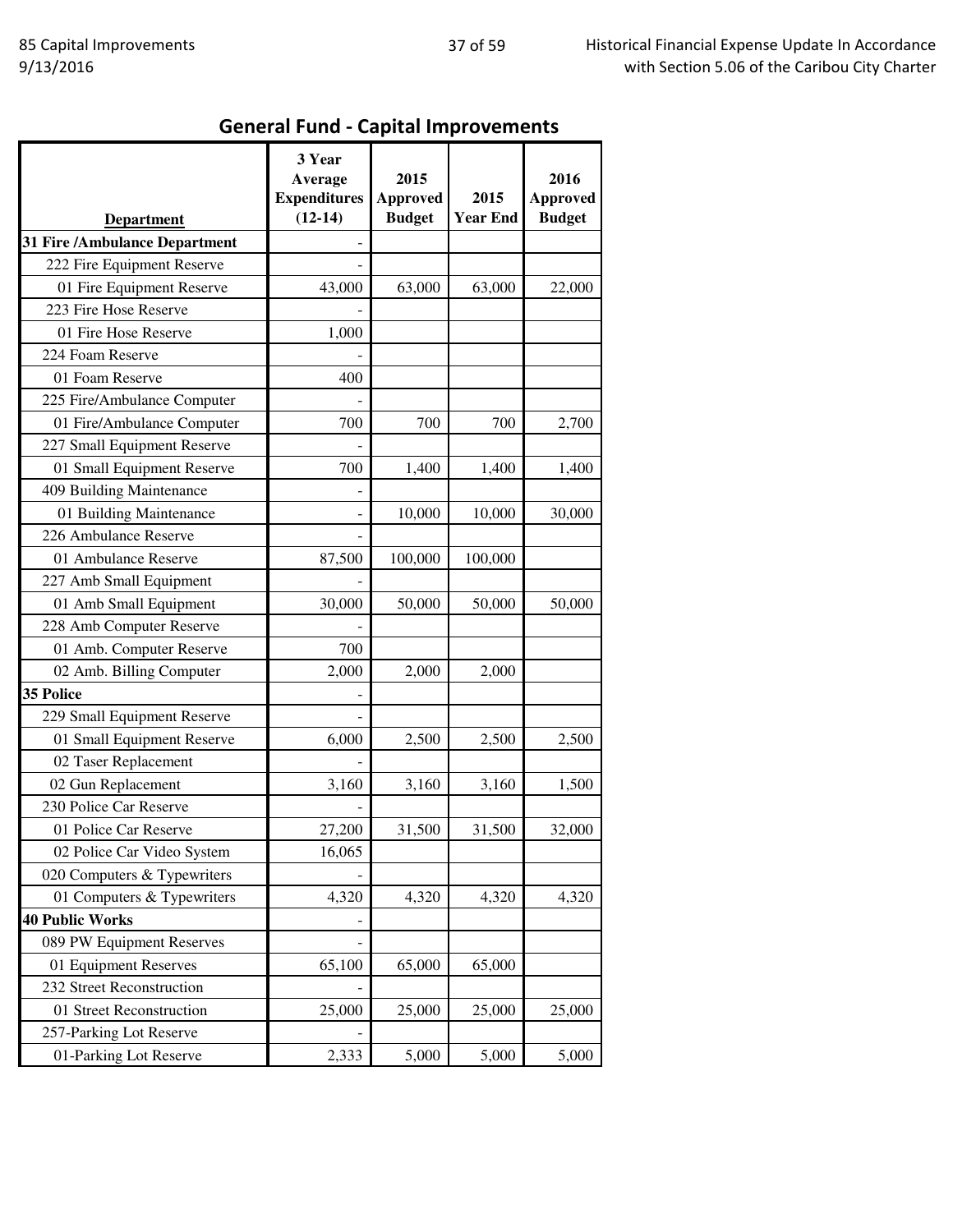# General Fund - Capital Improvements

|                                 | 3 Year<br>Average<br><b>Expenditures</b> | 2015<br><b>Approved</b> | 2015            | 2016<br><b>Approved</b> |
|---------------------------------|------------------------------------------|-------------------------|-----------------|-------------------------|
| <b>Department</b>               | $(12-14)$                                | <b>Budget</b>           | <b>Year End</b> | <b>Budget</b>           |
| <b>50 Recreation</b>            |                                          |                         |                 |                         |
| 020 Computers & Typewriters     |                                          |                         |                 |                         |
| 01 Computer Reserve             |                                          |                         |                 |                         |
| 243-Rec Center Improvement      |                                          |                         |                 |                         |
| 01-Rec Center Imp               | 4,667                                    | 4,000                   | 4,000           | 14,000                  |
| 297 Community Pool              |                                          |                         |                 |                         |
| 01-Community Pool               | 11,000                                   | 29,000                  | 29,000          | 29,000                  |
| 410- Rec Van Reserve            |                                          |                         |                 |                         |
| 01- Rec Van Reserve             |                                          |                         |                 | 7,000                   |
| <b>51 Parks Department</b>      |                                          |                         |                 |                         |
| 234 Parks Improvements          |                                          |                         |                 |                         |
| 01 Parks Improvements           | 11,000                                   | 11,000                  | 11,000          | 6,000                   |
| 235 Parks Vehicle Reserve       |                                          |                         |                 |                         |
| 01 Parks Vehicle Reserve        | 6,750                                    | 6,000                   | 6,000           | 13,000                  |
| 236 Lawn Mower Reserve          |                                          |                         |                 |                         |
| 01 Lawn Mower Reserve           | 1,650                                    | 1,500                   | 1,500           | 1,500                   |
| 237 Civic Beautification        |                                          |                         |                 |                         |
| 01 Civic Beautification         | 3,000                                    | 3,000                   | 3,000           | 1,000                   |
| 52 Snowmobile Trail Maintenance |                                          |                         |                 |                         |
| 238 Trail Groomer Reserve       |                                          |                         |                 |                         |
| 01 Trail Groomer Reserve        | 10,000                                   |                         |                 |                         |
| <b>70 Debt Reduction</b>        |                                          |                         |                 |                         |
| 70 BioMass Boilers              |                                          |                         |                 |                         |
| 01 BioMass Boiler Debt          | 66,353                                   | 91,214                  | 91,214          | 92,732                  |
| <b>Totals</b>                   | 532,131                                  | 607,294                 | 607,294         | 444,088                 |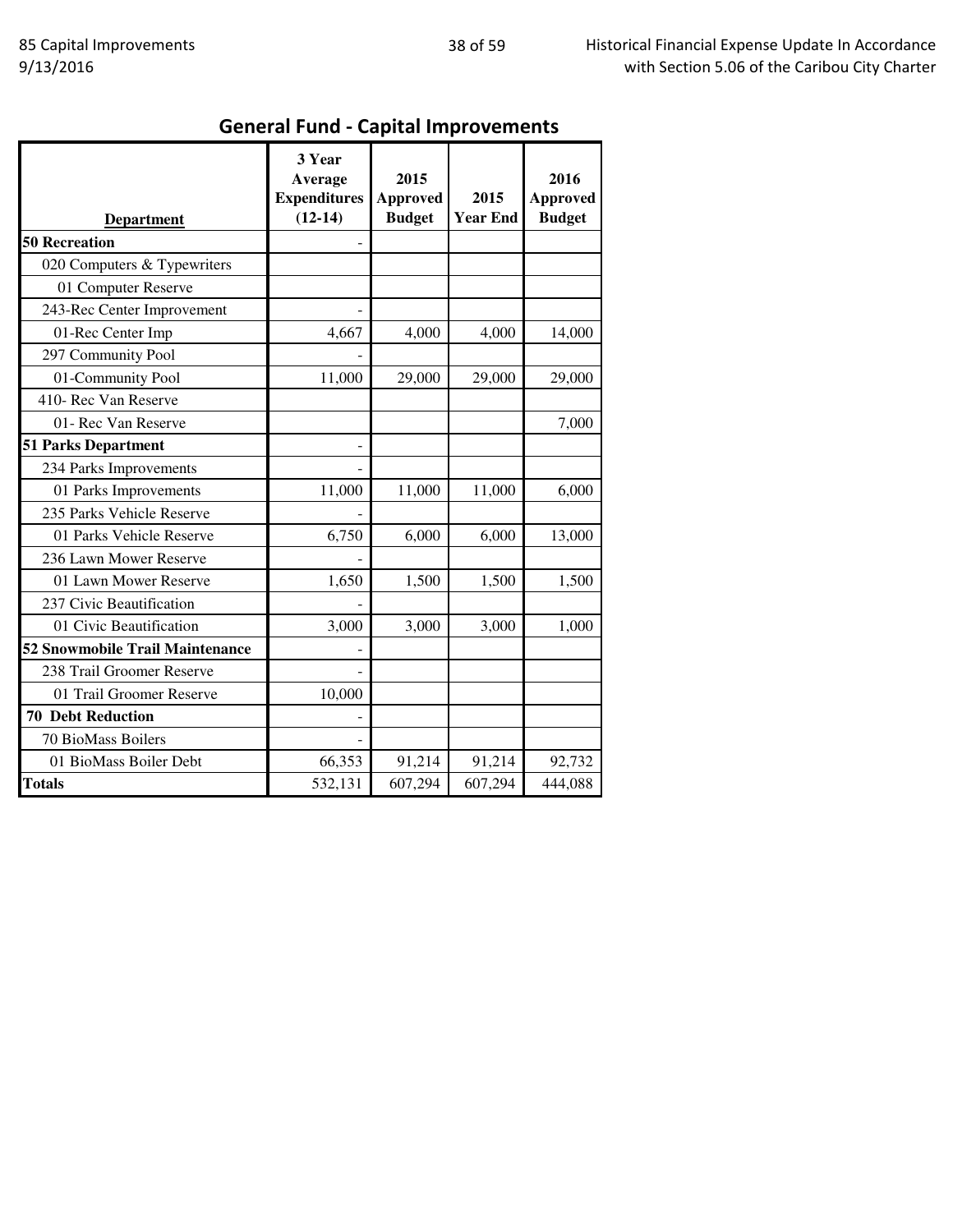|                                | Duningi y Dheet of Thstoffear Revenue (Totaled by Department) |                         |                         |                                   |                           |                       |                 |                                             |
|--------------------------------|---------------------------------------------------------------|-------------------------|-------------------------|-----------------------------------|---------------------------|-----------------------|-----------------|---------------------------------------------|
| <b>General Fund</b>            | 2012 - 2014<br><b>Average Revenue</b>                         | 2014<br><b>Approved</b> | <b>2014 Year</b><br>End | 2015<br>Approved<br><b>Budget</b> | 2015 Year Approved<br>End | 2016<br><b>Budget</b> | <b>2016 YTD</b> | 2016<br><b>Estimated</b><br><b>Year End</b> |
| <b>10 General Government</b>   | 5,964,658                                                     | 6,044,283               | 6,211,275               | 6,176,361                         | 6,339,916                 | 6,216,529             | 5,569,102       | 6,239,075                                   |
| 17 Health & Sanitation         | 134,639                                                       |                         |                         |                                   |                           |                       |                 |                                             |
| <b>18 Municipal Buildings</b>  | 6,667                                                         | 4,000                   | 4,000                   | 4,000                             | 3,676                     | 4,000                 | 2,667           | 4,000                                       |
| <b>20 General Assistance</b>   | 14,429                                                        | 28,800                  | 21,877                  | 24,800                            | 31,263                    | 37,210                | 16,725          | 35,944                                      |
| 22 Tax Assessment              | 261,809                                                       | 302,870                 | 308,050                 | 319,334                           | 323,985                   | 459,442               | 284,363         | 459,443                                     |
| <b>23 Code Enforcement</b>     | 33,109                                                        | 23,640                  | 29,290                  | 24,280                            | 16,724                    | 22,300                | 18,108          | 21,235                                      |
| 25 Library                     | 4,151                                                         | 5,400                   | 5,171                   | 8,400                             | 5,798                     | 5,300                 | 4,600           | 5,750                                       |
| <b>31 Fire/Ambulance</b>       | 2,025,263                                                     | 2,077,491               | 1,955,670               | 2,128,440                         | 2,002,084                 | 1,906,358             | 1,252,517       | 1,844,194                                   |
| <b>35 Police Department</b>    | 64,495                                                        | 18,275                  | 57,521                  | 34,900                            | 50,401                    | 41,675                | 21,192          | 38,931                                      |
| <b>39 Emergency Management</b> | 2,011                                                         | 9,800                   | 14,845                  | 12,600                            | 12,140                    | 12,725                | 6,945           | 15,059                                      |
| <b>40 Public Works</b>         | 232,541                                                       | 220,918                 | 203,342                 | 191,400                           | 197,303                   | 192,718               | 37,619          | 192,718                                     |
| <b>50 Recreation</b>           | 17,630                                                        | 26,700                  | 25,325                  | 26,000                            | 22,658                    | 25,500                | 15,211          | 25,000                                      |
| 51 Parks                       | 5,496                                                         | 5,000                   | 2,782                   | 3,000                             | 4,075                     | 2,300                 | 1,184           | 2,400                                       |
| 60 Airport                     | 138                                                           | 138                     | 138                     | 138                               | 138                       | 138                   | 138             | 138                                         |
| 61 Trailer Park                | 22,800                                                        | 14,698                  | 14,698                  | 15,616                            | 15,616                    | 15,505                | 13,430          | 20,190                                      |
| 70 Ins. & Retirement           | 16,047                                                        | 6,000                   | 6,214                   | 6,000                             | 5,264                     | 5,000                 |                 | 5,000                                       |
| <b>Totals</b>                  | 6,427,979                                                     | 8,788,013               | 8,860,198               | 8,975,269                         | 9,031,040                 | 8,946,700             | 7,243,800       | 8,909,077                                   |

#### **Summary Sheet of Historical Revenue (Totaled by Department)**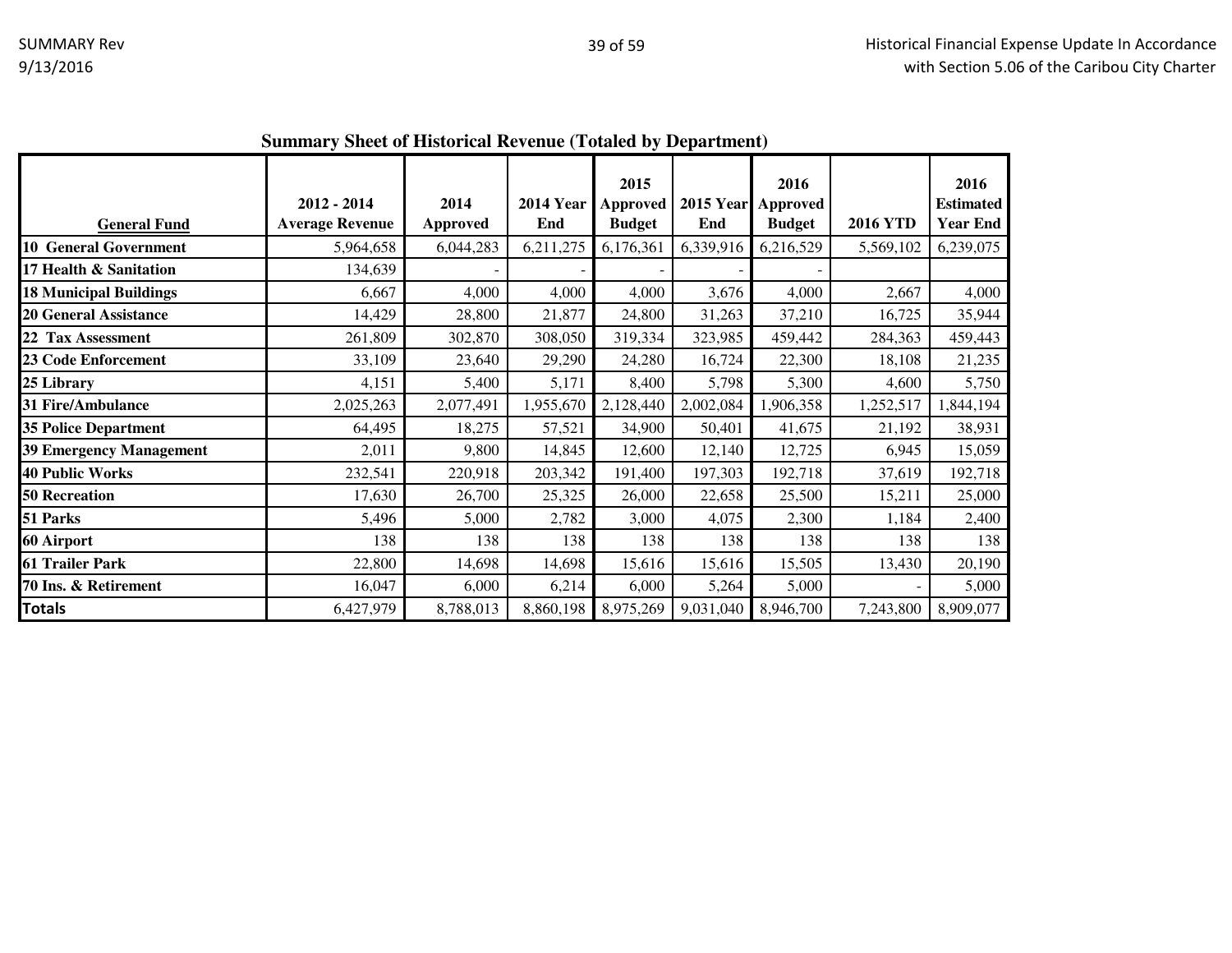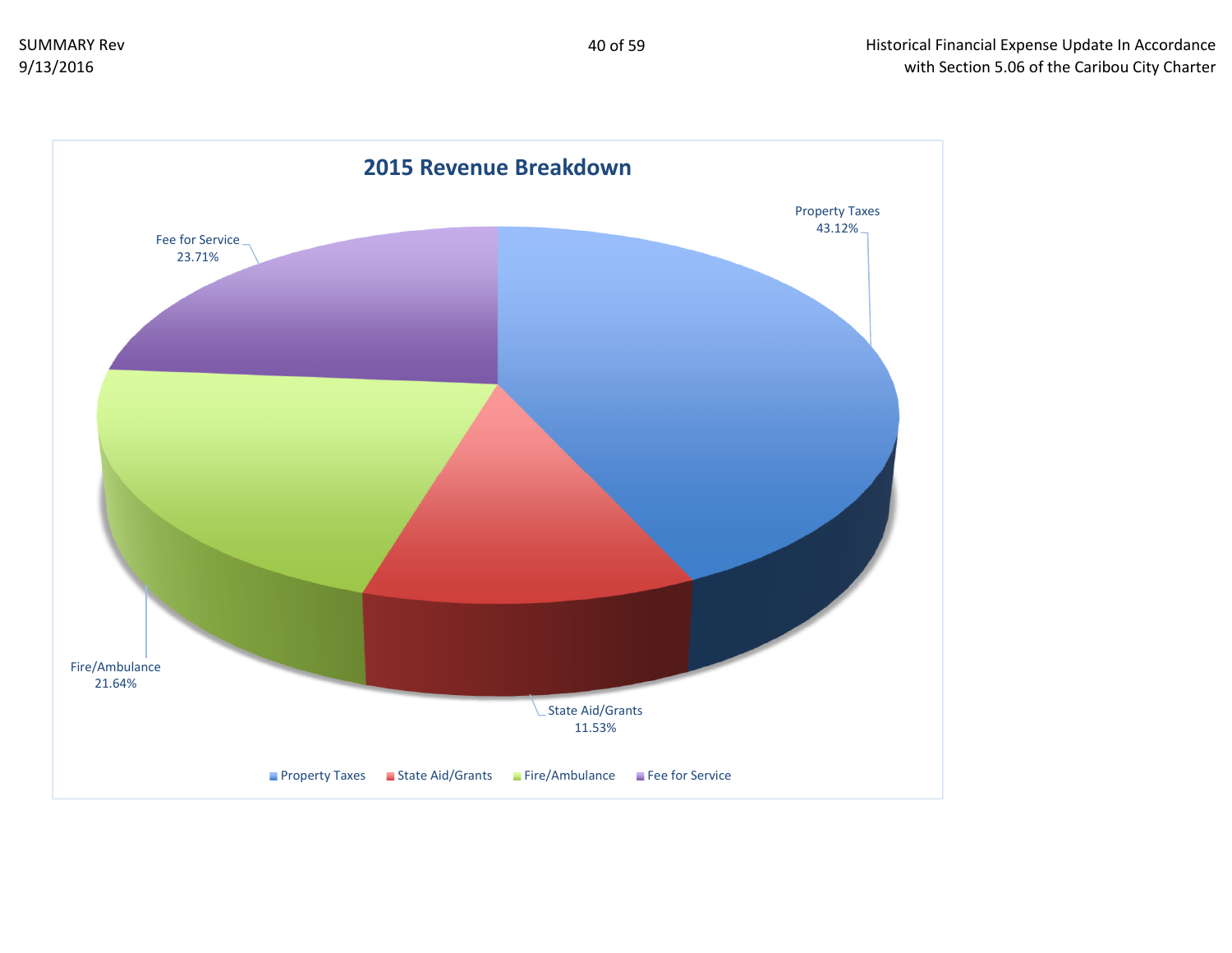### General Government Revenues

| <b>Department</b>                | Average<br><b>Revenues</b><br>2012 to 2014 | 2015<br><b>Approved</b><br><b>Budget</b> | <b>2015 Year</b><br>End | 2016<br><b>Approved</b><br><b>Budget</b> | <b>2016 YTD</b> | 2016<br><b>Estimated</b><br><b>Year End</b> |
|----------------------------------|--------------------------------------------|------------------------------------------|-------------------------|------------------------------------------|-----------------|---------------------------------------------|
| <b>10 General Government</b>     |                                            |                                          |                         |                                          |                 |                                             |
| 01 - TAX LIEN COSTS COLLECTED    | 13,005                                     | 15,000                                   | 18,161                  | 15,000                                   | 14,286          | 18,000                                      |
| 02 - DELINQ. TAX INTEREST        | 50,145                                     | 40,000                                   | 61,908                  | 50,000                                   | 39,660          | 45,000                                      |
| 03 - SUPPLEMENTAL TAX            | 29,198                                     | 3,000                                    | 1,637                   | 2,000                                    | 52              | 2,000                                       |
| 04 - PYMTS IN LIEU OF TAX        | 55,680                                     | 60,000                                   | 65,769                  | 62,000                                   | 45,552          | 62,000                                      |
| 05 - CITY OWNED PROPERTY         | 89,296                                     | 60,000                                   | 34,366                  | 25,000                                   | 50,810          | 50,900                                      |
| 06 - EXCISE TAX                  | 1,248,701                                  | 1,250,000                                | 1,371,264               | 1,400,000                                | 977,125         | 1,400,000                                   |
| 07 - BOAT EXCISE TAX             | 4,174                                      | 4,100                                    | 4,198                   | 4,100                                    | 4,304           | 4,500                                       |
| 08 - BOAT REG FEE (LOCAL)        | 593                                        | 600                                      | 532                     | 550                                      | 413             | 500                                         |
| 09 - SNOWMOBILE REGISTRATION     | 596                                        | 500                                      | 570                     | 570                                      | 305             | 570                                         |
| 10 - ATV REGISTRATION LOCAL FEE  | 822                                        | 800                                      | 899                     | 850                                      | 873             | 873                                         |
| 11 - Aircraft Excise             | 1,360                                      | 1,200                                    | 1,471                   | 1,471                                    | 328             | 1,471                                       |
| 12 - Travel Reimbursement        | 997                                        | 1,800                                    | 834                     | 825                                      | 315             | 1,000                                       |
| 15 - MISC. LICENSES              | 1,160                                      | 1,000                                    | 1,611                   | 1,400                                    | 1,515           | 1,600                                       |
| <b>16 - VEHICLE REGISTRATION</b> | 17,352                                     | 16,000                                   | 16,382                  | 16,200                                   | 11,721          | 16,000                                      |
| 17 - FAME PLYMOUTH DISTRIB       | 1,004                                      |                                          |                         |                                          |                 |                                             |
| 18 - STATE REVENUE SHARING       | 713,890                                    | 538,437                                  | 568,158                 | 527,936                                  | 361,121         | 517,121                                     |
| 19 - CONNOR EXCISE FEE           | 2,780                                      | 2,800                                    | 2,524                   | 2,750                                    | 1,422           | 2,750                                       |
| <b>21 - BIRTH RECORDS</b>        | 10,395                                     | 10,750                                   | 8,879                   | 9,000                                    | 6,301           | 9,000                                       |
| <b>22 - DEATH RECORDS</b>        | 7,879                                      | 7,800                                    | 7,749                   | 7,800                                    | 5,004           | 7,700                                       |
| 23 - MARRIAGE RECORDS            | 3,649                                      | 3,600                                    | 3,737                   | 3,600                                    | 2,663           | 3,500                                       |
| 25 - DOG LICENSES                | 5,706                                      | 5,000                                    | 7,338                   | 5,700                                    | 4,911           | 6,200                                       |
| 26 - FISHING LICENSES            | 635                                        | 600                                      | 572                     | 550                                      | 466             | 550                                         |
| 28 - CABLE TV FRANCHISE          | 57,567                                     | 65,000                                   | 85,997                  | 86,857                                   | 88,070          | 88,070                                      |
| 29 - MISC. INTEREST              | 4,878                                      | 5,500                                    | 5,466                   | 4,500                                    | 9,480           | 12,000                                      |
| 30 - MISC. INCOME                | 5,483                                      | 3,200                                    | 19,342                  | 3,200                                    | 2,958           | 3,200                                       |
| 32 - PROPERTY TAXES              | 3,648,887                                  | 3,925,438                                | 3,925,438               | 3,798,651                                | 3,798,457       | 3,798,457                                   |
| 34 - PROPERTY TAX OVERLAY        | 51,067                                     | 89,128                                   | 89,129                  | 92,853                                   | 92,853          | 92,853                                      |
| 41 - CDC REVOLOVING LOAN INT     | 86                                         |                                          |                         |                                          |                 |                                             |
| 42 - CDC LOAN IRP INTEREST       | 1,999                                      | 1,783                                    | 1,783                   |                                          |                 |                                             |
| <b>47 - HUNTING LICENSES</b>     | 1,040                                      | 1,000                                    | 877                     | 1,000                                    | 400             | 900                                         |
| 51 - Contracted Fees Elections   | 1,751                                      | 1,325                                    | 3,176                   | 2,360                                    | 1,750           | 2,360                                       |
| 52 - Investment Interest         |                                            | 61,000                                   | 30,151                  | 90,000                                   | 45,987          | 90,000                                      |
| <b>Totals</b>                    | 6,031,776                                  | 6,176,361                                | 6,339,916               | 6,216,723                                | 5,569,102       | 6,239,075                                   |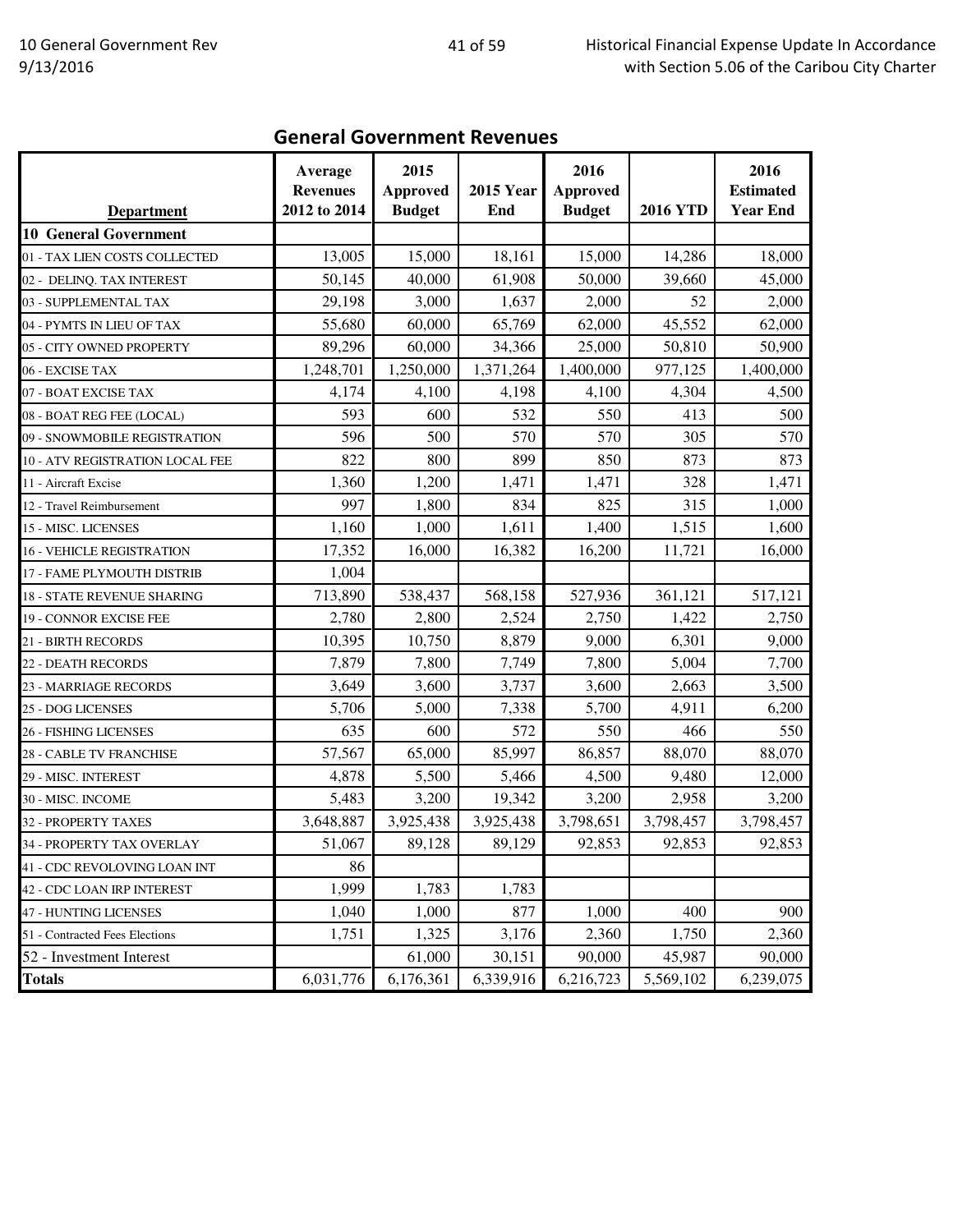## Health & Sanitation Revenues

| <b>Department</b>           | Average<br><b>Revenues</b><br>2012 to 2014 | 2015<br><b>Approved</b><br><b>Budget</b> | 2015 Year Approve<br>End | 2016<br>d Budget | <b>2016 YTD</b> | 2016<br><b>Estimated</b><br><b>Year End</b> |
|-----------------------------|--------------------------------------------|------------------------------------------|--------------------------|------------------|-----------------|---------------------------------------------|
| 17 Health & Sanitation      |                                            |                                          |                          |                  |                 |                                             |
| 01 - Tri-Community Dividens | 134,639                                    |                                          |                          |                  |                 |                                             |
|                             |                                            |                                          |                          |                  |                 |                                             |
| <b>Totals</b>               | 134,639                                    |                                          |                          |                  |                 |                                             |

# Municipal Building Revenues

| <b>Department</b>             | Average<br><b>Revenues</b><br>2012 to 2014 | 2015<br><b>Approved</b><br><b>Budget</b> | 2015 Year Approve<br>End | 2016<br>d Budget | <b>2016 YTD</b> | 2016<br><b>Estimated</b><br><b>Year End</b> |
|-------------------------------|--------------------------------------------|------------------------------------------|--------------------------|------------------|-----------------|---------------------------------------------|
| <b>18 Municipal Buildings</b> |                                            |                                          |                          |                  |                 |                                             |
| <b>EOC</b> Rentals<br>01      | 8,092                                      | 4,000                                    | 3,676                    | 4,000            | 2,667           | 4000                                        |
|                               |                                            |                                          |                          |                  |                 |                                             |
| <b>Totals</b>                 | 8,092                                      | 4,000                                    | 3,676                    | 4,000            | 2,667           | 4,000                                       |

## General Assistance Revenues

| <b>Department</b>               | Average<br><b>Revenues</b><br>2012 to 2014 | 2015<br>Approved<br><b>Budget</b> | 2015 Year Approve<br>End | 2016<br>d Budget | <b>2016 YTD</b> | 2016<br><b>Estimated</b><br><b>Year End</b> |
|---------------------------------|--------------------------------------------|-----------------------------------|--------------------------|------------------|-----------------|---------------------------------------------|
| <b>20 General Assistance</b>    |                                            |                                   |                          |                  |                 |                                             |
| 01 - Connor Administration Fees | 4,800                                      | 4.800                             | 4,800                    | 4,800            | 3,095           | 4,800                                       |
| 02-State Reimbursement          | 29,805                                     | 20,000                            | 26,463                   | 32,410           | 13,630          | 31,144                                      |
| <b>Totals</b>                   | 34,605                                     | 24,800                            | 31,263                   | 37,210           | 16,725          | 35,944                                      |

#### Tax Assessment Revenues

| <b>Department</b>           | Average<br><b>Revenues</b><br>2012 to 2014 | 2015<br>Approved<br><b>Budget</b> | <b>2015 Year</b><br>End | 2016<br>Approve<br>d Budget | <b>2016 YTD</b> | 2016<br><b>Estimated</b><br><b>Year End</b> |
|-----------------------------|--------------------------------------------|-----------------------------------|-------------------------|-----------------------------|-----------------|---------------------------------------------|
| 22 Tax Assessment           |                                            |                                   |                         |                             |                 |                                             |
| 01 - TREE GROWTH REIMBURSE  | 608                                        | 600                               | 2,751                   | 2,500                       |                 | 2,500                                       |
| 02 - VETERANS EXEMPTION REI | 9,992                                      | 10,000                            | 12,154                  | 12,000                      | 10,231          | 12,000                                      |
| 04 - HOMESTEAD EXEMPTION R  | 223,244                                    | 240,790                           | 240,790                 | 362,101                     | 274,016         | 362,101                                     |
| 05 - BETE REIMBURSEMENT     | 28,079                                     | 66,844                            | 66,909                  | 82,742                      | 108             | 82,742                                      |
| 06 - Printing Fees          |                                            | 1.100                             | 1,381                   | 100                         | 8               | 100                                         |
|                             |                                            |                                   |                         |                             |                 |                                             |
| <b>Totals</b>               | 261,924                                    | 319,334                           | 323,985                 | 459,442                     | 284,363         | 459,443                                     |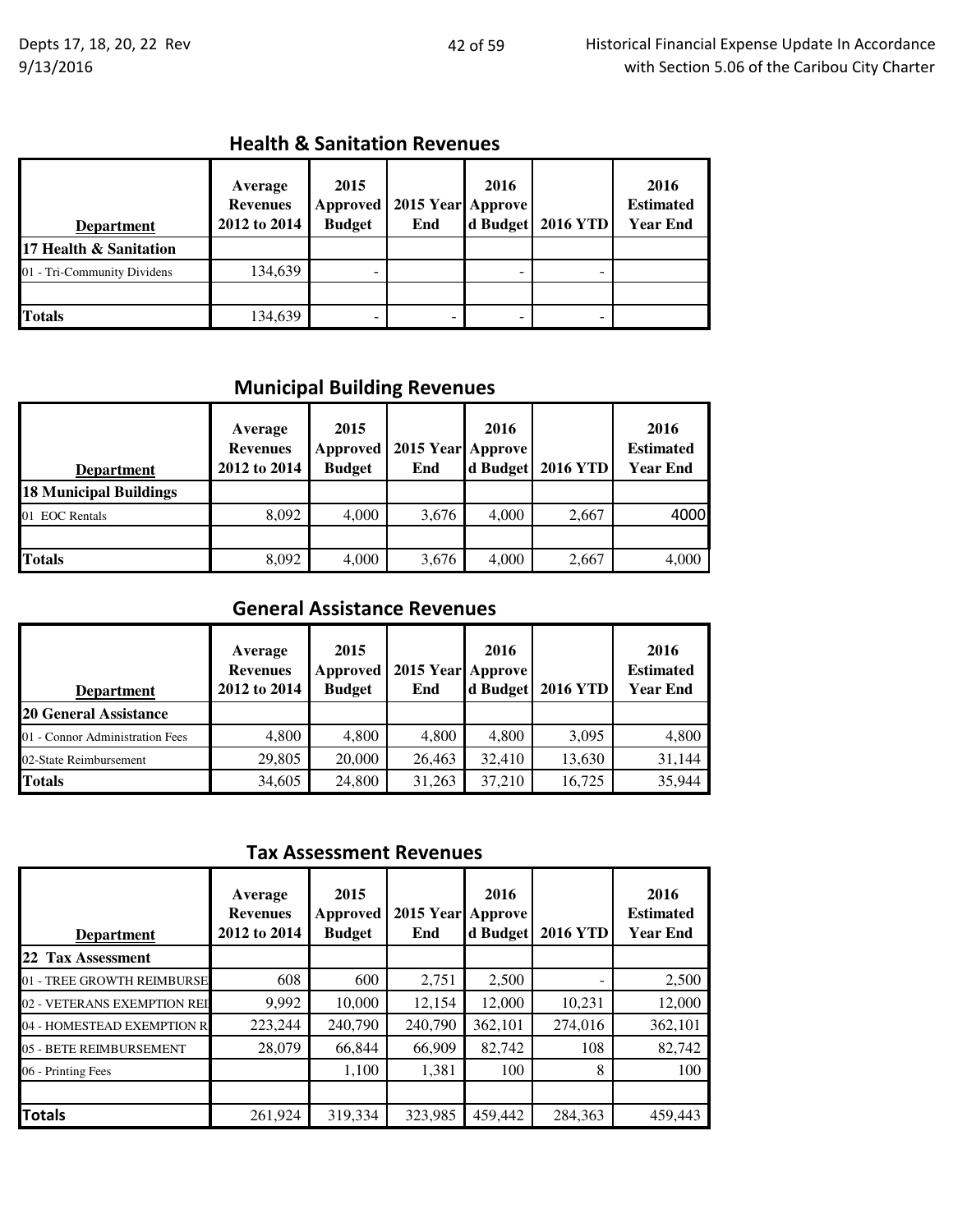## Code Enforcement Revenues

| <b>General Fund</b>              | Average<br><b>Revenues</b><br>2012 to 2014 | 2015<br>Approved<br><b>Budget</b> | 2015<br><b>Year End</b>      | 2016<br><b>Approve</b><br>d Budget | <b>2016 YTD</b> | 2016<br><b>Estimated</b><br><b>Year End</b> |
|----------------------------------|--------------------------------------------|-----------------------------------|------------------------------|------------------------------------|-----------------|---------------------------------------------|
| <b>23 Code Enforcement</b>       |                                            |                                   |                              |                                    |                 |                                             |
| 01 - ELECTRICAL PERMITS          | 2,666                                      |                                   |                              |                                    |                 |                                             |
| 02 - BUILDING PERMITS LOCAL FEE  | 19,778                                     | 17,400                            | 10,476                       | 16,000                             | 14,431          | 15,000                                      |
| 03 - PLUMBING PERMITS LOCAL FEE  | 4,095                                      | 3,500                             | 2,685                        | 3,000                              | 2,981           | 3,000                                       |
| 07 - SITE DESIGN REVIEW APP FEES | 660                                        | 500                               | 830                          | 500                                | 270             | 360                                         |
| 10 - DEMO PERMIT FEES            | 242                                        | 150                               | 150                          | 100                                | 125             | 125                                         |
| <b>11 - SIGN PERMITS</b>         | 147                                        | 100                               | 300                          | 150                                | 300             | 300                                         |
| <b>12 - SUBDIVISION REVIEW</b>   | 133                                        | 90                                | $\qquad \qquad \blacksquare$ |                                    |                 |                                             |
| 13 - MISCELLANEOUS INCOME        | 1,374                                      |                                   |                              |                                    |                 |                                             |
| 14 - Heating Permits             | 320                                        | 300                               | 120                          | 200                                |                 | 100                                         |
| 15 - LDA Inspection Service      | 497                                        | 200                               |                              |                                    |                 |                                             |
| 16 - Woodland Services           |                                            | 2,040                             | 2,163                        | 2,350                              |                 | 2,350                                       |
| <b>Totals</b>                    | 29,911                                     | 24,280                            | 16,724                       | 22,300                             | 18,108          | 21,235                                      |

# Caribou Public Library Revenues

| <b>Department</b>       | Average<br><b>Revenues</b><br>2012 to 2014 | 2015<br>Approved<br><b>Budget</b> | 2015<br><b>Year End</b> | 2016<br>Approved<br><b>Budget</b> | 2016 YTD | 2016<br>Estimated<br>Year End |
|-------------------------|--------------------------------------------|-----------------------------------|-------------------------|-----------------------------------|----------|-------------------------------|
| 25 Library              |                                            |                                   |                         |                                   |          |                               |
| 01 Miscellaneous Income | 1,603                                      | 3,000                             | 3,615                   | 3,000                             | 3,013    | 3,500                         |
| 02 Non-Resident Fees    | 2,548                                      | 2,400                             | 1,783                   | 1,800                             | 1,163    | 1,700                         |
| 03 Passport Services    |                                            | 3,000                             | 400                     | 500                               | 425      | 550                           |
| <b>Totals</b>           | 4,151                                      | 8.400                             | 5,798                   | 5,300                             | 4,600    | 5,750                         |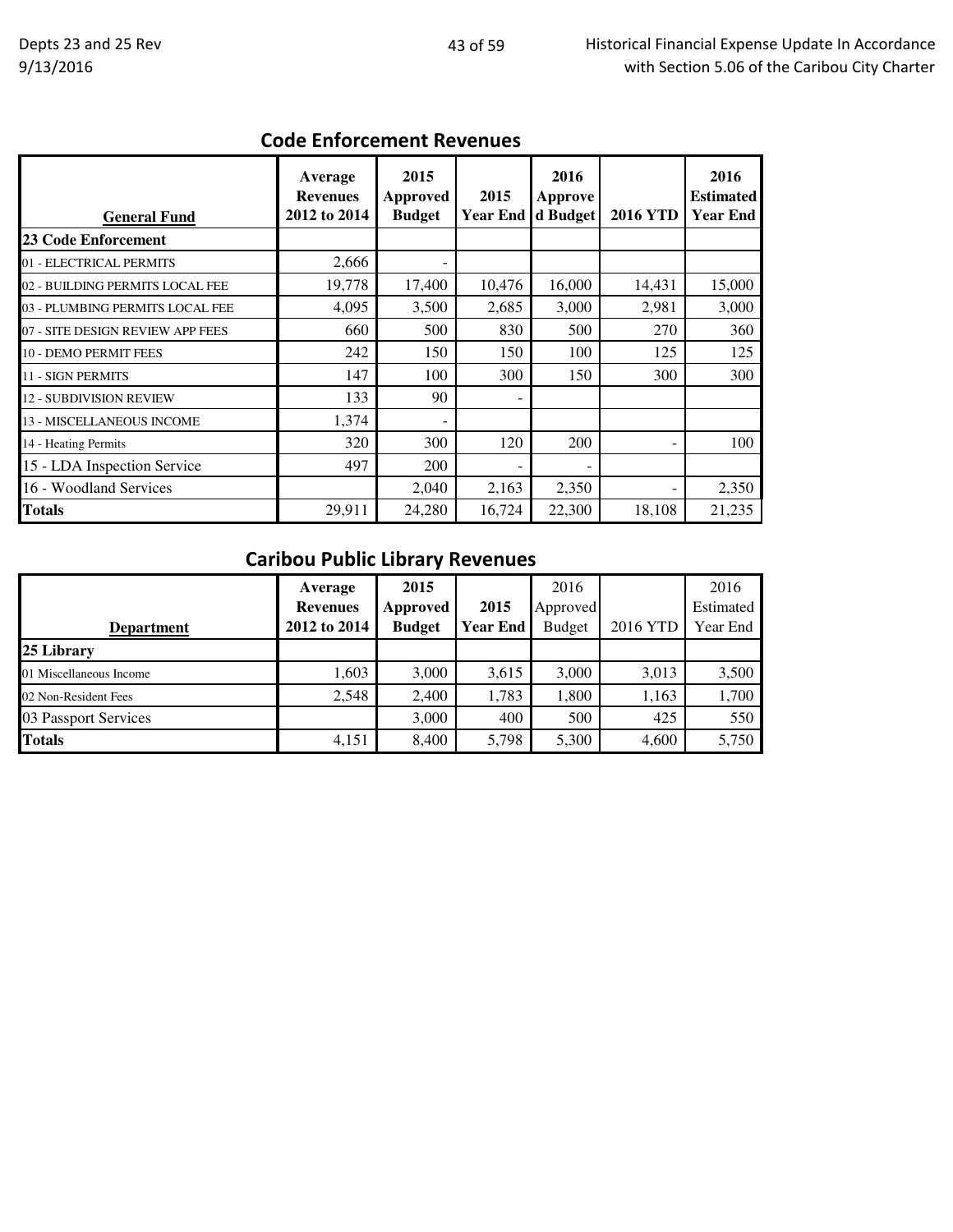Fire/Ambulance Revenues

|                                      | Average         |                 |                  |                 |                 |                  |
|--------------------------------------|-----------------|-----------------|------------------|-----------------|-----------------|------------------|
|                                      | <b>Revenues</b> | 2015            |                  | 2016            |                 | 2016             |
|                                      | 2012 to         | <b>Approved</b> | <b>2015 Year</b> | <b>Approved</b> |                 | <b>Estimated</b> |
| <b>Department</b>                    | 2014            | <b>Budget</b>   | End              | <b>Budget</b>   | <b>2016 YTD</b> | <b>Year End</b>  |
| 31 Ambulance                         |                 |                 |                  |                 |                 |                  |
| 01 - MAINECARE                       | 369,286         | 315,235         | 380,714          | 370,965         | 269,484         | 375,660          |
| 02 - MAINECARE AIR AMBULANC          | 45,869          | 31,200          | 31,160           | 36,300          | 23,636          | 38,376           |
| 03 - MaineCare Contractual Allowance | (221,741)       | (194,290)       | (191, 125)       | (203, 633)      | (136, 348)      | (192, 527)       |
| 04 - MEDICARE                        | 604,288         | 966,605         | 692,599          | 740,000         | 422,466         | 622,393          |
| 05 - MEDICARE AIR AMBULANCE          | 196,702         | 254,530         | 288,412          | 235,000         | 146,778         | 205,850          |
| 06 - MediCare Contractual Allowance  | (275, 704)      | (224, 513)      | (324, 820)       | (292, 500)      | (191,070)       | (248, 473)       |
| 07 - PRIVATE INSURANCE               | 340,606         | 404,396         | 428,579          | 415,000         | 250,661         | 402,661          |
| 08 - PRIVATE INS AIR AMBULANO        | 98,588          | 184,034         | 169,638          | 145,000         | 61,802          | 126,922          |
| 09 - Contractual Allowance - Private | (8,758)         | (8,758)         | (5, 147)         | (6, 384)        | (3,532)         | (6,037)          |
| 10 - SELF PAY                        | 134,053         | 74,337          | 149,794          | 135,000         | 112,172         | 157,521          |
| 11 - SELF PAY AIR AMBULANCE          | 42,298          | 24,336          | 60,024           | 46,000          | 46,376          | 76,248           |
| 12 - Dis Contract - Self Pay         | (2,327)         | (2,327)         | (8,353)          | (5,919)         | (271)           | (7,644)          |
| 13 - VA Air                          | 47,720          |                 |                  |                 |                 |                  |
| 14 - VA Land                         | 39,202          | 43,780          | 69,233           | 46,000          | 33,787          | 35,000           |
| 15 - Contractual Allow - VA          | (3,813)         |                 | (1,703)          | (1, 495)        | (552)           | (1,138)          |
| 16 - Contractual Allow - Other       | (870)           | (870)           | (1,441)          | (1,500)         | (1, 433)        | (1,500)          |
| 20 - CARIBOU PER CAPITA FEE          | 88,032          |                 |                  |                 |                 |                  |
| 21 - WOODLAND PER CAPITA FEE         | 13,242          | 13,646          | 13,646           | 13,950          | 10,463          | 13,950           |
| 22 - NEW SWEDEN PER CAPITA FI        | 6,547           | 6,773           | 6,773            | 6,923           | 5,192           | 6,923            |
| 23 - WESTMANLAND PER CAPITA          | 674             | 698             | 698              | 713             | 535             | 713              |
| 24 - STOCKHOLM PER CAPITA FE         | 2,751           | 2,846           | 2,846            | 2,909           | 2,182           | 2,909            |
| 25 - CONNOR PER CAPITA FEE           | 4,970           | 5,141           | 5,141            | 5,244           | 3,933           | 5,244            |
| 26 - PERHAM PER CAPITA FEE           | 4,214           | 4,343           | 4,343            | 4,343           | 3,329           | 4,343            |
| 27 - MADAWASKA LAKE PER CAI          | 1,207           | 1,238           | 1,238            | 1,265           | 949             | 1,265            |
| 28 - LORING DEV PER CAPITA FEI       | 6,809           |                 |                  |                 |                 |                  |
| 35 - MISC. INTEREST                  | 83              | 97              | 455              | 100             | 44              |                  |
| 36 - RECOVERY OF BAD DEBT            | 8,437           | 10,812          | 7,128            | 10,000          | 598             | 7,000            |
| 37 - Ambulance Insurance Reports     | 108             | 100             | 297              | 100             | 64              | 100              |
| 40 - Amb Biling Houlton              | 30,813          | 35,127          | 39,061           | 32,780          | 27,300          | 40,950           |
| 41 - Amb Billing Calais              | 20,514          | 26,792          | 30,898           | 26,180          | 19,338          | 29,007           |
| 42 - Amb Billing Van Buren           | 10,302          | 16,357          | 8,643            |                 |                 |                  |
| 43 - Amb Billing Island Falls        | 3,653           | 1,760           | 2,069            | 1,410           | 1,616           | 2,424            |
| 44 - Amb Billing Patten              |                 |                 | 3,897            | 5,500           | 5,947           | 8,920            |
| 50 - FIRE PROTECTION CONNOR          | 23,141          | 26,836          | 26,836           | 27,373          | 27,373          | 27,373           |
| 51 - FIRE PROTECTION NEW SWEI        | 29,908          | 32,763          | 32,763           | 33,418          | 33,418          | 33,418           |
| 52 - FIRE PROTECTION WESTMAN         | 7,818           | 10,512          | 10,512           | 10,722          | 10,722          | 10,722           |
| 53 - FIRE PROTECTION WOODLAN         | 55,026          | 59,405          | 59,405           | 60,593          | 60,593          | 60,593           |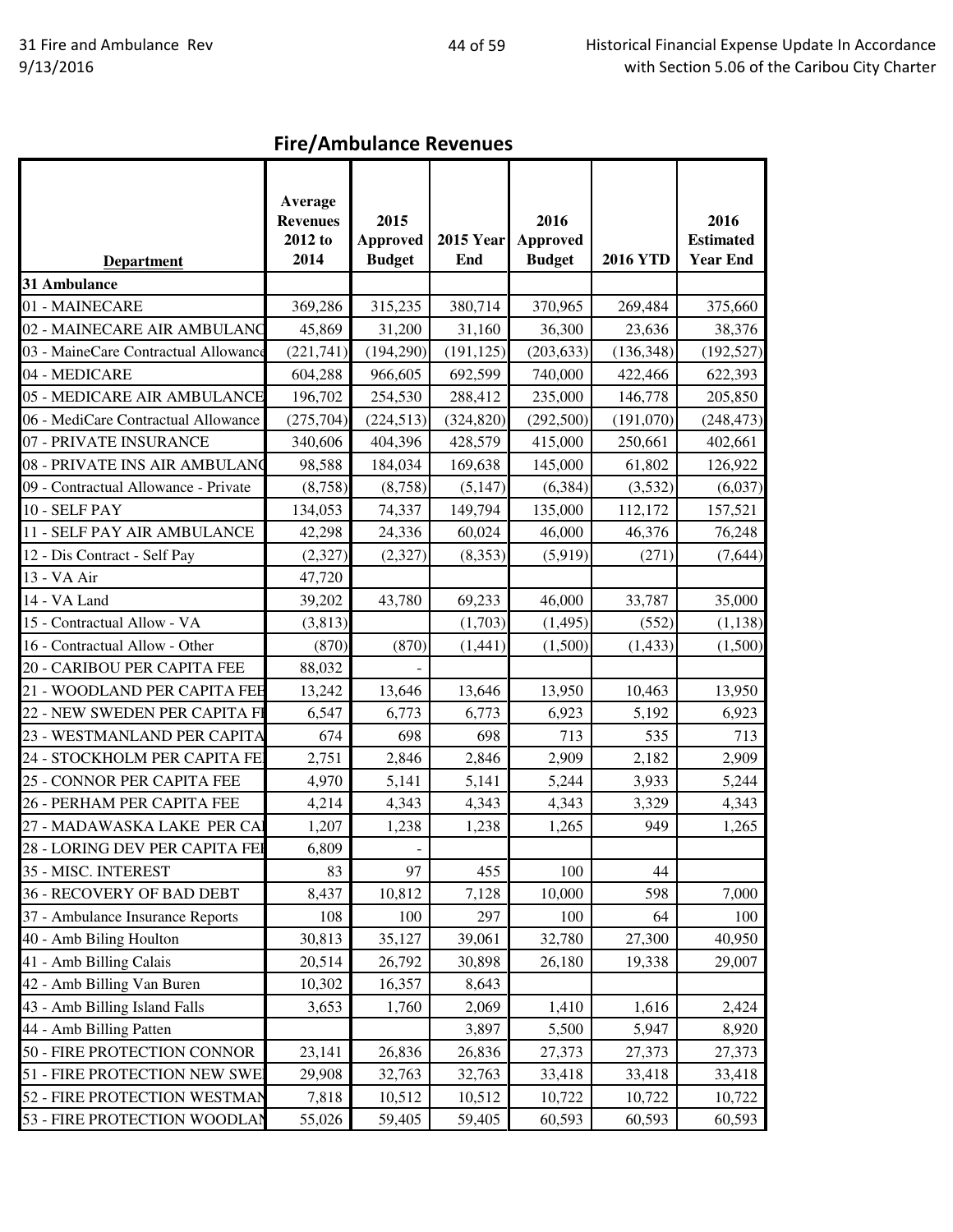# Fire/Ambulance Revenues

| <b>Department</b>            | Average<br><b>Revenues</b><br>2012 to<br>2014 | 2015<br><b>Approved</b><br><b>Budget</b> | <b>2015 Year</b><br>End | 2016<br><b>Approved</b><br><b>Budget</b> | <b>2016 YTD</b> | 2016<br><b>Estimated</b><br><b>Year End</b> |
|------------------------------|-----------------------------------------------|------------------------------------------|-------------------------|------------------------------------------|-----------------|---------------------------------------------|
| 54 - T16 R4                  | 1,142                                         |                                          |                         |                                          |                 |                                             |
| 60 - Fire Insurance Reports  | 72                                            |                                          |                         |                                          | 28              | 28                                          |
| 61 - Fire Insurance Recovery |                                               |                                          |                         |                                          |                 |                                             |
| 62 - Fire Permits            | 6,046                                         | 5,500                                    | 4,468                   | 5,000                                    | 4,938           | 5,000                                       |
| 63 - Misc Income             |                                               |                                          | 3,403                   |                                          |                 |                                             |
| <b>Totals</b>                | 1,730,908                                     | 2,128,440                                | 2,002,084               | 1,906,358                                | 1,252,517       | 1,844,194                                   |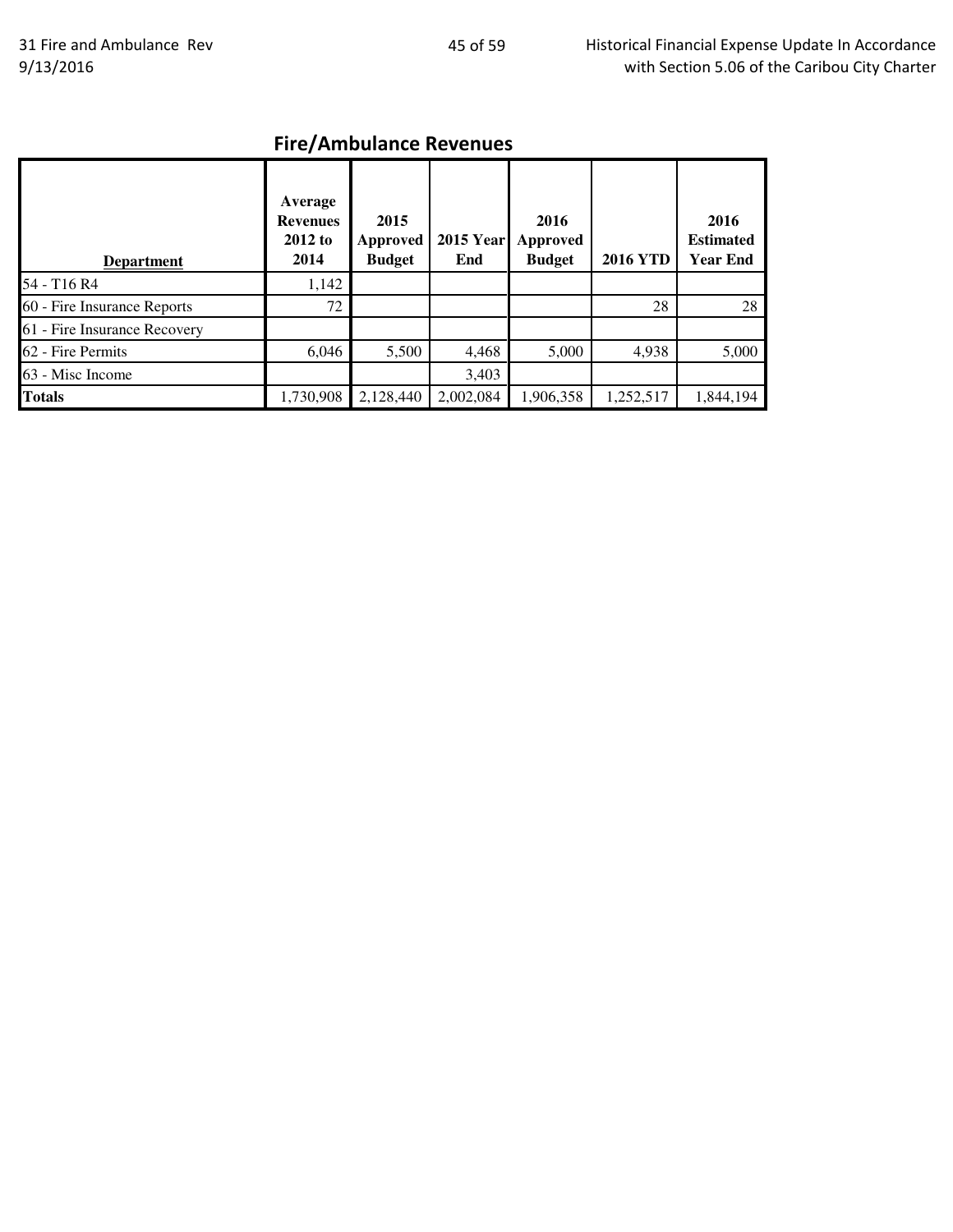|                                  |                                            |                                          |                         | <b>Police Department Revenues</b> |                 |                                             |  |  |  |  |  |  |
|----------------------------------|--------------------------------------------|------------------------------------------|-------------------------|-----------------------------------|-----------------|---------------------------------------------|--|--|--|--|--|--|
| <b>Department</b>                | Average<br><b>Revenues</b><br>2012 to 2014 | 2015<br><b>Approved</b><br><b>Budget</b> | 2015<br><b>Year End</b> | 2016<br>Approve<br>d Budget       | <b>2016 YTD</b> | 2016<br><b>Estimated</b><br><b>Year End</b> |  |  |  |  |  |  |
| <b>35 Police Department</b>      |                                            |                                          |                         |                                   |                 |                                             |  |  |  |  |  |  |
| 01 - MISC. FEES INSURANCE        | 1,346                                      | 1,500                                    | 1,899                   | 1,500                             | 873             | 1,300                                       |  |  |  |  |  |  |
| 02 - POLICE DISPATCHING          | 3,613                                      | 2,000                                    | 2,000                   | 500                               | 500             | 500                                         |  |  |  |  |  |  |
| 03 - FINGERPRINTING FEES         | 82                                         | 100                                      | 42                      | 50                                | 51              | 51                                          |  |  |  |  |  |  |
| 04 - CONCEALED WEAPON PI         | 928                                        | 800                                      | 715                     | 800                               | 205             | 400                                         |  |  |  |  |  |  |
| 05 - COPS GRANT REIMBURS         | 29,200                                     |                                          |                         |                                   |                 |                                             |  |  |  |  |  |  |
| 06 - Prisoner Boarding Reimburse | 10,749                                     | 9,000                                    | 13,018                  | 12,000                            | 6,116           | 10,000                                      |  |  |  |  |  |  |
| 07 - Dog Violation               | 526                                        | 500                                      | 350                     | 400                               | 250             | 400                                         |  |  |  |  |  |  |
| 08 - Prisoner Meals              | 3,096                                      | 2,500                                    | 5,648                   | 5,000                             | 3,024           | 5,000                                       |  |  |  |  |  |  |
| 09 - Court Reimbursement         | 3,452                                      | 2,500                                    | 1,759                   | 2,500                             | 1,123           | 2,500                                       |  |  |  |  |  |  |
| 10 - Lamination Fees             | 477                                        | 400                                      | 295                     | 300                               | 130             | 290                                         |  |  |  |  |  |  |
| 11 - Misc Fees                   | 789                                        |                                          | 492                     | 425                               | 316             | 415                                         |  |  |  |  |  |  |
| 12 - False Alarm Fees            | 200                                        | 500                                      |                         | 100                               |                 |                                             |  |  |  |  |  |  |
| $13$ - Fines                     | 220                                        | 100                                      |                         | 100                               | 25              | 75                                          |  |  |  |  |  |  |
| 14 - Salary Reimbursement        | 31,237                                     | 15,000                                   | 24,184                  | 18,000                            | 8,579           | 18,000                                      |  |  |  |  |  |  |
| <b>Totals</b>                    | 85,915                                     | 34,900                                   | 50,401                  | 41,675                            | 21,192          | 38,931                                      |  |  |  |  |  |  |

# Caribou Emergency Management Revenues

| <b>Department</b>              | Average<br><b>Revenues</b><br>2012 to 2014 | 2015<br>Approved<br><b>Budget</b> | 2015<br>Year End d Budget | 2016<br>Approve | <b>2016 YTD</b> | 2016<br><b>Estimated</b><br><b>Year End</b> |
|--------------------------------|--------------------------------------------|-----------------------------------|---------------------------|-----------------|-----------------|---------------------------------------------|
| <b>39 Emergency Management</b> |                                            |                                   |                           |                 |                 |                                             |
| 01 - Fees Woodland             | 200                                        | 200                               | 200                       | 200             | 200             | 200                                         |
| 02 - Fees New Sweden           | 200                                        | 200                               | 200                       | 200             | 200             | 200                                         |
| 03 - Fees Westmandland         | 200                                        | 200                               | 200                       | 200             | 200             | 200                                         |
| 04 - Fees Perham               | 267                                        | 200                               | 200                       | 200             | 200             | 200                                         |
| 05 - State EOC Reimbursment    | 7,159                                      | 10,000                            | 9,540                     | 10.125          | 2,011           | 10,125                                      |
| 06 - Tower Rent                | 1,950                                      | 1,800                             | 1,800                     | 1,800           | 4,134           | 4,134                                       |
| <b>Totals</b>                  | 9,975                                      | 12,600                            | 12,140                    | 12,725          | 6,945           | 15,059                                      |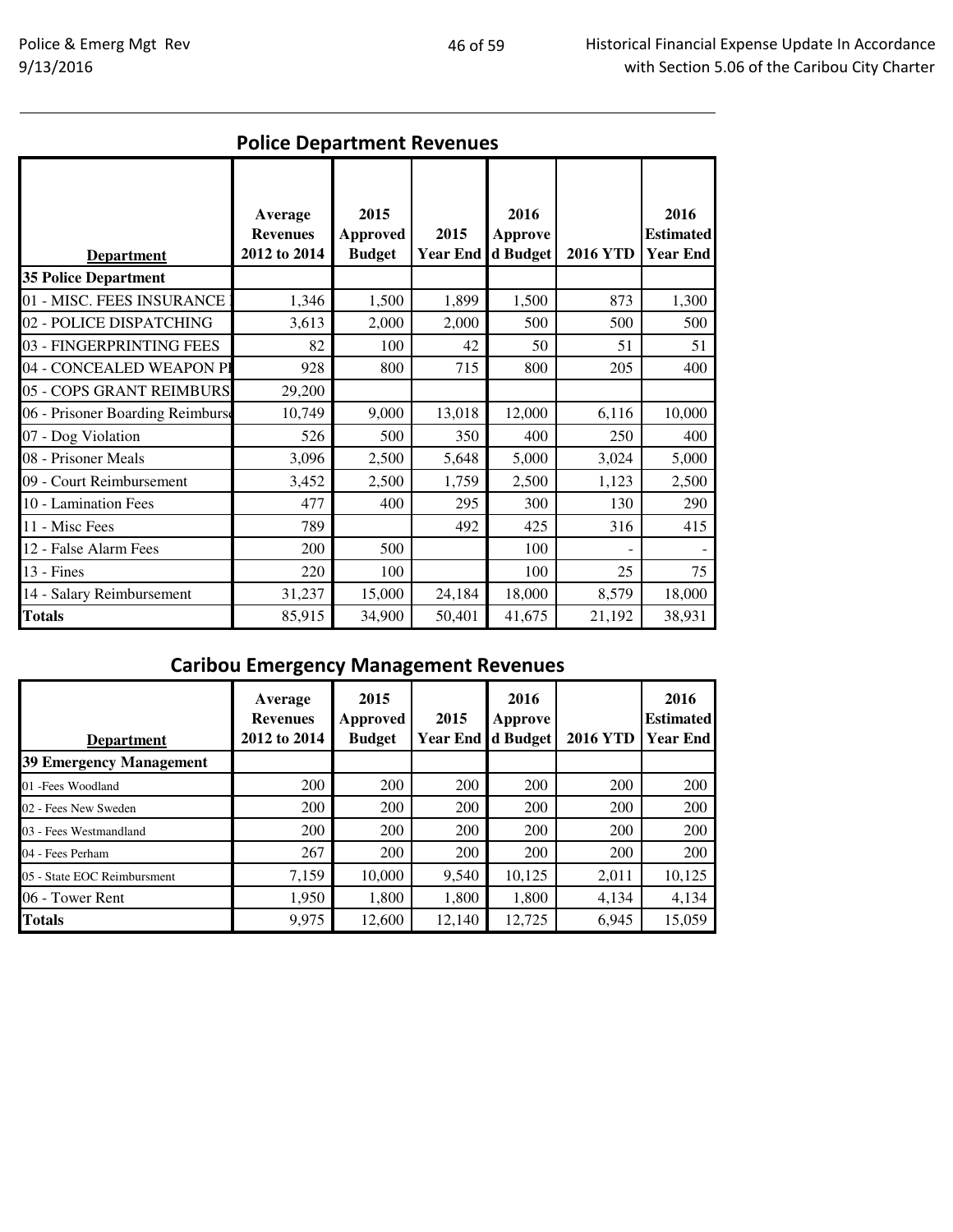| <b>Public Works Revenues</b>  |                                            |                                          |                         |                                          |                 |                                             |  |  |  |
|-------------------------------|--------------------------------------------|------------------------------------------|-------------------------|------------------------------------------|-----------------|---------------------------------------------|--|--|--|
| <b>Department</b>             | Average<br><b>Revenues</b><br>2012 to 2014 | 2015<br><b>Approved</b><br><b>Budget</b> | 2015<br><b>Year End</b> | 2016<br><b>Approved</b><br><b>Budget</b> | <b>2016 YTD</b> | 2016<br><b>Estimated</b><br><b>Year End</b> |  |  |  |
| <b>40 Public Works</b>        |                                            |                                          |                         |                                          |                 |                                             |  |  |  |
| 01 - URIP/LRAP                | 172,580                                    | 135,000                                  | 135,872                 | 135,872                                  |                 | 135,872                                     |  |  |  |
| 03 - Salary Reimbursement     | 7,586                                      |                                          |                         |                                          |                 |                                             |  |  |  |
| 04 - Equipment Rental         | 9,774                                      |                                          |                         |                                          | 35              |                                             |  |  |  |
| 05 - FEMA Reimbursement       | 1,290                                      |                                          |                         |                                          |                 |                                             |  |  |  |
| 07 - Connor Contract          | 53,447                                     | 53,000                                   | 58,048                  | 56,846                                   | 37,584          | 56,846                                      |  |  |  |
| 08 - Presque Isle Contract    | 11,475                                     |                                          |                         |                                          |                 |                                             |  |  |  |
| 09 - School Dept Snow Plowing | 3,429                                      | 3,400                                    | 3,382                   |                                          |                 |                                             |  |  |  |
| <b>Totals</b>                 | 256,152                                    | 191,400                                  | 197,303                 | 192,718                                  | 37,619          | 192,718                                     |  |  |  |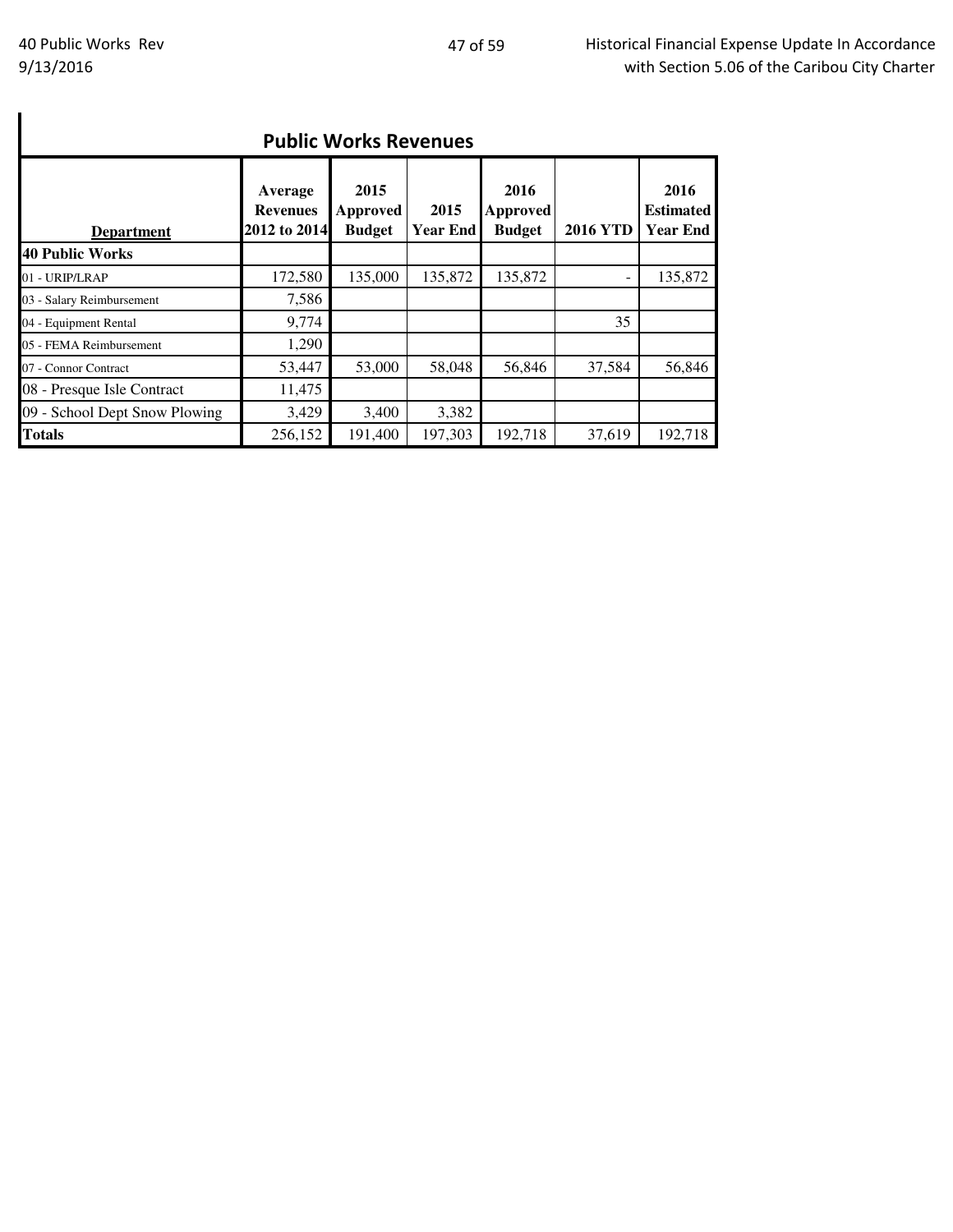# Recreation Department Revenues

| <b>Department</b>     | <b>Average</b><br><b>Revenues</b><br>2012 to<br>2014 | 2015<br><b>Approved</b><br><b>Budget</b> | 2015<br>Year<br>End | 2016<br>Approve<br>d Budget | <b>2016 YTD</b> | 2016<br><b>Estimated</b><br><b>Year End</b> |
|-----------------------|------------------------------------------------------|------------------------------------------|---------------------|-----------------------------|-----------------|---------------------------------------------|
| <b>50 Recreation</b>  |                                                      |                                          |                     |                             |                 |                                             |
| 01 Rental Income      | 10,113                                               | 9,000                                    | 11,908              | 9,000                       | 6,938           | 9,000                                       |
| 02 Program Fees       | 8,580                                                | 14,000                                   | 8,881               | 13,500                      | 7,388           | 13,500                                      |
| 03 Special Events     | 2,790                                                | 3,000                                    | 1,869               | 3,000                       | 885             | 2,500                                       |
| 04 Swimming Pool Fees | 3,309                                                |                                          |                     |                             |                 |                                             |
| 05 Rec Program Fees   |                                                      |                                          |                     |                             |                 |                                             |
| <b>Totals</b>         | 24,792                                               | 26,000                                   | 22,658              | 25,500                      | 15,211          | 25,000                                      |

| <b>Parks Revenue</b>    |                                               |                                   |                     |                             |                   |                          |  |  |  |
|-------------------------|-----------------------------------------------|-----------------------------------|---------------------|-----------------------------|-------------------|--------------------------|--|--|--|
| <b>Department</b>       | Average<br><b>Revenues</b><br>2012 to<br>2014 | 2015<br>Approved<br><b>Budget</b> | 2015<br>Year<br>End | 2016<br>Approve<br>d Budget | 2016 YTD Year End | 2016<br><b>Estimated</b> |  |  |  |
| 51 Parks                |                                               |                                   |                     |                             |                   |                          |  |  |  |
| 01 Miscellaneous Income | 1,733                                         | 1,000                             | 2,875               | 500                         | 609               | 900                      |  |  |  |
| 02 Rental Income        | 2,607                                         | 2,000                             | 1,200               | 1,800                       | 575               | 1,500                    |  |  |  |
|                         |                                               |                                   |                     |                             |                   |                          |  |  |  |
| <b>Totals</b>           | 4,340                                         | 3,000                             | 4,075               | 2,300                       | 1,184             | 2,400                    |  |  |  |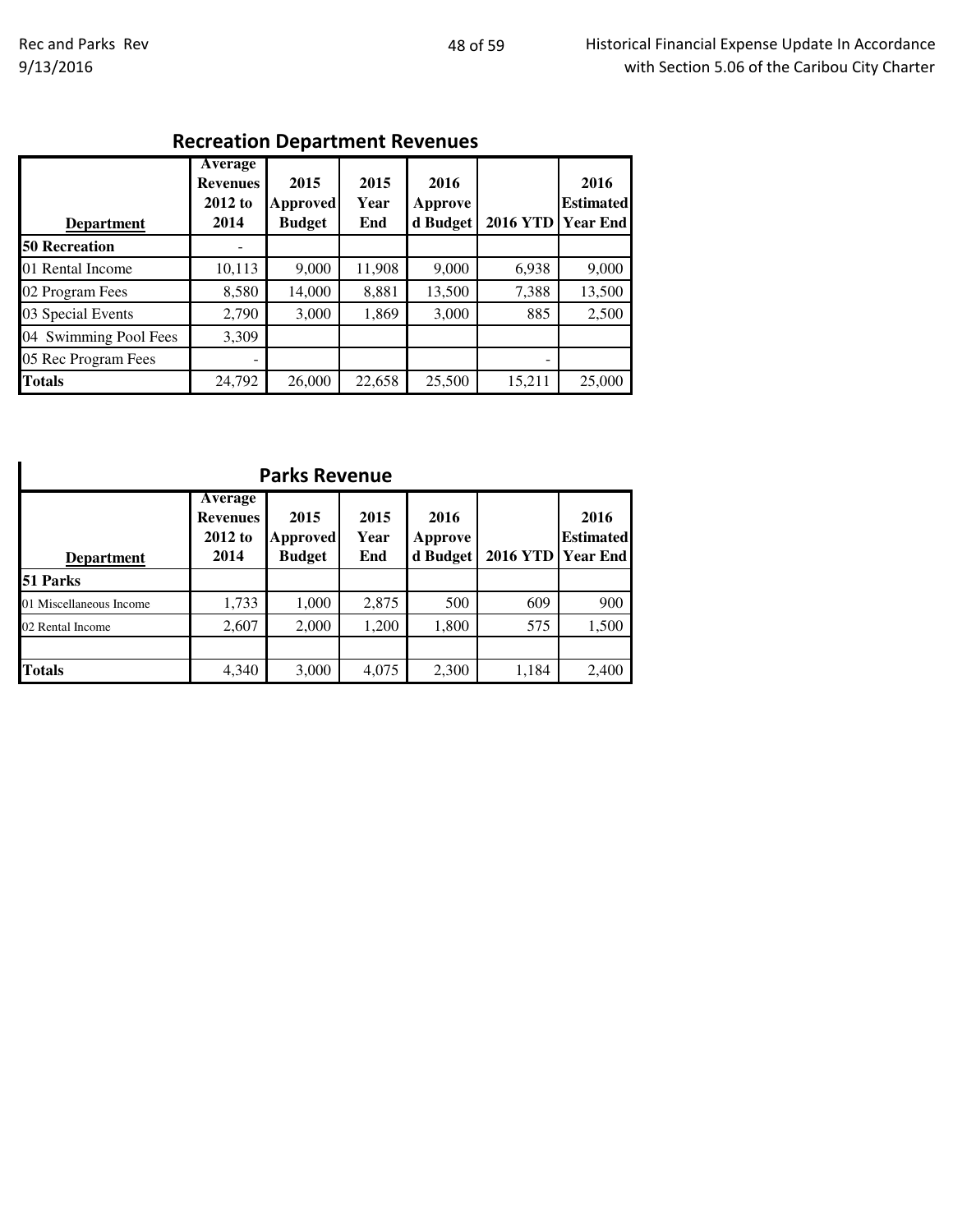# Airport Revenue

| <b>General Fund</b> | Average<br><b>Revenues</b><br>2012 to 2014 | 2015<br>Approved<br><b>Budget</b> | 2015 | 2016<br>Approve | Year End d Budget   2016 YTD   Year End | 2016<br><b>Estimated</b> |
|---------------------|--------------------------------------------|-----------------------------------|------|-----------------|-----------------------------------------|--------------------------|
| 60 Airport          |                                            |                                   |      |                 |                                         |                          |
| 02 - AIRPORT RENT   | 138                                        | 138                               | 138  | 138             | 138                                     | 138                      |
|                     |                                            |                                   |      |                 |                                         |                          |
| <b>Totals</b>       | 138                                        | 138                               | 138  | 138             | 138                                     | 138                      |

## Trailer Park Revenue

| <b>Department</b>      | Average<br><b>Revenues</b><br>2012 to 2014 | 2015<br>Approved<br><b>Budget</b> | 2015    | 2016<br>Approve<br><b>Year End d Budget</b> | 2016 YTD Year End | 2016<br><b>Estimated</b> |
|------------------------|--------------------------------------------|-----------------------------------|---------|---------------------------------------------|-------------------|--------------------------|
| <b>61 Trailer Park</b> |                                            |                                   |         |                                             |                   |                          |
| 01 - Lot Rent Receipts | 21,390                                     | 15,616                            | 21,310  | 15,505                                      | 13.430            | 20,190                   |
| 02 - Year End Close    |                                            |                                   | (5,694) |                                             |                   |                          |
| <b>Totals</b>          | 21,390                                     | 15,616                            | 15,616  | 15,505                                      | 13,430            | 20,190                   |

| <b>Insurance &amp; Retirement Revenues</b> |                                            |                                   |                                  |                 |  |                                               |  |  |
|--------------------------------------------|--------------------------------------------|-----------------------------------|----------------------------------|-----------------|--|-----------------------------------------------|--|--|
| <b>Department</b>                          | Average<br><b>Revenues</b><br>2012 to 2014 | 2015<br>Approved<br><b>Budget</b> | 2015<br><b>Year End d Budget</b> | 2016<br>Approve |  | 2016<br><b>Estimated</b><br>2016 YTD Year End |  |  |
| 70 Ins. & Retirement                       |                                            |                                   |                                  |                 |  |                                               |  |  |
| 01 - MMA WORKERS COMP REFUND               | 6,700                                      | 6,000                             | 5,264                            | 5,000           |  | 5,000                                         |  |  |
| 04 - HRA Credit                            | 18,207                                     |                                   |                                  |                 |  |                                               |  |  |
|                                            |                                            |                                   |                                  |                 |  |                                               |  |  |
| <b>Totals</b>                              | 24,907                                     | 6,000                             | 5,264                            | 5,000           |  | 5,000                                         |  |  |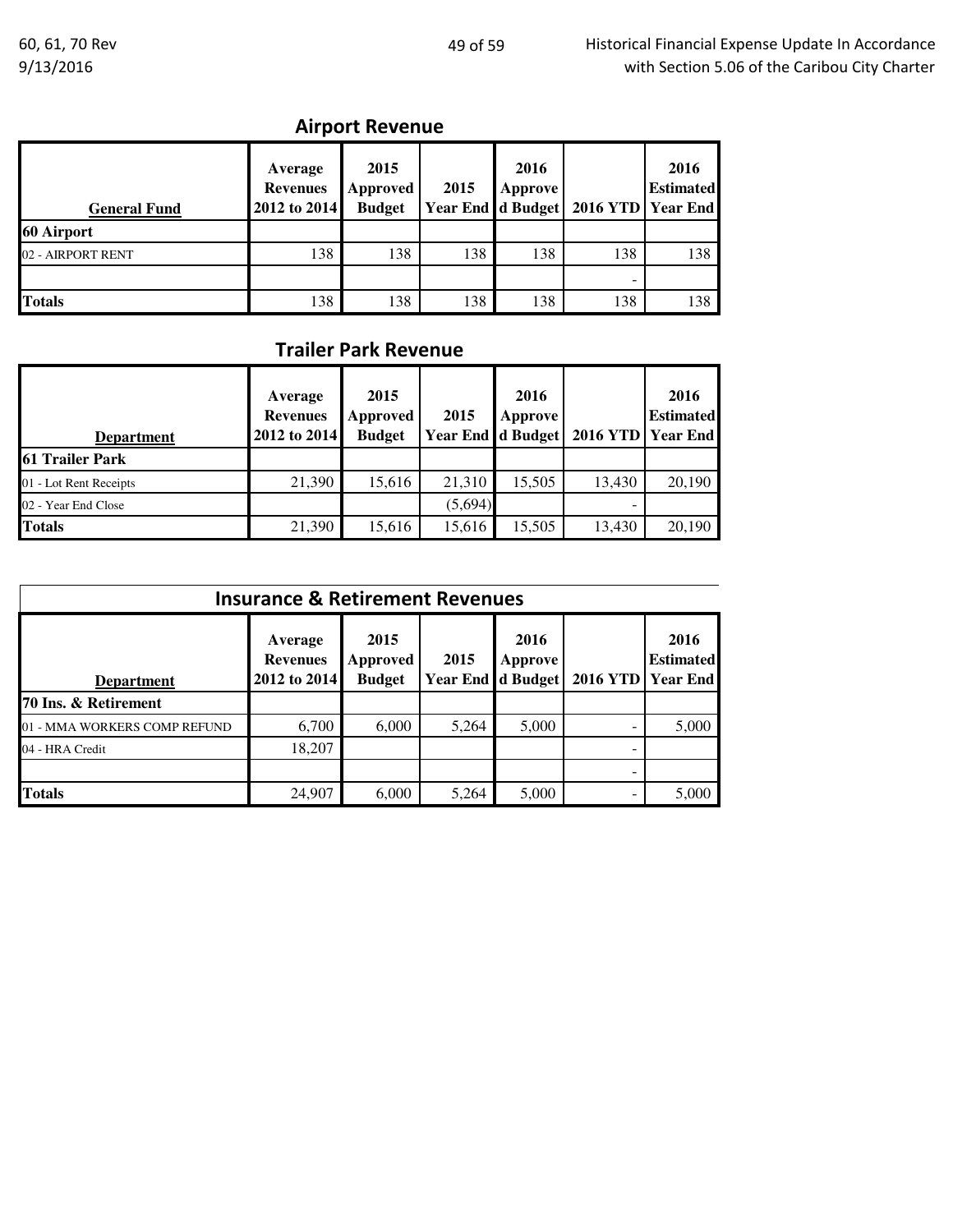#### **ENTEPRRISE FUNDS SUMMARY**

# **ECONOMIC DEVLEOPMENT (TIF) FUNDS - Expenses**

| <b>Department</b>           | $2012 - 2014$<br>Average<br><b>Expenditures</b> | 2015<br>Approved<br><b>Budget</b> | End     | 2016<br>2015 Year Approved<br><b>Budget</b> | <b>2016 YTD</b> | 2016<br><b>Estimated</b><br><b>Year End</b> |
|-----------------------------|-------------------------------------------------|-----------------------------------|---------|---------------------------------------------|-----------------|---------------------------------------------|
| <b>Economic Development</b> | 112,610                                         | 647,855                           | 405,197 | 349,006                                     | 117,220         | 237,267                                     |
| <b>Chamber</b>              | 66,227                                          | 26.623                            | 23,482  | 8.890                                       | 4.900           | 7,554                                       |
| Totals                      | 178,837                                         | 674,478                           | 428,678 | 357,896                                     | 122.121         | 244,821                                     |

#### **ECONOMIC DEVLEOPMENT (TIF) FUNDS - Revenues**

|                             | $2012 - 2014$       | 2015          |         | 2016               |                 | 2016             |
|-----------------------------|---------------------|---------------|---------|--------------------|-----------------|------------------|
|                             | Average             | Approved      |         | 2015 Year Approved |                 | <b>Estimated</b> |
| <b>Department</b>           | <b>Expenditures</b> | <b>Budget</b> | End     | <b>Budget</b>      | <b>2016 YTD</b> | <b>Year End</b>  |
| <b>Economic Development</b> | 221,629             | 331,862       | 363,353 | 366,270            |                 | 375,001          |
| <b>Interest</b>             |                     |               | 2,500   | 2.917              | 2,500           | 2,917            |
| Totals                      | 221,629             | 331,862       | 365,853 | 369,187            | 2,500           | 377,918          |

#### **HOUSING - Expenses**

| <b>Department</b> | $2012 - 2014$<br>Average<br><b>Expenditures</b> | 2015<br>Approved<br><b>Budget</b> | End     | 2016<br>2015 Year Approved<br><b>Budget</b> | <b>2016 YTD</b> | 2016<br><b>Estimated</b><br><b>Year End</b> |
|-------------------|-------------------------------------------------|-----------------------------------|---------|---------------------------------------------|-----------------|---------------------------------------------|
| 24 Housing        | 57,312                                          | 63.703                            | 64,939  | 71.081                                      | 54,092          | 78,586                                      |
| 96 Section 8 FSS  | 24,325                                          | 53,986                            | 49,829  | 56,870                                      | 37,596          | 56,362                                      |
| <b>Totals</b>     | 81,295                                          | 117,689                           | 114,767 | 127,951                                     | 91,688          | 134,948                                     |

#### **HOUSING - Revenues**

|                   | $2012 - 2014$<br>Average | 2015<br>Approved | 2015 Year Approved | 2016          |                 | 2016<br><b>Estimated</b> |
|-------------------|--------------------------|------------------|--------------------|---------------|-----------------|--------------------------|
| <b>Department</b> | <b>Expenditures</b>      | <b>Budget</b>    | End                | <b>Budget</b> | <b>2016 YTD</b> | <b>Year End</b>          |
| 24 Housing        | 73,800                   | 63,703           | 70,000             | 70,000        | 62.352          | 96,968                   |
| <b>96 FSS</b>     | 44,283                   | 53,986           | 48,391             | 56,870        | 32,486          | 56,362                   |
| <b>Totals</b>     | 124,908                  | 117,689          | 118,391            | 126,870       | 94,838          | 153,330                  |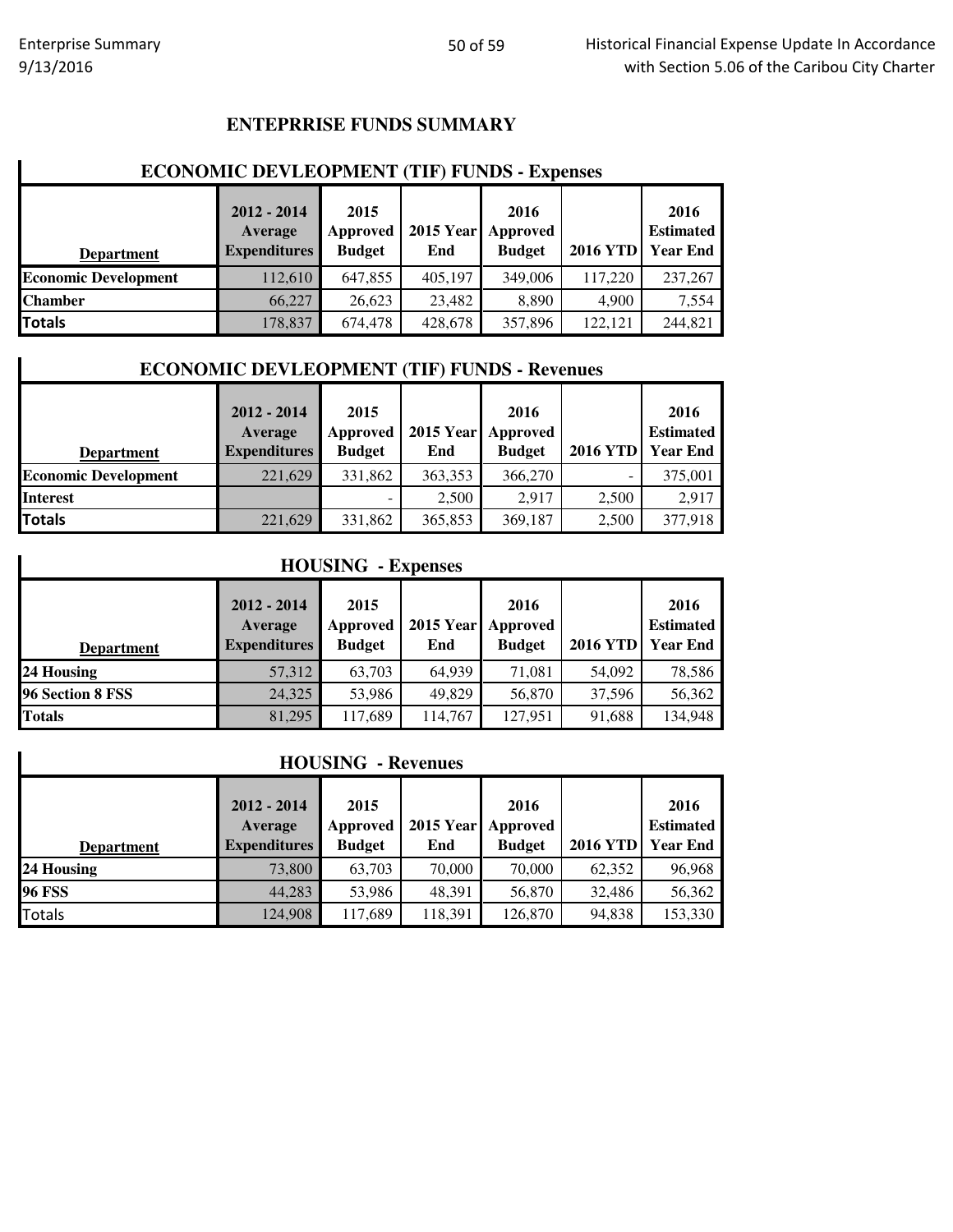#### **SNOWMOBILE TRAILS - Expenses**

| <b>SNOWMOBILE TRAILS - Expenses</b>                                                                                                                                                                                                      |        |        |        |        |        |        |  |  |
|------------------------------------------------------------------------------------------------------------------------------------------------------------------------------------------------------------------------------------------|--------|--------|--------|--------|--------|--------|--|--|
| $2012 - 2014$<br>2016<br>2016<br>2015<br>2015 Year Approved<br><b>Estimated</b><br><b>Approved</b><br>Average<br><b>2016 YTD</b><br><b>Year End</b><br><b>Expenditures</b><br><b>Budget</b><br><b>Budget</b><br>End<br><b>Department</b> |        |        |        |        |        |        |  |  |
| <b>52 Snowmobile Trail Maint</b>                                                                                                                                                                                                         | 56,399 | 43,963 | 43,918 | 42,883 | 23,797 | 39,146 |  |  |
| <b>Totals</b>                                                                                                                                                                                                                            | 56,399 | 43,963 | 43,918 | 42,883 | 23,797 | 39,146 |  |  |

#### **SNOWMOBILE TRAILS - Revenues**

|                                  | $2012 - 2014$<br>Average | 2015<br>Approved |        | 2016<br>2015 Year Approved |                 | 2016<br><b>Estimated</b> |
|----------------------------------|--------------------------|------------------|--------|----------------------------|-----------------|--------------------------|
| <b>Department</b>                | <b>Expenditures</b>      | <b>Budget</b>    | End    | <b>Budget</b>              | <b>2016 YTD</b> | <b>Year End</b>          |
| <b>52 Snowmobile Trail Maint</b> | 52,174                   | 43.963           | 45.343 | 42,883                     | 2,507           | 45,883                   |
| <b>Totals</b>                    | 52,174                   | 43.963           | 45.343 | 42,883                     | 2.507           | 45,883                   |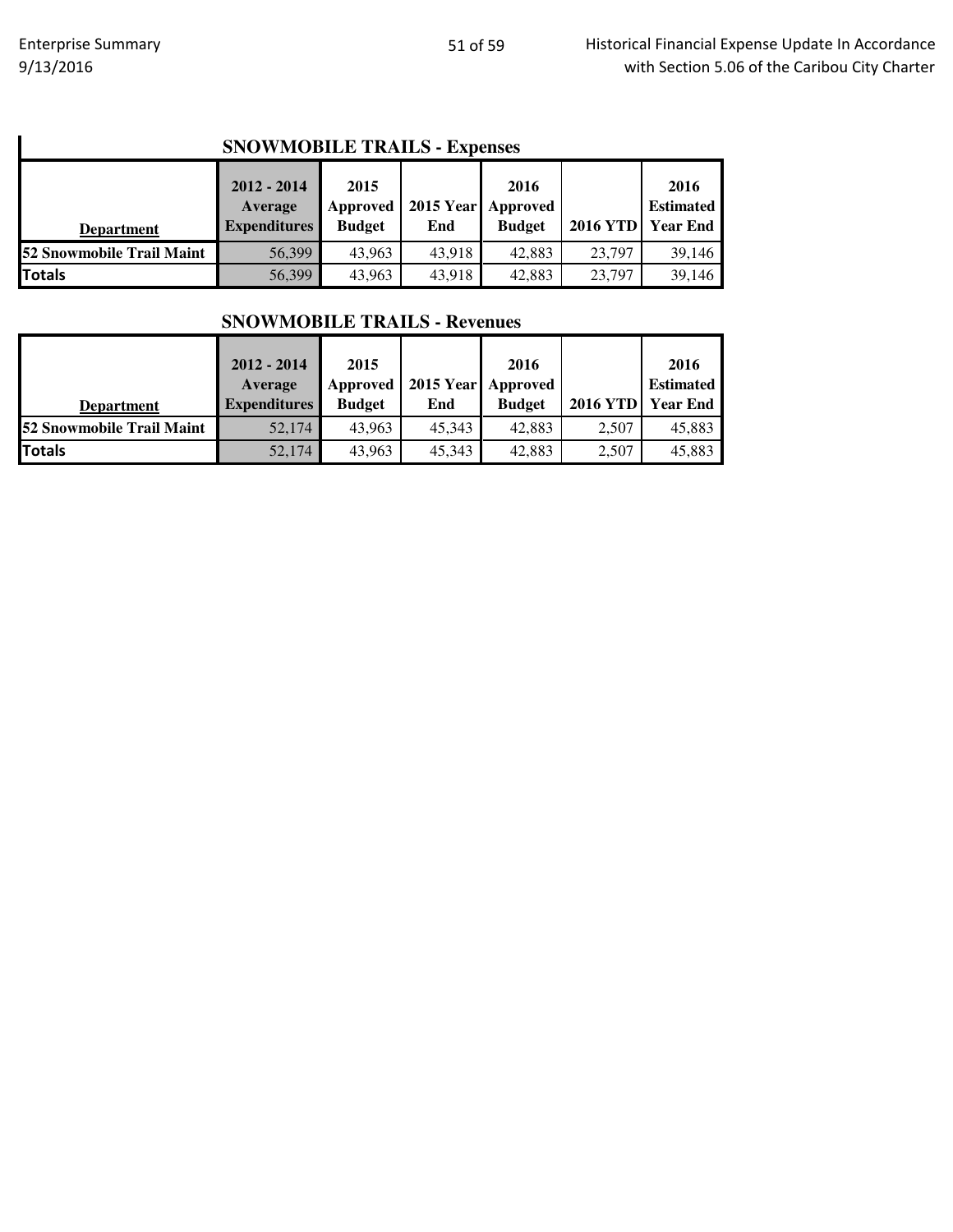| <b>Enterprise Fund - Economic Development</b> |                                                           |                                          |                         |                                          |                    |                                             |  |  |  |
|-----------------------------------------------|-----------------------------------------------------------|------------------------------------------|-------------------------|------------------------------------------|--------------------|---------------------------------------------|--|--|--|
| <b>Department</b>                             | <b>3 Year Average</b><br><b>Expenditures</b><br>$(12-14)$ | 2015<br><b>Approved</b><br><b>Budget</b> | 2015<br><b>Year End</b> | 2016<br><b>Approved</b><br><b>Budget</b> | 2016<br><b>YTD</b> | 2016<br><b>Estimated</b><br><b>Year End</b> |  |  |  |
| <b>Economic Development</b>                   |                                                           |                                          |                         |                                          |                    |                                             |  |  |  |
| 01 Regular Pay                                | 41,160                                                    | 79,013                                   | 66,192                  | 88,545                                   | 58,330             | 88,482                                      |  |  |  |
| 003 Office Supplies                           |                                                           |                                          |                         |                                          |                    |                                             |  |  |  |
| 01 Postage                                    | 684                                                       |                                          |                         |                                          |                    |                                             |  |  |  |
| 02 Advertising                                | 10,764                                                    | 9,000                                    | 12,241                  | 10,000                                   | 6,539              | 10,000                                      |  |  |  |
| 04 Equipment Repair                           |                                                           |                                          | 89                      | 100                                      |                    |                                             |  |  |  |
| 08 Office Supplies                            |                                                           |                                          | 74                      | 100                                      |                    |                                             |  |  |  |
| 005 General Govt. Legal Fees                  |                                                           |                                          |                         |                                          |                    |                                             |  |  |  |
| 04 Legal Fees                                 |                                                           | 1,000                                    | 1,329                   | 1,500                                    |                    | 500                                         |  |  |  |
| 008 Hosted Maintenance                        |                                                           |                                          |                         |                                          |                    |                                             |  |  |  |
| 02 Hosted Services                            | 300                                                       | 450                                      | 175                     | 450                                      |                    |                                             |  |  |  |
| 009 Professional Dues                         |                                                           |                                          |                         |                                          |                    |                                             |  |  |  |
| 01 Subscriptions                              | 2,079                                                     | 4,000                                    | 4,050                   | 4,050                                    | 4,050              | 4,050                                       |  |  |  |
| 010 Travel Expenses                           |                                                           |                                          |                         |                                          |                    |                                             |  |  |  |
| 01 Mileage                                    | 1,429                                                     | 800                                      | 190                     | 800                                      |                    | 500                                         |  |  |  |
| 02 Meals & Lodging                            | 602                                                       | 2,000                                    | 1,063                   | 1,200                                    | 469                | 870                                         |  |  |  |
| 04 Conference Fees                            | 765                                                       | 2,000                                    | 904                     | 1,500                                    | 649                | 900                                         |  |  |  |
| 018 Health Insurance                          |                                                           |                                          |                         |                                          |                    |                                             |  |  |  |
| 01 Health Insurance                           | 8,845                                                     | 26,238                                   | 8,103                   | 30,025                                   | 7,010              | 10,141                                      |  |  |  |
| 019 Miscellaneous Expenses                    |                                                           |                                          |                         |                                          |                    |                                             |  |  |  |
| 01 Misc Expenses                              | 972                                                       |                                          |                         |                                          |                    |                                             |  |  |  |
| 031 Building Maintenance                      |                                                           |                                          |                         |                                          |                    |                                             |  |  |  |
| 01 Building Maintenance                       | 641                                                       |                                          | 52,142                  | 300                                      | 950                | 950                                         |  |  |  |
| 038 Social Security                           |                                                           |                                          |                         |                                          |                    |                                             |  |  |  |
| 01 Social Security                            |                                                           | 6,044                                    | 5,013                   | 6,774                                    | 4,548              | 5,973                                       |  |  |  |
| 040 City & State Retirement                   |                                                           |                                          |                         |                                          |                    |                                             |  |  |  |
| 01 City & State Retirement                    |                                                           | 3,331                                    | 2,270                   | 4,057                                    | 2,543              | 3,857                                       |  |  |  |
| 238 Trail Groomer Reserve                     |                                                           |                                          |                         |                                          |                    |                                             |  |  |  |
| 01 Trail Groomer Reserve                      | 10,000                                                    | 10,000                                   | 10,000                  | 10,000                                   | 10,000             | 10,000                                      |  |  |  |
| 280 Revolving Loan Fund                       |                                                           |                                          |                         |                                          |                    |                                             |  |  |  |
| 01 Revolving Loan Fund                        | 50,000                                                    | 50,000                                   | 50,000                  | 50,000                                   |                    | 50,000                                      |  |  |  |
| 281 Contracted Services                       |                                                           |                                          |                         |                                          |                    |                                             |  |  |  |
| 01 Buxton Contract                            | 50,000                                                    | 50,000                                   | 50,000                  |                                          |                    |                                             |  |  |  |
| 03 NMDC                                       | 13,625                                                    | 13,979                                   | 13,979                  | 13,715                                   | 13,715             | 13,715                                      |  |  |  |
| 385 - Downtown Infrastructure                 |                                                           |                                          |                         |                                          |                    |                                             |  |  |  |
| 01 Downtown Infrastructure                    | 11,455                                                    | 125,000                                  | 125,000                 |                                          |                    |                                             |  |  |  |
| 392 Ads & Marketing                           |                                                           |                                          |                         |                                          |                    |                                             |  |  |  |
| 01 Ads & Marketing                            | 2,112                                                     |                                          |                         |                                          |                    |                                             |  |  |  |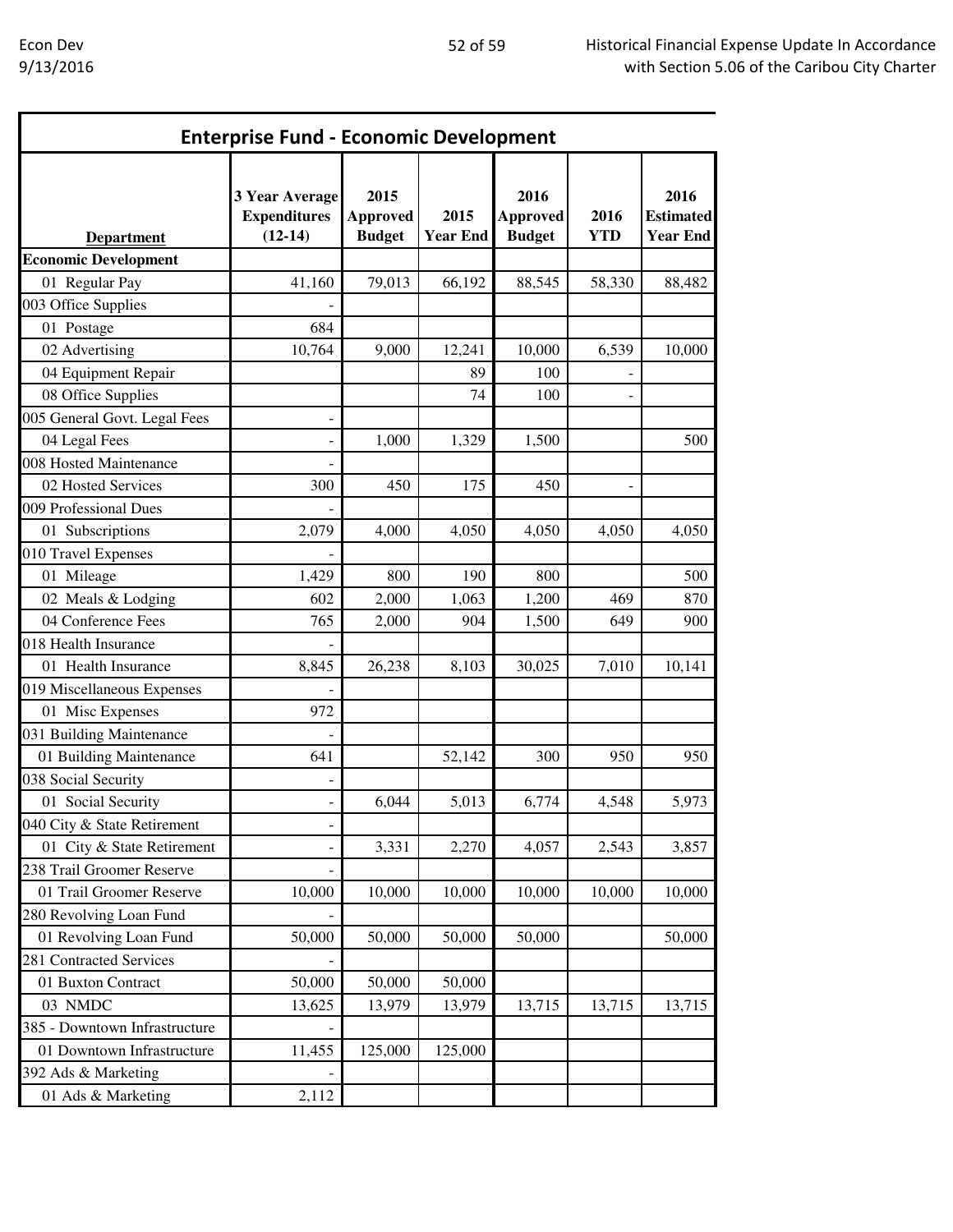| <b>Enterprise Fund - Economic Development</b> |                                                    |                                          |                         |                                          |                    |                                             |  |  |  |
|-----------------------------------------------|----------------------------------------------------|------------------------------------------|-------------------------|------------------------------------------|--------------------|---------------------------------------------|--|--|--|
| <b>Department</b>                             | 3 Year Average<br><b>Expenditures</b><br>$(12-14)$ | 2015<br><b>Approved</b><br><b>Budget</b> | 2015<br><b>Year End</b> | 2016<br><b>Approved</b><br><b>Budget</b> | 2016<br><b>YTD</b> | 2016<br><b>Estimated</b><br><b>Year End</b> |  |  |  |
| 394 Community Projects                        |                                                    |                                          |                         |                                          |                    |                                             |  |  |  |
| 08 Winter Carnival                            | 35                                                 | 1,000                                    |                         | 3,000                                    | 2,691              | 2,691                                       |  |  |  |
| 14 Thursday's On Sweden                       | 6,726                                              | 7,000                                    | 88                      | 7,000                                    | 1,593              | 1,593                                       |  |  |  |
| 15 Heritage Days                              | 2,000                                              | 7,000                                    | 1,999                   | 7,000                                    | 13                 | 7,000                                       |  |  |  |
| 16 Caribou Days                               |                                                    |                                          |                         |                                          |                    |                                             |  |  |  |
| 17 Moose Lottery                              |                                                    |                                          |                         |                                          |                    |                                             |  |  |  |
| 20 Miscellaneous                              |                                                    |                                          | 298                     |                                          | (333)              | (333)                                       |  |  |  |
| 392 Ads & Marketing                           |                                                    |                                          |                         |                                          |                    |                                             |  |  |  |
| 01 Ads & Marketing                            | 7,934                                              |                                          |                         |                                          |                    |                                             |  |  |  |
| 405 Slum/Blight Removal                       |                                                    |                                          |                         |                                          |                    |                                             |  |  |  |
| 01 Slum/Blight Removal                        |                                                    | 250,000                                  |                         | 50,000                                   |                    | 10,000                                      |  |  |  |
| 411 Façade Improvement                        |                                                    |                                          |                         |                                          |                    |                                             |  |  |  |
| 01 Façade Improvement                         |                                                    |                                          |                         | 50,000                                   | 4,454              | 16,378                                      |  |  |  |
| <b>Sub Total</b>                              | 222,126                                            | 647,855                                  | 405,197                 | 340,116                                  | 117,220            | 237,267                                     |  |  |  |
| <b>Chamber</b>                                |                                                    |                                          |                         |                                          |                    |                                             |  |  |  |
| 281 Contracted Services                       | 38,000                                             | 15,000                                   | 15,000                  |                                          |                    |                                             |  |  |  |
| 02 Payment to Chamber                         |                                                    |                                          |                         |                                          |                    |                                             |  |  |  |
| 015 Telephone                                 |                                                    |                                          |                         |                                          |                    |                                             |  |  |  |
| 04 Telephone                                  | 1,055                                              | 700                                      | 640                     | 640                                      | 421                | 633                                         |  |  |  |
| 017 Communications                            |                                                    |                                          |                         |                                          |                    |                                             |  |  |  |
| 01 Website                                    | 785                                                |                                          |                         |                                          |                    |                                             |  |  |  |
| 03 Internet                                   | 972                                                | 630                                      | 720                     | 720                                      | 480                | 720                                         |  |  |  |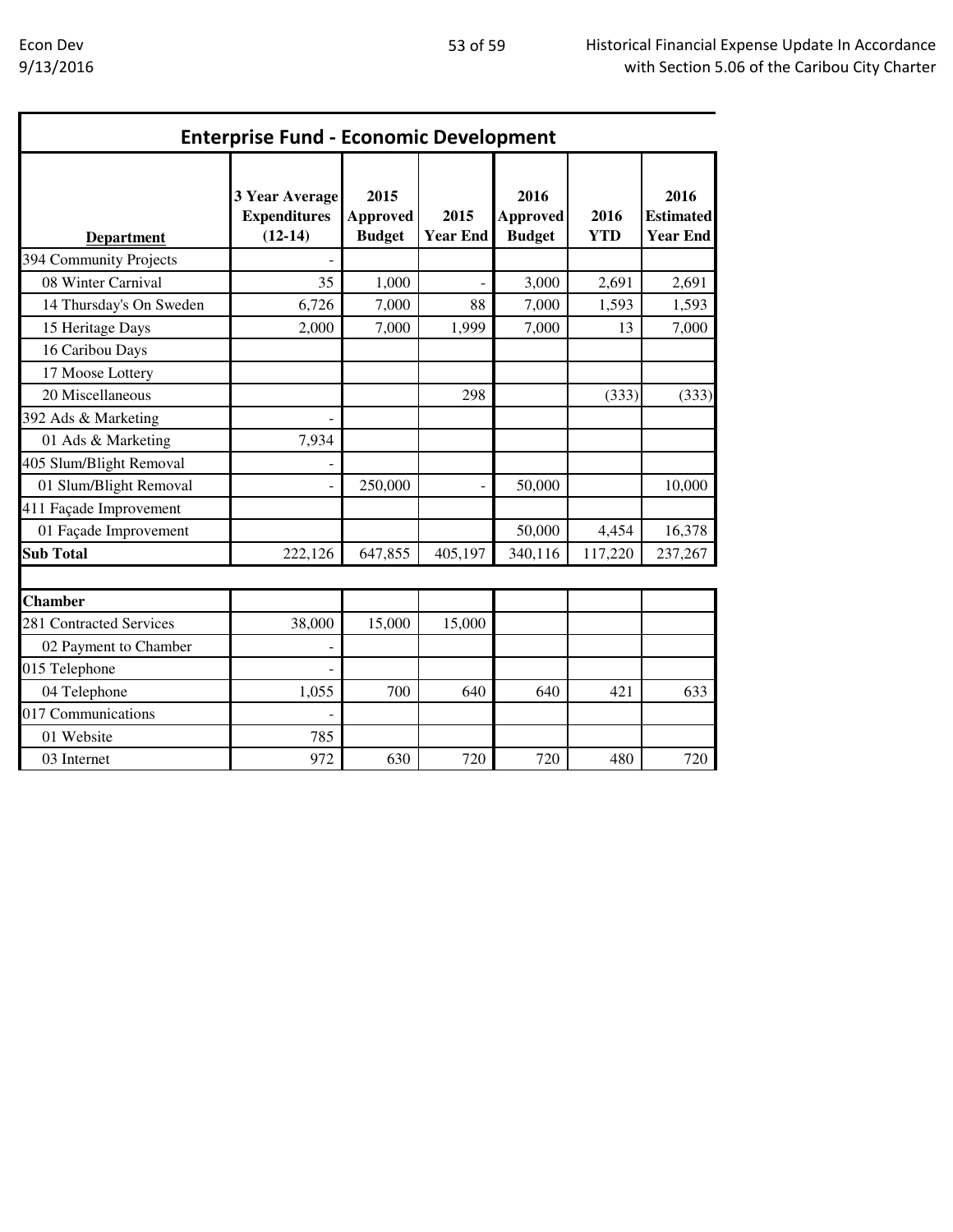| <b>Enterprise Fund - Economic Development</b> |                                                           |                                          |                         |                                          |                    |                                             |  |  |
|-----------------------------------------------|-----------------------------------------------------------|------------------------------------------|-------------------------|------------------------------------------|--------------------|---------------------------------------------|--|--|
| <b>Department</b>                             | <b>3 Year Average</b><br><b>Expenditures</b><br>$(12-14)$ | 2015<br><b>Approved</b><br><b>Budget</b> | 2015<br><b>Year End</b> | 2016<br><b>Approved</b><br><b>Budget</b> | 2016<br><b>YTD</b> | 2016<br><b>Estimated</b><br><b>Year End</b> |  |  |
| 026 Heating Fuel                              |                                                           |                                          |                         |                                          |                    |                                             |  |  |
| 03 Heating Fuel                               | 3,936                                                     | 5,000                                    | 2,696                   | 3,500                                    | 427                | 1,500                                       |  |  |
| 027 Electricity                               |                                                           |                                          |                         |                                          |                    |                                             |  |  |
| 11 Electricity                                | 1,402                                                     | 1,200                                    | 990                     | 1,200                                    | 424                | 664                                         |  |  |
| 028 Water                                     |                                                           |                                          |                         |                                          |                    |                                             |  |  |
| 01 Water                                      | 1,058                                                     | 800                                      | 1,127                   | 1,100                                    | 785                | 1,100                                       |  |  |
| 029 Sewer                                     |                                                           |                                          |                         |                                          |                    |                                             |  |  |
| 01 Sewer                                      | 200                                                       | 200                                      | 200                     | 200                                      | 100                | 200                                         |  |  |
| 031 Building Maintenance                      |                                                           |                                          |                         |                                          |                    |                                             |  |  |
| 01 Building Maintenance                       | 1,761                                                     |                                          | 180                     | 200                                      | 1,360              | 1,360                                       |  |  |
| 032 Property Insurance                        |                                                           |                                          |                         |                                          |                    |                                             |  |  |
| 01 Property Insurance                         | 733                                                       | 3,093                                    | 1,928                   | 1,330                                    | 902                | 1,377                                       |  |  |
| <b>Sub Total</b>                              | 121,033                                                   | 26,623                                   | 23,482                  | 8,890                                    | 4,900              | 7,554                                       |  |  |
| <b>Total Expense Budget</b>                   | 343,159                                                   | 674,478                                  | 428,678                 | 349,006                                  | 122,121            | 244,821                                     |  |  |

\*\* Note the 2012 and 2013 expenditures were largely a part of the Chamber Department Budget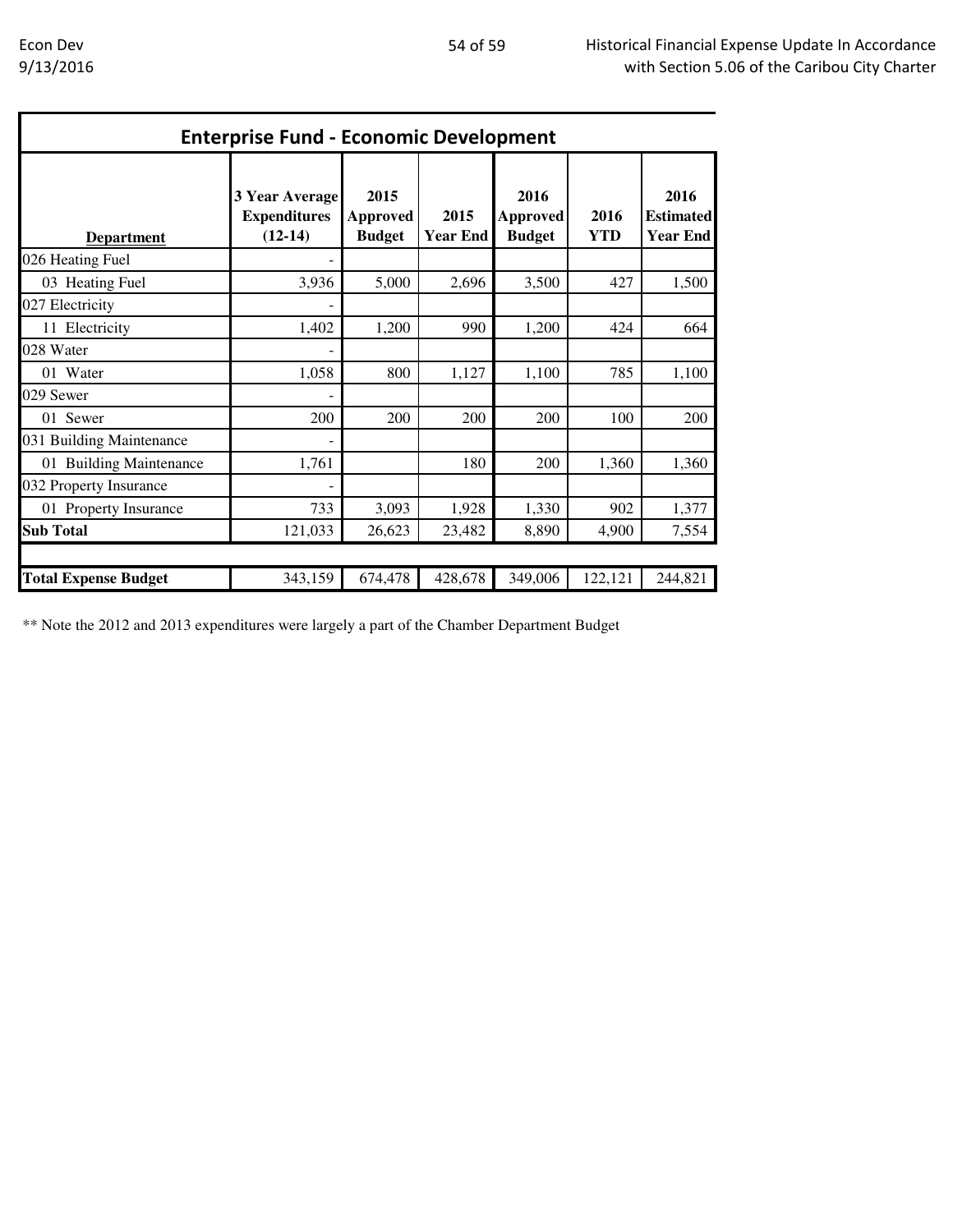| <b>Economic Development (TIF FUND) Revenues</b> |                                                        |                                   |         |                                             |                 |                                             |  |  |  |
|-------------------------------------------------|--------------------------------------------------------|-----------------------------------|---------|---------------------------------------------|-----------------|---------------------------------------------|--|--|--|
| <b>Department</b>                               | <b>Average</b><br><b>Revenues</b><br>$2012$ to<br>2014 | 2015<br>Approved<br><b>Budget</b> | End     | 2016<br>2015 Year Approved<br><b>Budget</b> | <b>2016 YTD</b> | 2016<br><b>Estimated</b><br><b>Year End</b> |  |  |  |
| <b>Downtown TIF Funds</b>                       | 333,024                                                | 331,862                           | 363,353 | 363,353                                     |                 | 375,001                                     |  |  |  |
| <b>Interest</b>                                 |                                                        |                                   | 2,500   | 2.917                                       | 2,500           | 2,917                                       |  |  |  |
| <b>Totals</b>                                   | 333,024                                                | 331,862                           | 365,853 | 366,270                                     | 2,500           | 377,918                                     |  |  |  |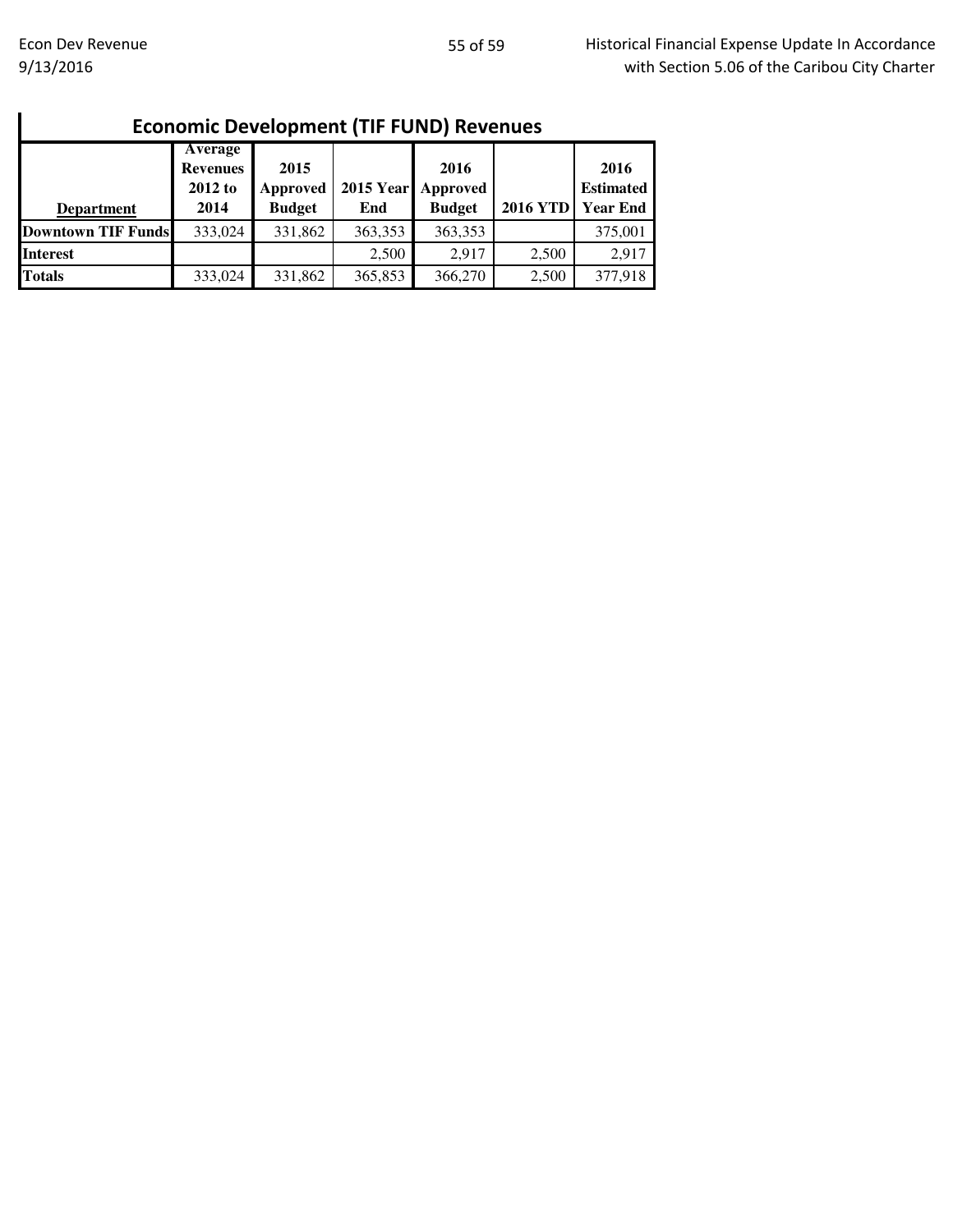| <b>Enterprise Fund - Housing</b> |
|----------------------------------|
|                                  |

| <b>Enterprise Fund - Housing</b> |                                                       |                                          |                         |                                    |                 |                                             |  |  |  |
|----------------------------------|-------------------------------------------------------|------------------------------------------|-------------------------|------------------------------------|-----------------|---------------------------------------------|--|--|--|
| <b>Department</b>                | 3 Year<br>Average<br><b>Expenditures</b><br>$(12-14)$ | 2015<br><b>Approved</b><br><b>Budget</b> | 2015<br><b>Year End</b> | 2016<br><b>Approve</b><br>d Budget | <b>2016 YTD</b> | 2016<br><b>Estimated</b><br><b>Year End</b> |  |  |  |
| 24 Housing                       |                                                       |                                          |                         |                                    |                 |                                             |  |  |  |
| 001 Salaries                     |                                                       |                                          |                         |                                    |                 |                                             |  |  |  |
| 01 Regular Pay                   | 48,067                                                | 48,918                                   | 49,197                  | 51,447                             | 28,794          | 46,367                                      |  |  |  |
| 03-FSS Grant                     | 22,654                                                |                                          |                         |                                    |                 |                                             |  |  |  |
| 003 Office Supplies              |                                                       |                                          |                         |                                    |                 |                                             |  |  |  |
| 01 Postage                       | 954                                                   |                                          |                         |                                    | 425             | 550                                         |  |  |  |
| 02 Advertising                   |                                                       |                                          |                         |                                    | 87              | 150                                         |  |  |  |
| 03 Copier Rental                 |                                                       |                                          |                         |                                    | 1,074           | 1,614                                       |  |  |  |
| 05 Printer Ink                   | 391                                                   |                                          |                         |                                    |                 |                                             |  |  |  |
| 08 Office Supplies               |                                                       |                                          |                         |                                    | 879             | 1,200                                       |  |  |  |
| 12 Software                      |                                                       |                                          |                         |                                    | 6,890           | 6,890                                       |  |  |  |
| 009 Professional Dues            |                                                       |                                          |                         |                                    |                 |                                             |  |  |  |
| 01 Subscriptions                 |                                                       |                                          |                         |                                    | 224             | 224                                         |  |  |  |
| 04 Professional Dues             |                                                       |                                          |                         |                                    | 500             | 500                                         |  |  |  |
| 010 Travel Expenses              |                                                       |                                          |                         |                                    |                 |                                             |  |  |  |
| 02 Meals & Lodging               | 184                                                   |                                          |                         |                                    | 29              | 100                                         |  |  |  |
| 05 Travel Expenses               | 518                                                   |                                          |                         |                                    |                 |                                             |  |  |  |
| 011 Training and Education       |                                                       |                                          |                         |                                    |                 |                                             |  |  |  |
| 02 Training and Education        |                                                       |                                          |                         |                                    | 542             | 600                                         |  |  |  |
| 015 Telephone                    |                                                       |                                          |                         |                                    |                 |                                             |  |  |  |
| 04 Telephone                     | 437                                                   | 500                                      | 474                     | 518                                | 332             | 500                                         |  |  |  |
| 017 Communications               |                                                       |                                          |                         |                                    |                 |                                             |  |  |  |
| 03 Communications                | (75)                                                  |                                          | (204)                   |                                    | (119)           | 187                                         |  |  |  |
| 018 Health Insurance             |                                                       |                                          |                         |                                    |                 |                                             |  |  |  |
| 01 Health Insurance Housing      | 17,818                                                | 8,000                                    | 8,180                   | 8,000                              | 5,507           | 8,000                                       |  |  |  |
| 02 Health Ins. Stipend FSS       | 1,872                                                 |                                          |                         |                                    |                 |                                             |  |  |  |
| 034-Workers Comp                 | -                                                     |                                          |                         |                                    |                 |                                             |  |  |  |
| 01-Workers Comp Housing          | 293                                                   | 331                                      | 460                     | 500                                | 30              | 460                                         |  |  |  |
| 01-Workers Comp FSS              | 42                                                    |                                          |                         |                                    |                 |                                             |  |  |  |
| 035-Unemployment                 |                                                       |                                          |                         |                                    |                 |                                             |  |  |  |
| 01-Unemployment Housing          | 250                                                   | 500                                      | 322                     | 500                                | 308             | 350                                         |  |  |  |
| 01-Unemployment FSS              | 108                                                   |                                          |                         |                                    |                 |                                             |  |  |  |
| 038-Social Security              |                                                       |                                          |                         |                                    |                 |                                             |  |  |  |
| 01-Social Security Housing       | 3,677                                                 | 3,742                                    | 4,510                   | 4,548                              | 2,706           | 4,305                                       |  |  |  |
| 01-Social Security FSS           | 1,437                                                 |                                          |                         |                                    |                 |                                             |  |  |  |
| 040 City & State Retirement      |                                                       |                                          |                         |                                    |                 |                                             |  |  |  |
| 01-Retirement Housing            | 1,682                                                 | 1,712                                    | 2,002                   | 2,240                              | 1,196           | 1,903                                       |  |  |  |
| 285 Year End Closing             |                                                       |                                          |                         |                                    |                 |                                             |  |  |  |
| 01-Year End Closing              | (524)                                                 |                                          |                         | 3,329                              |                 |                                             |  |  |  |
| 412 - Fee Accountant             |                                                       |                                          |                         |                                    |                 |                                             |  |  |  |
| 01 - Fee Acountant               |                                                       |                                          |                         |                                    | 4,686           | 4,686                                       |  |  |  |
| <b>Totals</b>                    | 99,786                                                | 63,703                                   | 64,939                  | 71,081                             | 54,092          | 78,586                                      |  |  |  |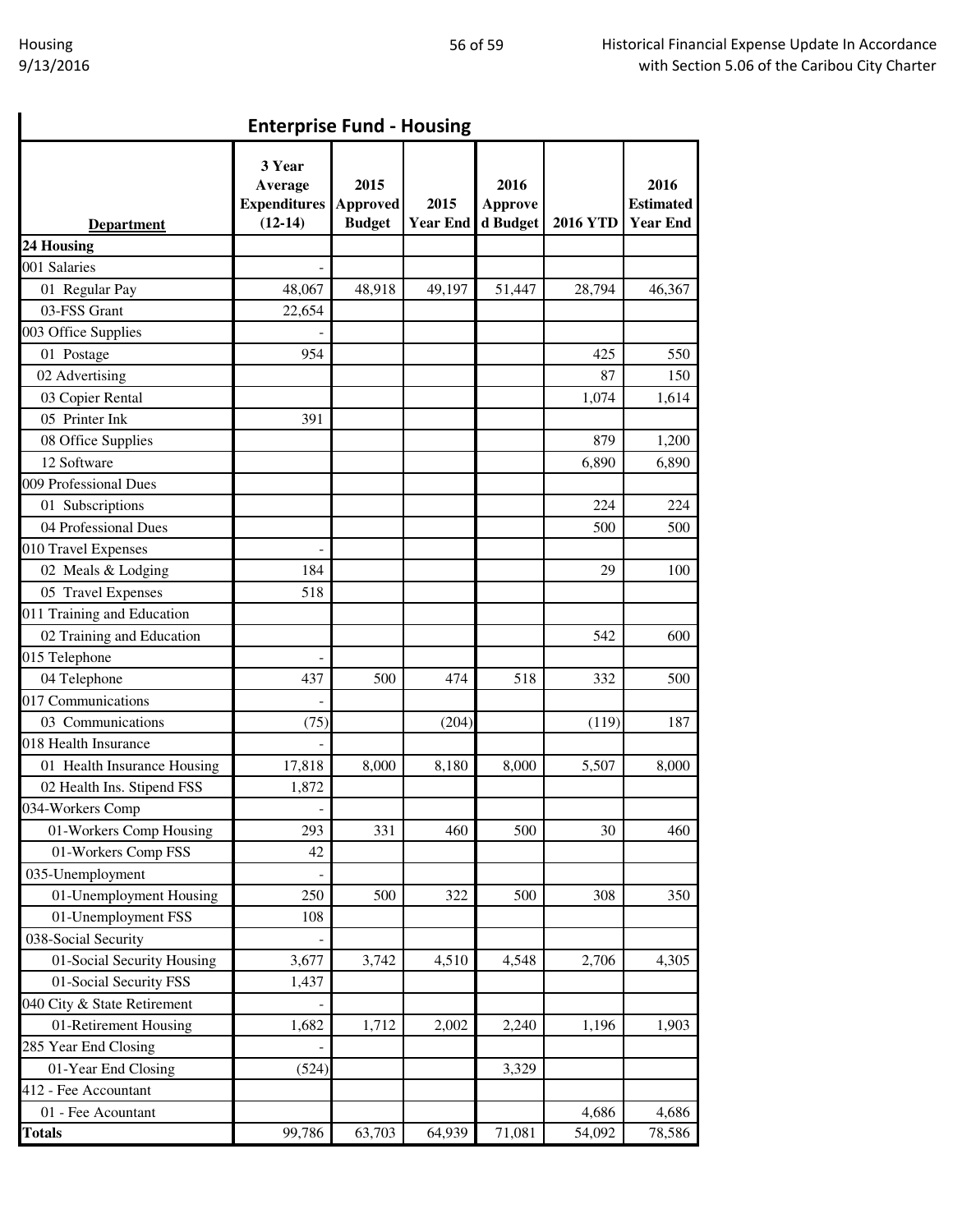| <b>Housing Revenues</b>                                                                                                                                                                                                                  |        |        |        |        |        |        |  |  |
|------------------------------------------------------------------------------------------------------------------------------------------------------------------------------------------------------------------------------------------|--------|--------|--------|--------|--------|--------|--|--|
| 3 Year<br>2015<br>2016<br>2015<br>2016<br>Average<br><b>Expenditures Approved Estimated</b><br><b>Estimated</b><br>Approve<br>Year End d Budget<br><b>2016 YTD</b><br><b>Year End</b><br>$(12-14)$<br><b>Budget</b><br><b>Department</b> |        |        |        |        |        |        |  |  |
| 24 Housing                                                                                                                                                                                                                               |        |        |        |        |        |        |  |  |
| 01 - SECTION 8 ADMINISTRATION                                                                                                                                                                                                            | 73,573 | 63,703 | 70,000 | 70,000 | 62,352 | 96,968 |  |  |
| 02 - Transfer from Housing Reserve                                                                                                                                                                                                       |        |        |        |        |        |        |  |  |
| <b>Totals</b>                                                                                                                                                                                                                            | 73,573 | 63,703 | 70,000 | 70,000 | 62,352 | 96,968 |  |  |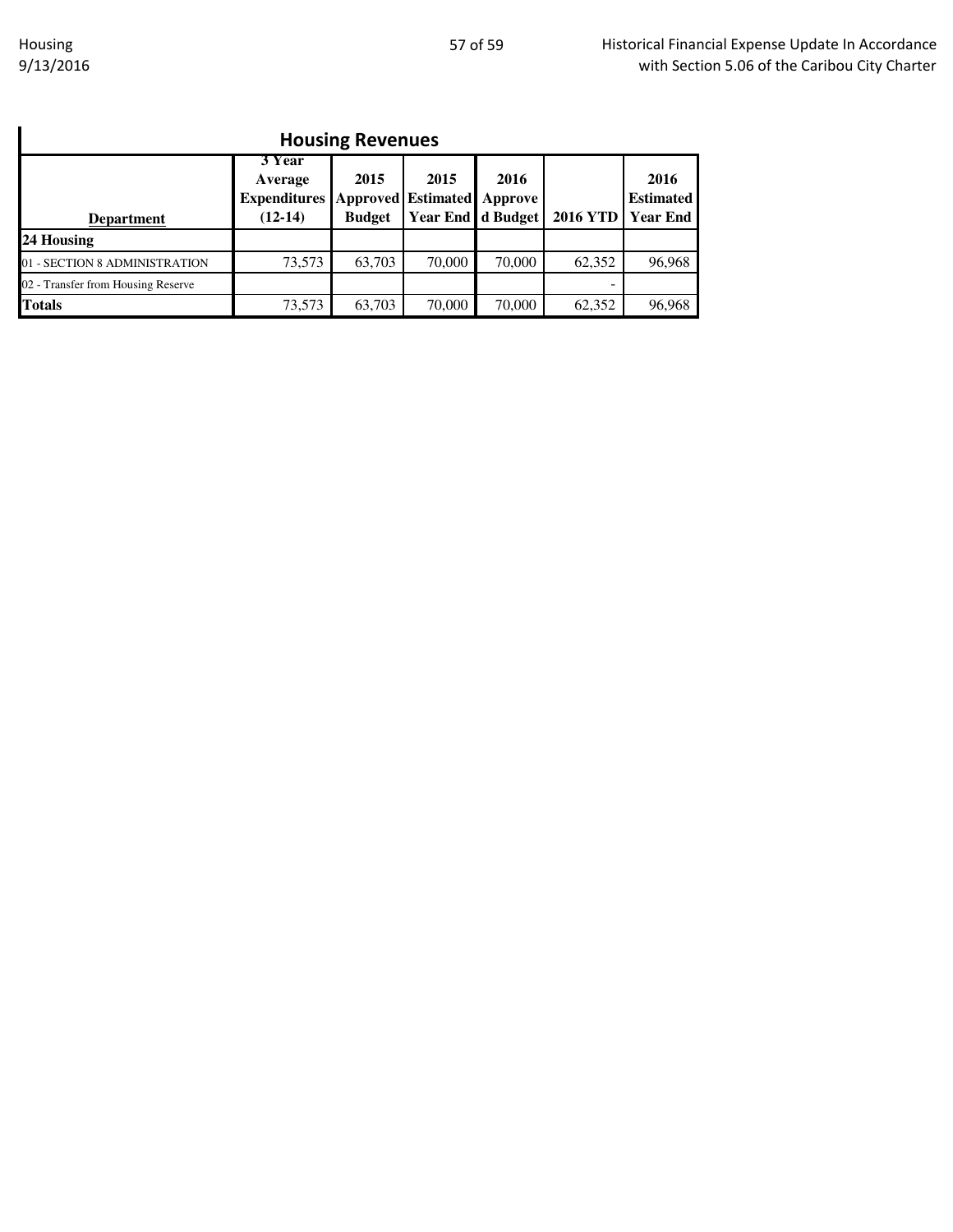| <b>Enterprise Fund - FSS</b> |                                                       |                                          |                         |                                          |                 |                                             |  |  |
|------------------------------|-------------------------------------------------------|------------------------------------------|-------------------------|------------------------------------------|-----------------|---------------------------------------------|--|--|
| <b>Department</b>            | 3 Year<br>Average<br><b>Expenditures</b><br>$(12-14)$ | 2015<br><b>Approved</b><br><b>Budget</b> | <b>2015 Year</b><br>End | 2016<br><b>Approved</b><br><b>Budget</b> | <b>2016 YTD</b> | 2016<br><b>Estimated</b><br><b>Year End</b> |  |  |
| 96 Section 8 FSS             |                                                       |                                          |                         |                                          |                 |                                             |  |  |
| 001-Salaries                 |                                                       |                                          |                         |                                          |                 |                                             |  |  |
| 01-Regular Pay               | 29,452                                                | 30,885                                   | 27,337                  | 32,478                                   | 21,328          | 32,359                                      |  |  |
| 003-Office Supplies          |                                                       |                                          |                         |                                          |                 |                                             |  |  |
| 01-Postage                   | 187                                                   |                                          |                         |                                          |                 |                                             |  |  |
| 05-Printer Ink               | 547                                                   |                                          |                         |                                          |                 |                                             |  |  |
| 08-Office Supplies           | 616                                                   |                                          |                         |                                          |                 |                                             |  |  |
| 018- Health Insurance        |                                                       |                                          |                         |                                          |                 |                                             |  |  |
| 01-Health Insurance          | 2,474                                                 | 19,120                                   | 19,120                  | 20,016                                   | 13,744          | 20,016                                      |  |  |
| 034-Workers Comp             |                                                       |                                          |                         |                                          |                 |                                             |  |  |
| 01-Workers Comp              | 150                                                   | 70                                       | 255                     | 200                                      | 20              | 200                                         |  |  |
| 035-Unemployment             |                                                       |                                          |                         |                                          |                 |                                             |  |  |
| 01-Unemployment              |                                                       | 467                                      | 322                     | 467                                      | 308             | 467                                         |  |  |
| 038 Social Security          |                                                       |                                          |                         |                                          |                 |                                             |  |  |
| 01-Social Security           | 2,381                                                 | 2,363                                    | 1,838                   | 2,485                                    | 1,449           | 2,187                                       |  |  |
| 040 City & State Retirement  |                                                       |                                          |                         |                                          |                 |                                             |  |  |
| 01-Retirement Housing        |                                                       | 1,081                                    | 957                     | 1,224                                    | 746             | 1,133                                       |  |  |
| 285 Year End Closing FSS     |                                                       |                                          |                         |                                          |                 |                                             |  |  |
| 01-Year End Closing FSS      | 5,978                                                 |                                          |                         |                                          |                 |                                             |  |  |
| 288 FSS Reimbursement        | $\overline{\phantom{0}}$                              |                                          |                         |                                          |                 |                                             |  |  |
| 01-FSS Reimbursement         | (48, 274)                                             |                                          |                         |                                          |                 |                                             |  |  |
| <b>Totals</b>                | (6, 488)                                              | 53,986                                   | 49,829                  | 56,870                                   | 37,596          | 56,362                                      |  |  |

### Enterprise Fund - FSS

## FSS Revenues

| <b>FSS Revenues</b>  |                                                                                                                                                                                                                              |        |        |        |        |        |  |  |  |
|----------------------|------------------------------------------------------------------------------------------------------------------------------------------------------------------------------------------------------------------------------|--------|--------|--------|--------|--------|--|--|--|
| <b>Department</b>    | 3 Year<br>2015<br>2015<br>2016<br>Average<br><b>Expenditures</b><br><b>Estimated</b><br><b>Estimated</b><br><b>Approved</b><br>Approved<br><b>2016 YTD</b><br><b>Budget</b><br><b>Year End</b><br>$(12-14)$<br><b>Budget</b> |        |        |        |        |        |  |  |  |
| <b>96 FSS</b>        |                                                                                                                                                                                                                              |        |        |        |        |        |  |  |  |
| 01-FSS Reimbursement | 44,283                                                                                                                                                                                                                       | 48,000 | 48,391 | 48,729 | 32,486 | 48,729 |  |  |  |
| 02 - From/To Reserve |                                                                                                                                                                                                                              | 5,986  |        | 8,141  |        | 7,633  |  |  |  |
| <b>Totals</b>        | 44,283                                                                                                                                                                                                                       | 53,986 | 48,391 | 56,870 | 32,486 | 56,362 |  |  |  |